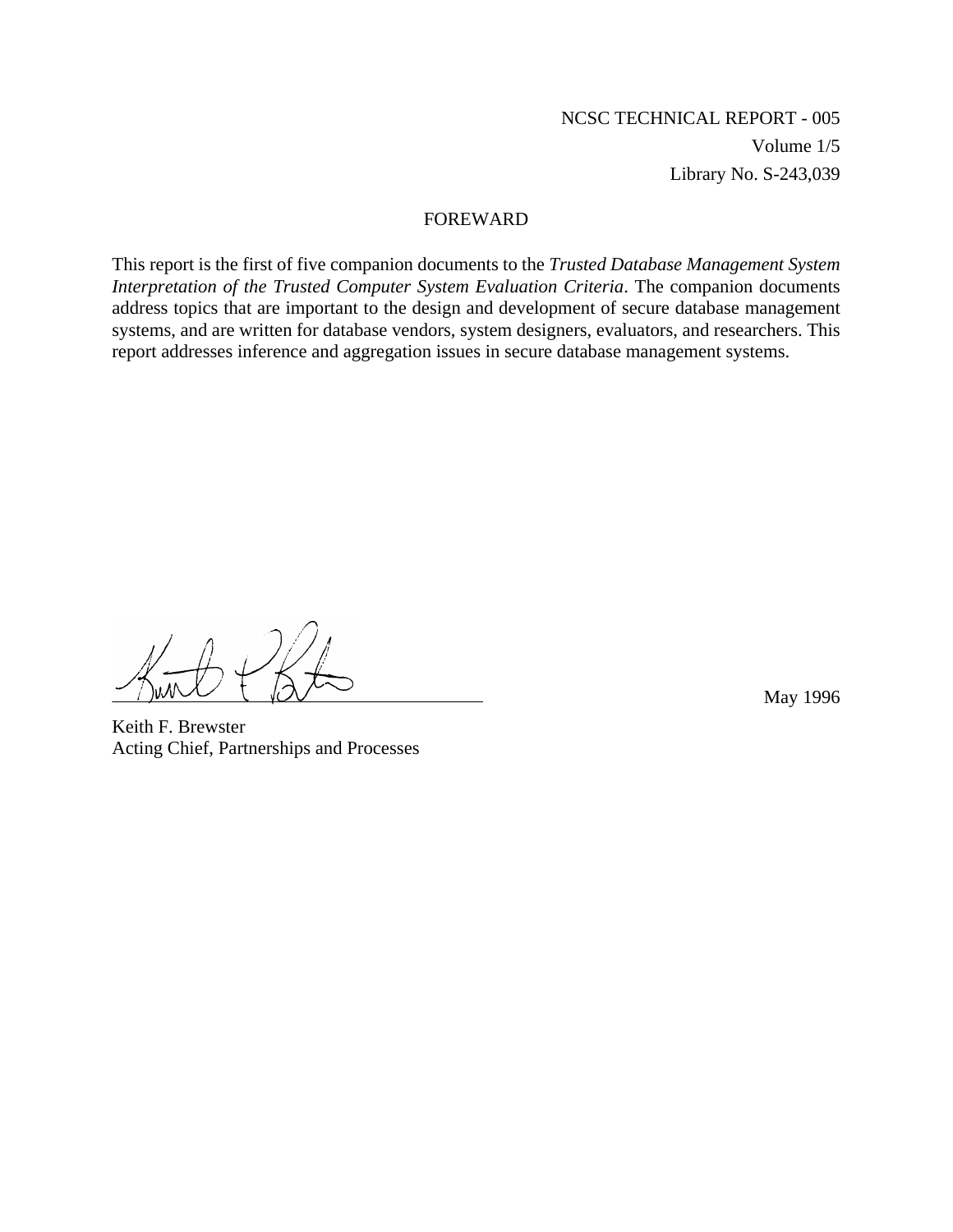#### **ACKNOWLEDGMENTS**

The National Computer Security Center extends special recognition to the authors of this document. The initial version was written by Victoria Ashby and Sushil Jajodia of the MITRE Corporation. The final version was written by Gary Smith, Stan Wisseman, and David Wichers of Arca Systems, Inc.

The documents in this series were produced under the guidance of Shawn P. O'Brien of the National Security Agency, LouAnna Notargiacomo and Barbara Blaustein of the MITRE Corporation, and David Wichers of Arca Systems, Inc.

We wish to thank the members of the information security community who enthusiastically gave of their time and technical expertise in reviewing these documents and in providing valuable comments and suggestions.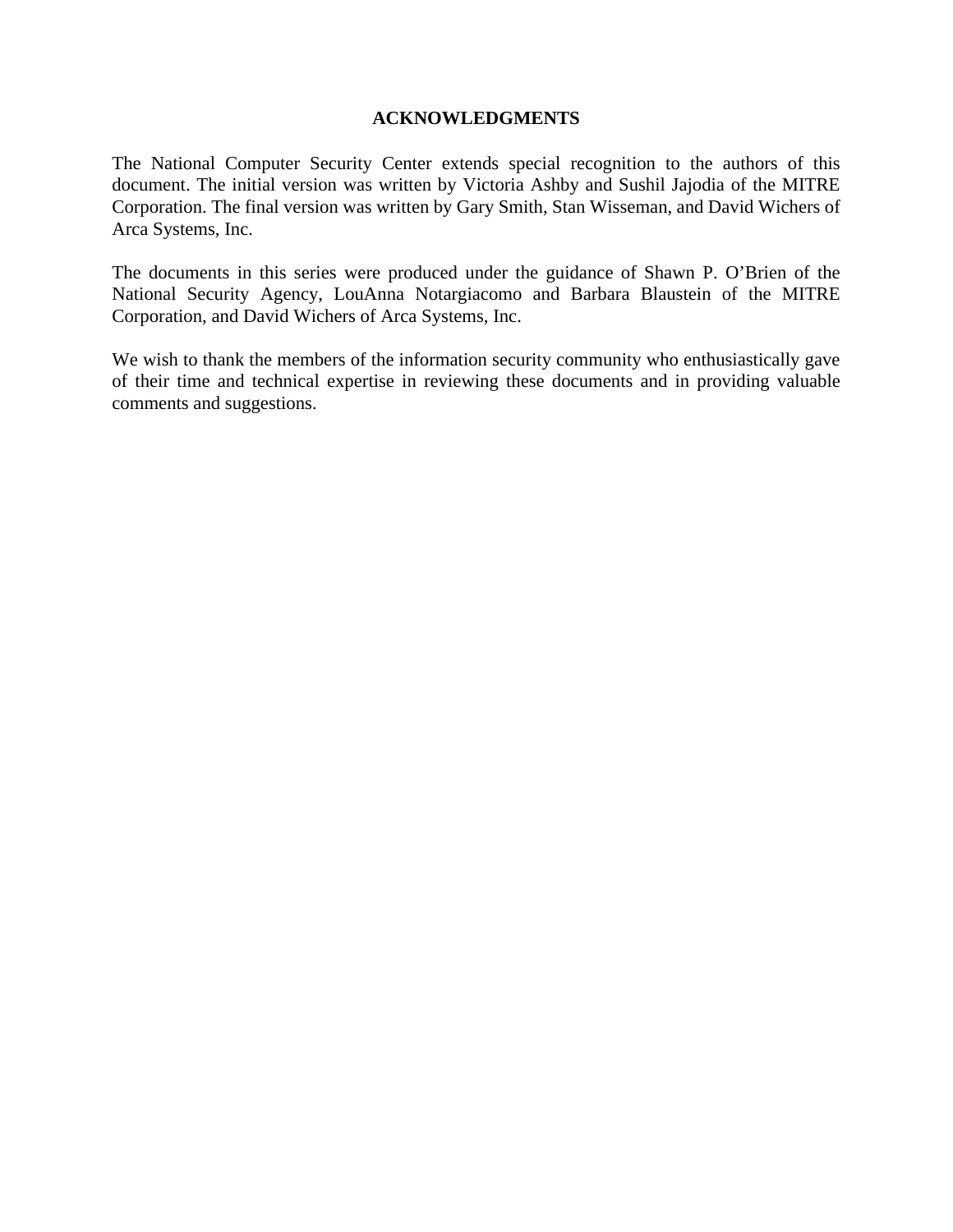| 1.5<br>2.0<br>2.1<br>2.1.1<br>2.1.1.1<br>2.1.1.2<br>2.1.1.3<br>2.1.2.1<br>2.1.2.2<br>THE DATABASE SECURITY ENGINEERING PROCESS  14<br>THE REQUIREMENTS FOR PROTECTING AGAINST INFERENCE<br>2.5.1<br>2.5.2<br>3.1<br>3.2<br>Information Protection Requirements and Resulting Vulnerabilities 20<br>3.2.1<br>3.2.2<br>3.2.3 |     | <b>SECTION</b> | <b>PAGE</b> |
|----------------------------------------------------------------------------------------------------------------------------------------------------------------------------------------------------------------------------------------------------------------------------------------------------------------------------|-----|----------------|-------------|
|                                                                                                                                                                                                                                                                                                                            | 1.0 |                |             |
|                                                                                                                                                                                                                                                                                                                            | 1.1 |                |             |
|                                                                                                                                                                                                                                                                                                                            | 1.2 |                |             |
|                                                                                                                                                                                                                                                                                                                            | 1.3 |                |             |
|                                                                                                                                                                                                                                                                                                                            | 1.4 |                |             |
|                                                                                                                                                                                                                                                                                                                            |     |                |             |
|                                                                                                                                                                                                                                                                                                                            |     |                |             |
|                                                                                                                                                                                                                                                                                                                            |     |                |             |
|                                                                                                                                                                                                                                                                                                                            |     |                |             |
|                                                                                                                                                                                                                                                                                                                            |     |                |             |
|                                                                                                                                                                                                                                                                                                                            |     |                |             |
|                                                                                                                                                                                                                                                                                                                            |     |                |             |
|                                                                                                                                                                                                                                                                                                                            |     |                |             |
|                                                                                                                                                                                                                                                                                                                            |     |                |             |
|                                                                                                                                                                                                                                                                                                                            |     |                |             |
|                                                                                                                                                                                                                                                                                                                            |     |                |             |
|                                                                                                                                                                                                                                                                                                                            | 2.2 |                |             |
|                                                                                                                                                                                                                                                                                                                            | 2.3 |                |             |
|                                                                                                                                                                                                                                                                                                                            | 2.4 |                |             |
|                                                                                                                                                                                                                                                                                                                            | 2.5 |                |             |
|                                                                                                                                                                                                                                                                                                                            |     |                |             |
|                                                                                                                                                                                                                                                                                                                            |     |                |             |
|                                                                                                                                                                                                                                                                                                                            | 3.0 |                |             |
|                                                                                                                                                                                                                                                                                                                            |     |                |             |
|                                                                                                                                                                                                                                                                                                                            |     |                |             |
|                                                                                                                                                                                                                                                                                                                            |     |                |             |
|                                                                                                                                                                                                                                                                                                                            |     |                |             |
|                                                                                                                                                                                                                                                                                                                            |     |                |             |
| 3.2.4                                                                                                                                                                                                                                                                                                                      |     |                |             |

# **TABLE OF CONTENTS**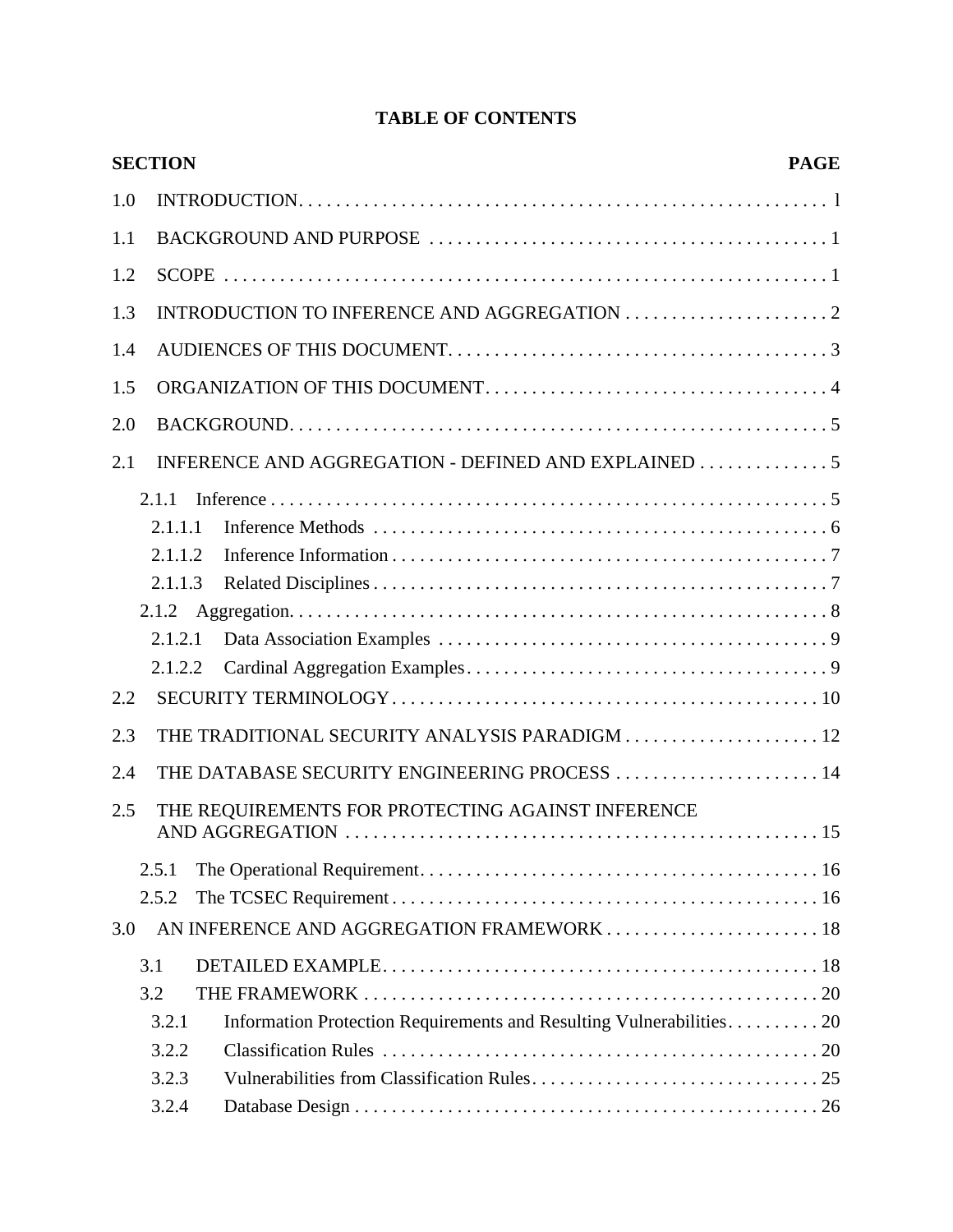|     | 3.2.5   |  |
|-----|---------|--|
|     | 3.2.6   |  |
|     | 3.3     |  |
| 4.0 |         |  |
| 4.1 |         |  |
|     | 4.1.1   |  |
|     | 4.1.2   |  |
|     | 4.1.3   |  |
|     | 4.1.4   |  |
|     | 4.1.5   |  |
|     | 4.1.6   |  |
|     | 4.1.7   |  |
|     | 4.1.8   |  |
|     | 4.1.9   |  |
| 4.2 |         |  |
|     | 4.2.1   |  |
|     | 4.2.1.1 |  |
|     | 4.2.1.2 |  |
|     | 4.2.2   |  |
| 4.3 |         |  |
|     | 4.3.1   |  |
|     | 4.3.1.1 |  |
|     | 4.3.1.2 |  |
|     |         |  |
|     | 4.3.1.4 |  |
|     | 4.3.2   |  |
|     | 4.3.3   |  |
|     | 4.3.4   |  |
| 4.4 |         |  |
|     | 4.4.1   |  |
|     | 4.4.2   |  |
|     | 4.4.3   |  |
|     | 4.4.4   |  |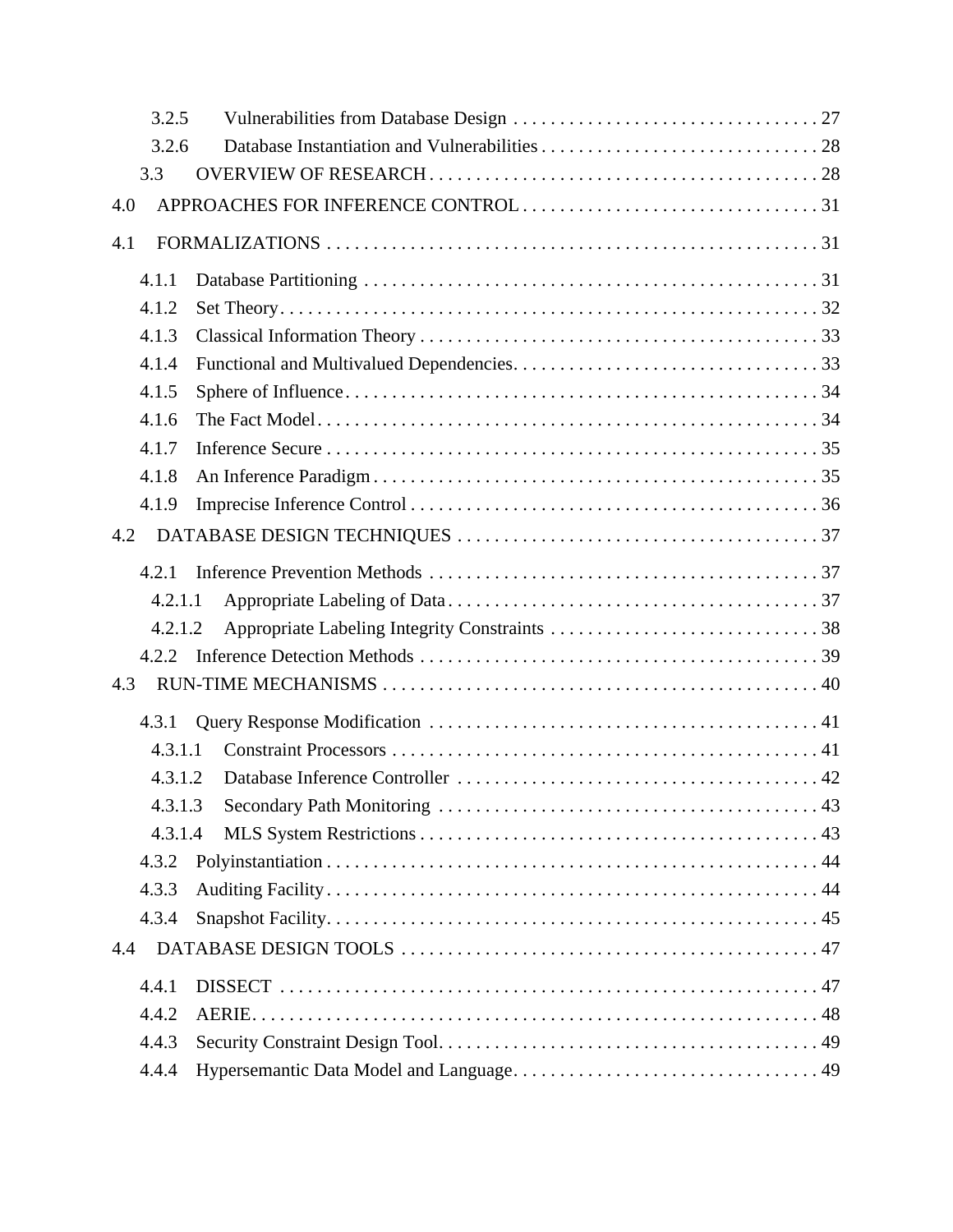| 5.0       |  |
|-----------|--|
| 5.1       |  |
| 5.1.1     |  |
| 5.1.1.1   |  |
| 5.1.1.2   |  |
| 5.1.2     |  |
| 5.2       |  |
| 5.2.1     |  |
| 5.2.1.1   |  |
| 5.2.1.1.1 |  |
| 5.2.1.1.2 |  |
| 5.2.1.1.3 |  |
| 5.2.1.1.4 |  |
| 5.2.1.1.5 |  |
| 5.2.1.2   |  |
| 5.2.1.2.1 |  |
| 5.2.1.2.2 |  |
| 5.2.1.2.3 |  |
| 5.2.2     |  |
| 5.2.2.1   |  |
| 5.2.2.2   |  |
| 6.0       |  |
|           |  |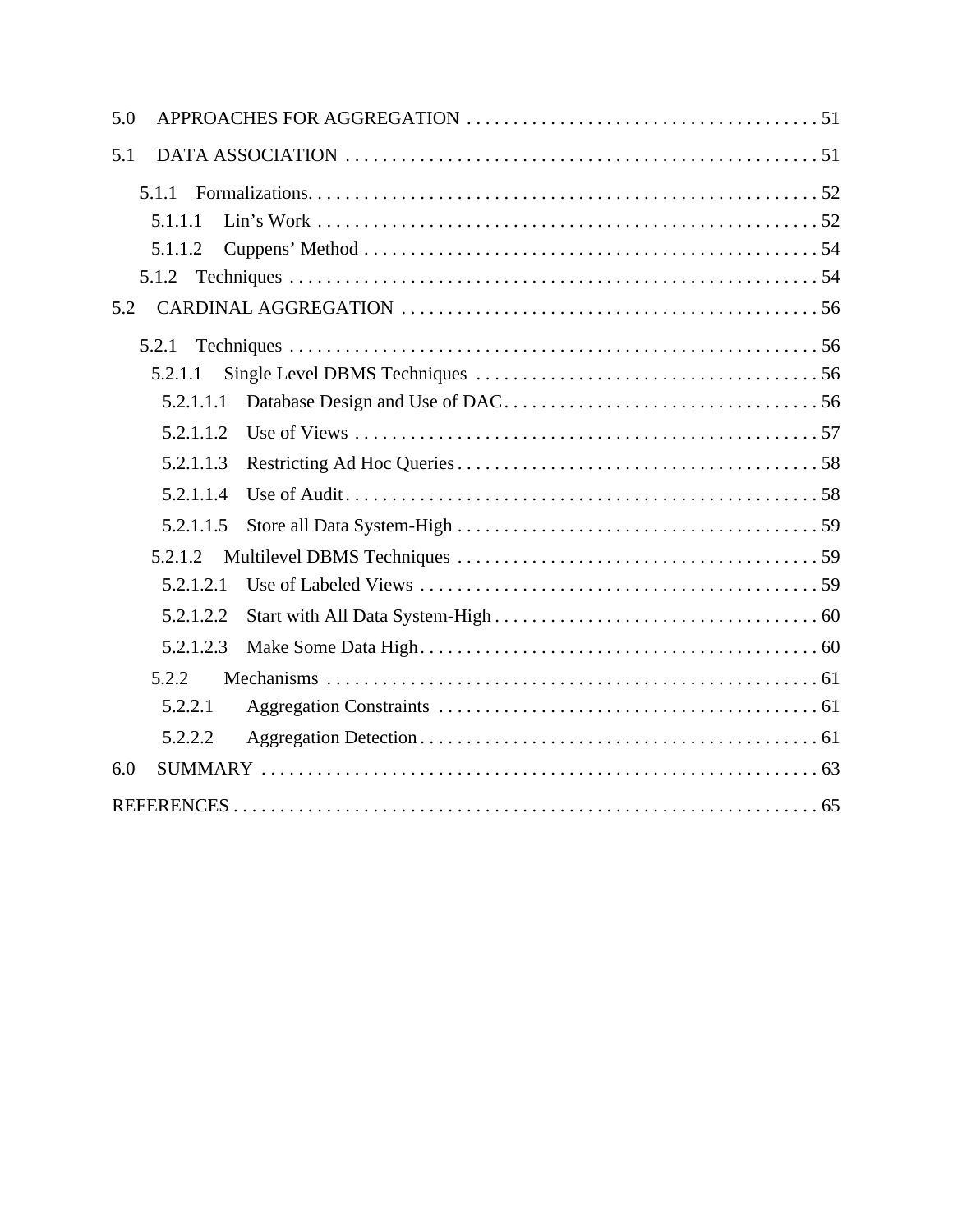# **LIST OF FIGURES**

| <b>PAGE</b>                                         | FIGURE |
|-----------------------------------------------------|--------|
| TRADITIONAL SECURITY ANALYSIS PARADIGM  13          | 2.1:   |
| DATABASE SECURITY ENGINEERING PROCESS  14           | 2.2:   |
|                                                     | 3.1:   |
|                                                     | 3.2:   |
|                                                     | 3.3:   |
|                                                     | 3.4:   |
|                                                     | 4.1:   |
| DATABASE WITHOUT AN INFERENCE PROBLEM 32            | 4.2:   |
| DATABASE WITH AN INFERENCE PROBLEM 32               | 4.3:   |
|                                                     | 4.4:   |
|                                                     | 4.5:   |
| GENERAL-PURPOSE DATABASE MANAGEMENT SYSTEM MODEL 46 | 4.6:   |
|                                                     | 4.7:   |
|                                                     | 5.1:   |
|                                                     |        |

# **LIST OF TABLES**

| <b>TABLE</b> |                                              | <b>PAGE</b> |
|--------------|----------------------------------------------|-------------|
|              | 3.1: TAXONOMY OF PROTECTION REQUIREMENTS AND |             |
|              |                                              |             |
|              |                                              |             |
|              |                                              |             |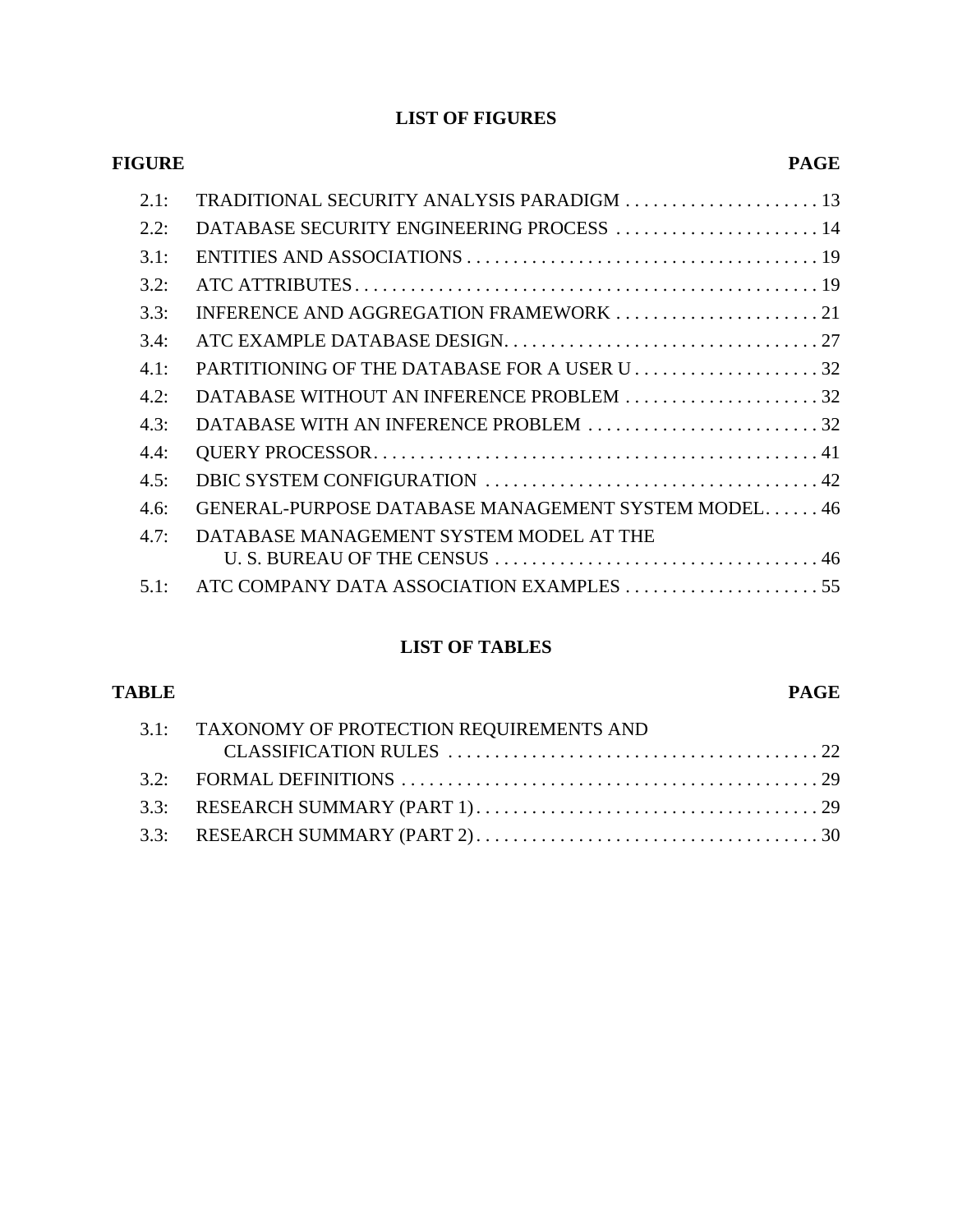### **SECTION 1**

#### **INTRODUCTION**

This document is the first volume in the series of companion documents to the *Trusted Database Management System Interpretation of the Trusted Computer System Evaluation Criteria* [TDI 91; DoD 85]. This document examines inference and aggregation issues in secure database management systems and summarizes the research to date in these areas.

### **1.1 BACKGROUND AND PURPOSE**

In 1991 the National Computer Security Center published the *Trusted Database Management System Interpretation* (TDI) *of the Trusted Computer System Evaluation Criteria* (TCSEC). The TDI, however, does not address many topics that are important to the design and development of secure database management systems (DBMSs). These topics (such as inference, aggregation, and database integrity) are being addressed by ongoing research and development. Since specific techniques in these topic areas had not yet gained broad acceptance, the topics were considered inappropriate for inclusion in the TDI.

The TDI is being supplemented by a series of companion documents to address these issues specific to secure DBMSs. Each companion document focuses on one topic by describing the problem, discussing the issues, and summarizing the research that has been done to date. The intent of the series is to make it clear to DBMS vendors, system designers, evaluators, and researchers what the issues are, the current approaches, their pros and cons, how they relate to a TCSEC/TDI evaluation, and what specific areas require additional research. Although some guidance may be presented, nothing contained within these documents should be interpreted as criteria.

These documents assume the reader understands basic DBMS concepts and relational database terminology. A security background sufficient to use the TDI and TCSEC is also assumed; however, fundamentals are discussed whenever a common understanding is important to the discussion.

### **1.2 SCOPE**

This document addresses inference and aggregation issues in secure DBMSs. It is the first of five volumes in the series of TDI companion documents, which includes the following documents:

- *Inference and Aggregation Issues in Secure Database Management Systems*
- *Entity and Referential Integrity Issues in Multilevel Secure Database Management Systems* [Entity 96]
- *Polyinstantiation Issues in Multilevel Secure Database Management Systems [Poly 96]*
- *Auditing Issues in Secure Database Management Systems [Audit 96]*
- *Discretionary Access Control Issues in High Assurance Secure Database Management Systems* [DAC 96]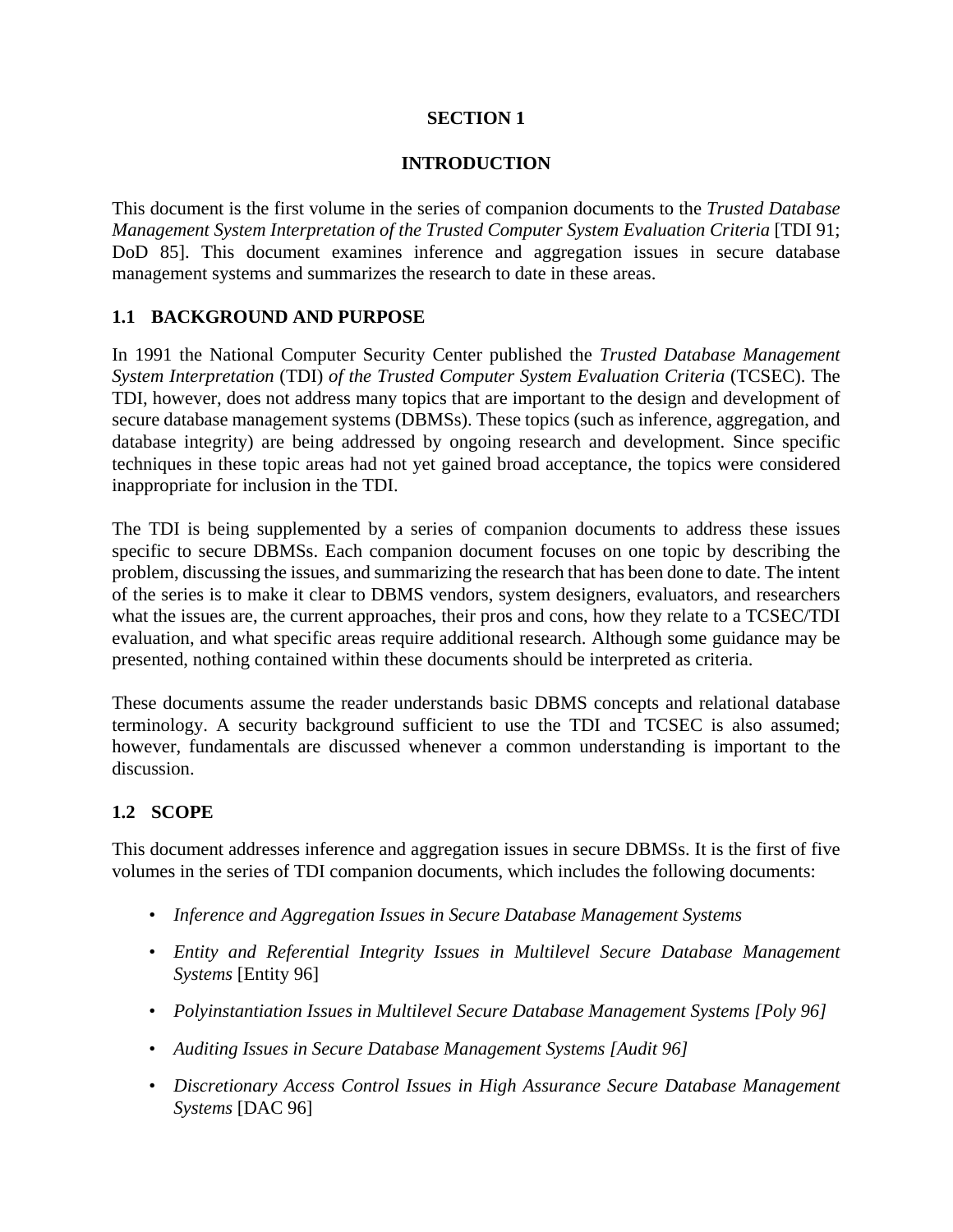This series of documents uses terminology from the relational model to provide a common basis for understanding the concepts presented. This does not mean that these concepts do not apply to other database models and modeling paradigms.

## **1.3 INTRODUCTION TO INFERENCE AND AGGREGATION**

Many definitions of inference and aggregation have been suggested in the literature. In fact, one of the challenges to understanding inference and aggregation is that there are different (but sometimes similar) notions of what they are. We will discuss the differences and similarities at length in later sections. At this point, the following general definitions are sufficient:

*Inference or the inference problem* is that of users deducing (or inferring) higher level information<sup>1</sup> based upon lower, visible data [Morgenstern 88].

*Aggregation* or the *aggregation problem* occurs when classifying and protecting collections of data that have a higher security level than any of the elements that comprise the aggregate [Denning 87].

Inference and aggregation problems are not new, nor are they only applicable to DBMSs. However, the problems are exacerbated in multilevel secure (MLS) DBMSs that label and enforce a mandatory access control (MAC) policy on DBMS objects [Denning 86a].

Inference and aggregation differ from other security problems since the leakage of information is not a result of the penetration of a security mechanism but rather it is based on the very nature of the information and the semantics of the application being automated [Morgenstern 88].

### **1.4 AUDIENCES OF THIS DOCUMENT**

This document is targeted at four primary audiences: the security research community, database application developers/system integrators, trusted product vendors, and product evaluators. Inference and aggregation are problems based on the value and semantics of data for the part of the enterprise being automated. Understanding inference and aggregation is important for all of the audience categories, but the audience for whom this document is most relevant includes those involved in designing and engineering automated information systems (AIS)--in particular, the database application developers/system integrators. In general, this document is intended to present a basis for understanding the issues surrounding inference and aggregation especially in the context of MLS DBMSs. Implemented approaches and ongoing research are examined. Members of the specific audiences should expect to get the following from this document:

### Researcher

This document describes the basic issues associated with inference and aggregation. Important

<sup>1.</sup> We recognize that information, data, and knowledge may be considered by many to be distinctly different things. On the other hand, different terms may be legitimately used to describe the same collection of characters. For example, a "rule" for a knowledge-based system would constitute data for the knowledge engine, but would be considered information or knowledge when accessed by a human. For the purposes of this document, there is no need to distinguish between data and information; thus, the terms will be used interchangeably.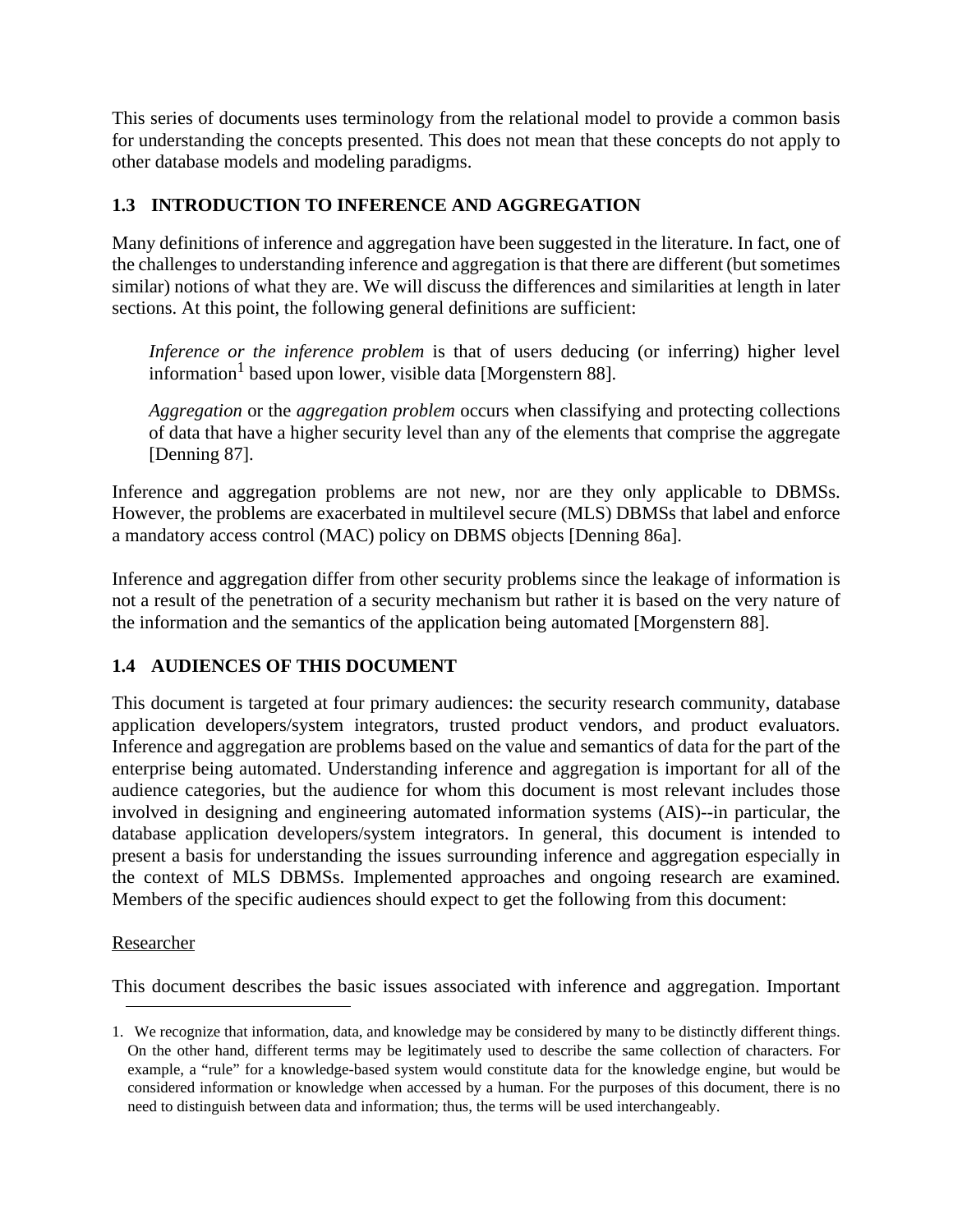research contributions are discussed as various topics are examined. By presenting current theory and debate, this discussion will help the research community understand the scope of the issue and highlight approaches and alternative solutions to inference and aggregation problems. For additional relevant work, the researcher should consult two associated TDI companion documents: *Polyinstantiation Issues in Multilevel Secure Database Management Systems* [Poly 96] and *Entity and Referential Integrity Issues in Multilevel Secure Database Management Systems* [Entity 96].

#### Database Application Developer/System Integrator

This document highlights the need for analysis of the application-dependent semantics of an application domain in order to understand the impact of inference and aggregation on MLS applications. It describes the basic issues and current research into providing effective solutions.

#### Trusted Product Vendor

This document describes the types of mechanisms from the research literature that can be incorporated into products to assist application developers with enforcing aggregation-based security policies. Research on tools to support inference analysis provides the basis for additional tools that might be provided with a DBMS product.

#### Evaluator

This document presents an understanding of inference and aggregation issues and how they relate to the evaluation of a candidate MLS DBMS implementation.

### **1.5 ORGANIZATION OF THIS DOCUMENT**

The organization of the remainder of this document is as follows:

- Section 2 discusses several *first principles* that form the foundation for reasoning about inference and aggregation. Included in Section 2 are subsections that define and explain many aspects of inference and aggregation, present relevant security terminology (e.g., comparing inference to direct disclosure), and describe two fundamental processes: the traditional security analysis paradigm and the database security engineering process.
- Section 3 presents a framework for reasoning about inference and aggregation based on the two processes described in Section 2. Section 3 also introduces a detailed example that is used throughout the document to illustrate the material. Section 3 concludes with a matrix that shows how each research effort discussed in Sections 4 and 5 relate to the framework.
- Section 4 summarizes research efforts on inference.
- Section 5 summarizes research on aggregation.
- Section 6 summarizes the contents of this document.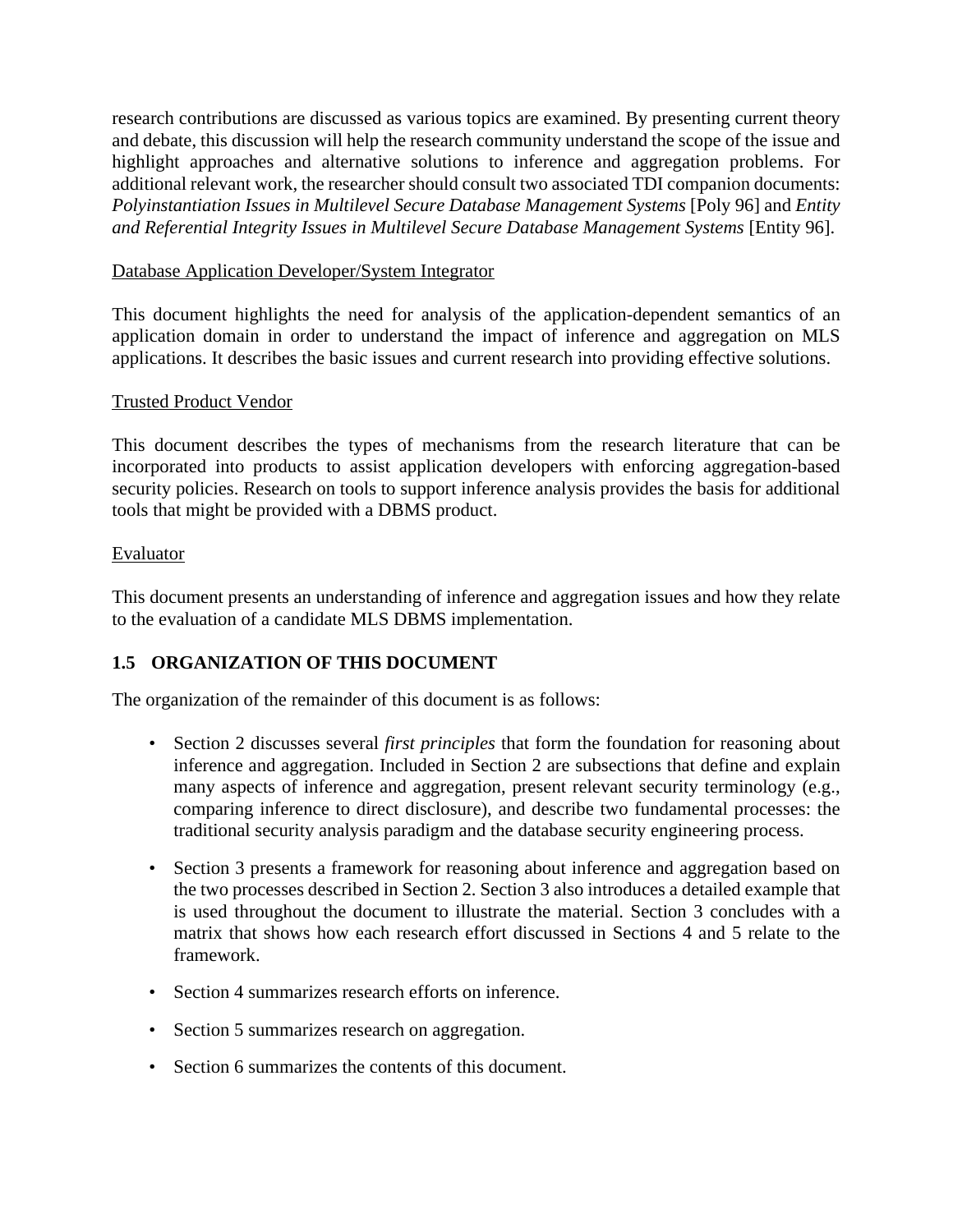### **SECTION 2**

#### **BACKGROUND**

Inference and aggregation are different but related problems. In order to understand what they are, what problems they embody, and their relationship, it is essential to revisit several *first principles*. In Section 2.1, we give further descriptions and discuss inference and aggregation in some detail, including examples. Some important terminology and security concepts are covered in Section 2.2. The next two sections describe fundamental processes that form the basis for reasoning about inference and aggregation: the traditional security analysis paradigm (Section 2.3) and the database security engineering process (Section 2.4). The final section summarizes the operational and TCSEC requirements for inference and aggregation.

Although much of what will be discussed in this section will be considered by some as intuitively obvious, it is these principles that are often forgotten and lead to misunderstandings. Even experienced researchers and practitioners should review this section.

### **2.1 INFERENCE AND AGGREGATION - DEFINED AND EXPLAINED**

This section provides further definitions and explanations of inference and aggregation problems. Many examples are given to illustrate the relationship and complexity of these problems.

#### **2.1.1 Inference**

Inference, the inferring of new information from known information, is an everyday activity of most humans. In fact, inference is a topic of interest for several disciplines, each from its own perspective. In the context of this document:

Inference addresses the problem of preventing authorized<sup>2</sup> users of an AIS from inferring unauthorized information.

Preventing unauthorized inferences is complicated both by the variety of ways in which humans infer new information and by the wide variety of information they use to make inferences.

Some researchers characterize the inference problems in terms of *inference channels* [Morgenstern 88; Meadows 88a]. SRI's research identifies three types of inference channels based on the degree to which **HIGH** data may be inferred from **LOW** data [Garvey 94]:

- Deductive Inference Channel. The most restrictive channel, requiring a formal deductive proof (described by propositional or first-order logic) showing that **HIGH** data can be derived from **LOW** data.
- Abductive Inference Channel. A less restrictive channel where a deductive proof could be completed assuming certain **LOW**-level axioms.

<sup>2.</sup> Explicit meanings of "authorized" user and "unauthorized" information are described in Section 2.2.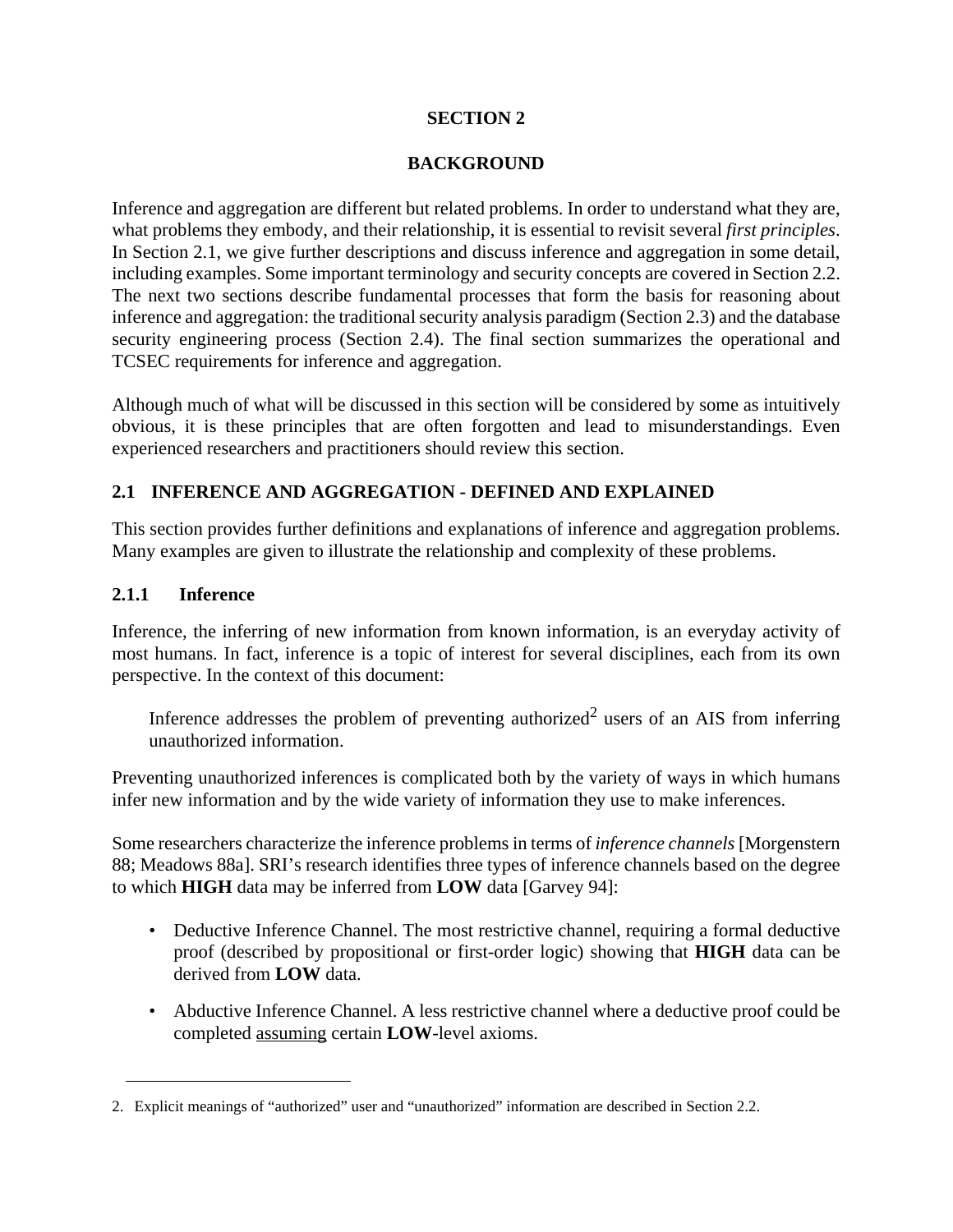• Probabilistic Inference Channel. This channel occurs when it is possible to determine that the likelihood of an unauthorized inference is greater than an acceptable limit.

These descriptions of inference channels combine the method by which the inference is made and the information used to make the inference. Both of these areas of complexity are discussed further in the following paragraphs. Section 2.1.1.3 identifies related disciplines and how they address inference.

# **2.1.1.1 Inference Methods**

One of the factors that makes the inference problem so difficult is that there are many methods by which a human can infer information. The following list [Ford 90] illustrates the variety of inference strategies that can be used:

- Inference by Deductive Reasoning New information is inferred using well-formed rules, either through classical or non-classical logic deduction. Classical deductions are based on basic rules of logic (e.g., assertion that "A is true" and if "A then B" deduces "B is true"). Non-classical logic-based deduction includes probabilistic reasoning, fuzzy reasoning, non-monotonic reasoning, default reasoning, temporal logic, dynamic logic, and modal logic-based reasoning.
- Inference by Inductive Reasoning Well formed rules are utilized to infer hypotheses from observed examples.
- Inference by Analogical Reasoning Statements such as "X is like Y" are used to infer properties of X given the properties of Y.
- Inference by Heuristic Reasoning New information is deduced using various heuristics. Heuristics are not well defined and may be a "rule of thumb."
- Inference by Semantic Association The association between entities is inferred from the knowledge of the entities themselves.
- *Inferred Existence* One can infer the existence of entity Y from certain information (e.g., from the information, "John lives in Boston," one can infer that "there is some entity called John").
- Statistical Inference Information about an individual entity is inferred from various statistics compared on a set of entities.

# **2.1.1.2 Inference Information**

The other factor that makes preventing unauthorized inferences within a DBMS a difficult problem is the wide variety of information that can be used to make an inference. The following are some types of information that can be used to make inferences:

- Schema metadata including relation and attribute names
- Other metadata such as constraints (e.g., value constraints or other constraints that may be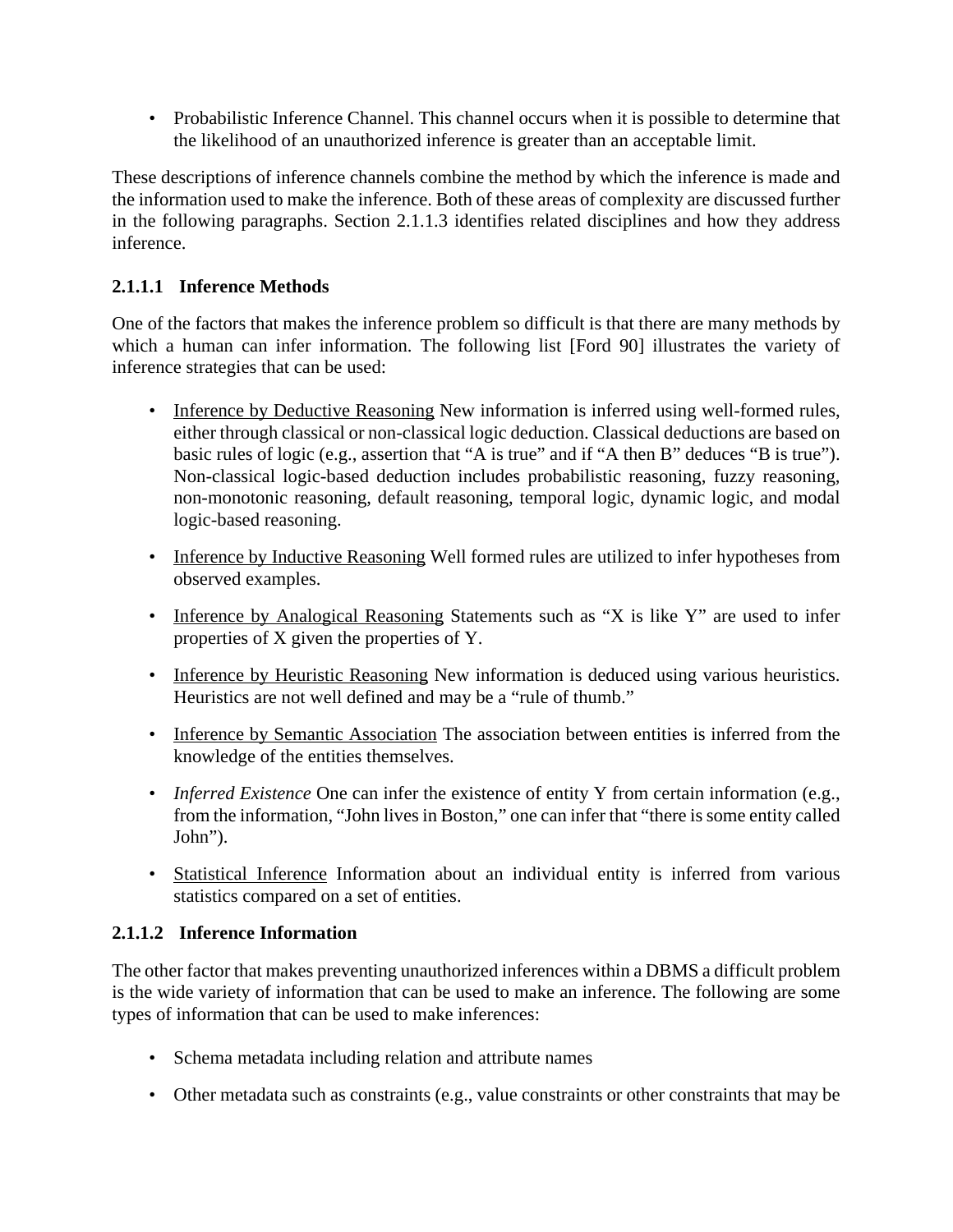implemented through triggers or procedures)

- Data stored in the relations (i.e., the value of the data)
- Statistical data derived from the database
- Other derived data that can be determined from data in the database
- The existence or absence of data (as opposed to the value of the data)
- Data disappearing (e.g., upgraded) or changing value over time
- Semantics of the data that are not stored in the database but are known within the application domain
- Specialized information about the application domain (both process and data) not stored in the database
- Common knowledge, and
- Common sense

Denning [Denning 86a] and many other researchers adopt a so-called "closed-world assumption" that limits inference to the database. With this limitation, both the information used to make the inference and the inferred information must be represented in the database. The first seven types of information described above encompass information that would be included using this closedworld assumption. Unfortunately, in the real world in which a DBMS must operate, significant amounts of the remaining types of information will be used by an adversary to attempt to infer unauthorized information.

# **2.1.1.3 Related Disciplines**

Inference in the context of this document focuses on the information contained in a DBMS and preventing inference of unauthorized information by authorized users of the DBMS. Inference is also a key issue in several other disciplines including:

- Operations Security (OPSEC) OPSEC is concerned with denying external adversaries the ability to infer classified information by observing unclassified indicators. The key difference is that the adversary is external to the organization, while this document addresses individuals that are internal to the organization (i.e., DBMS users).
- Artificial Intelligence (AI) The ability to infer new facts from existing knowledge is a positive goal of several of the sub-disciplines of AI. The AI research community is looking for better ways to represent knowledge and approaches for inferring new information.
- Uncertainty Management The inverse problem of preventing inferences is the need for individuals, such as intelligence analysts, to infer information about an adversary based upon evidence that can be collected. There are several approaches to evaluating evidence in an effort to quantify one's confidence in the evidence and the resulting inferred information [Schum 87].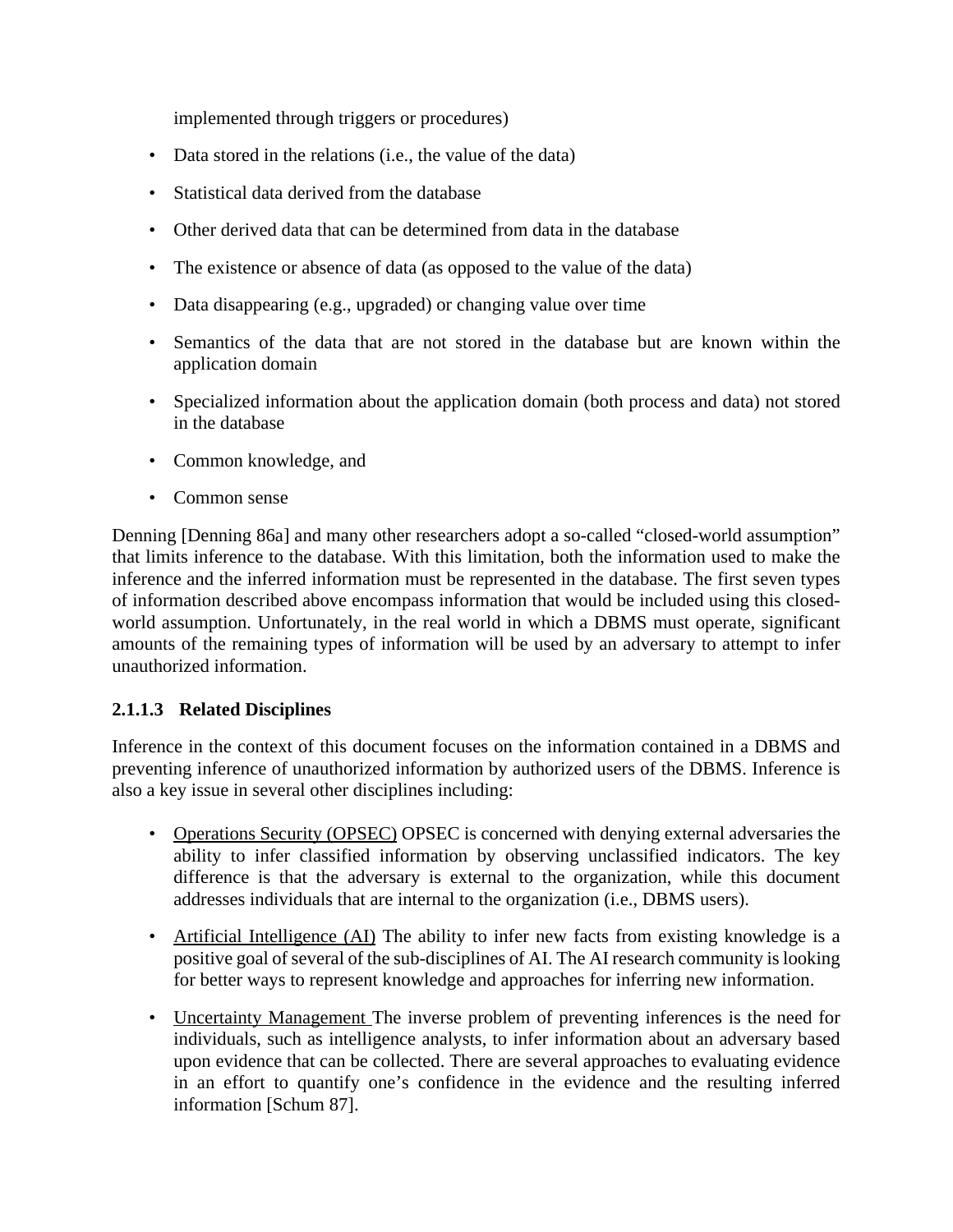### **2.1.2 Aggregation**

Like the word *inference*, the word *aggregation* has multiple meanings in the information technology community. An *aggregation*, or aggregate, is a collection of separate data items. In the database context, data aggregation normally has a positive connotation. Aggregation is an important and desirable side effect of organizing information into a database. Information has a greater value when it is gathered together, made easily accessible, and structured in a way that shows relationships between pieces of data [National Academy Press 83]. In some sense, every database is an aggregation of data.

The term aggregation has a different, more common use in the commercial database management community, where it usually refers to the use of aggregate operators. The five standard operations are sum, average, count, maximum, and minimum. Others such as standard deviation or variance may also be found in query languages [Ullman 88]. These operators are applied to columns of a relation to obtain a single quantity. They allow conclusions to be drawn from the mass of data present in a database.

The aggregate operators in commercial DBMSs relate closely to the operations performed on statistical databases. Statistical databases are used to answer queries dealing with sums, averages, and medians, and use aggregation to hide the separate data items found in individual records. The concern in a statistical database is for security in the sense of privacy, not classification. Security in statistical databases has a large body of literature and will only be discussed briefly in this document.

In the context of this document:

Aggregation involves the situation where a collection of data items is explicitly considered to be classified at a higher level than the classification assigned to the individual data elements [Lunt 89].

Denning has identified two classes of the aggregation problem [Denning 87]. We describe them here in terms of entities and their attributes.

• Attribute Associations Associations between instances of *different* data items of which there are two sub-classes.

Associations between Entities Associations between instances of attributes of different entities.

Associations between Attributes of an Entity Associations between instances of different attributes of an entity.

• Size-based Record Associations Associations among multiple instances of the *same* entity.

We will use the current terminology to represent these classes of aggregation: *Data Association* [Jajodia 92] for Attribute Associations (both Inter- and Intra-Entity) and *Cardinal Aggregation* [Hinke 88] for Size-based Record Associations.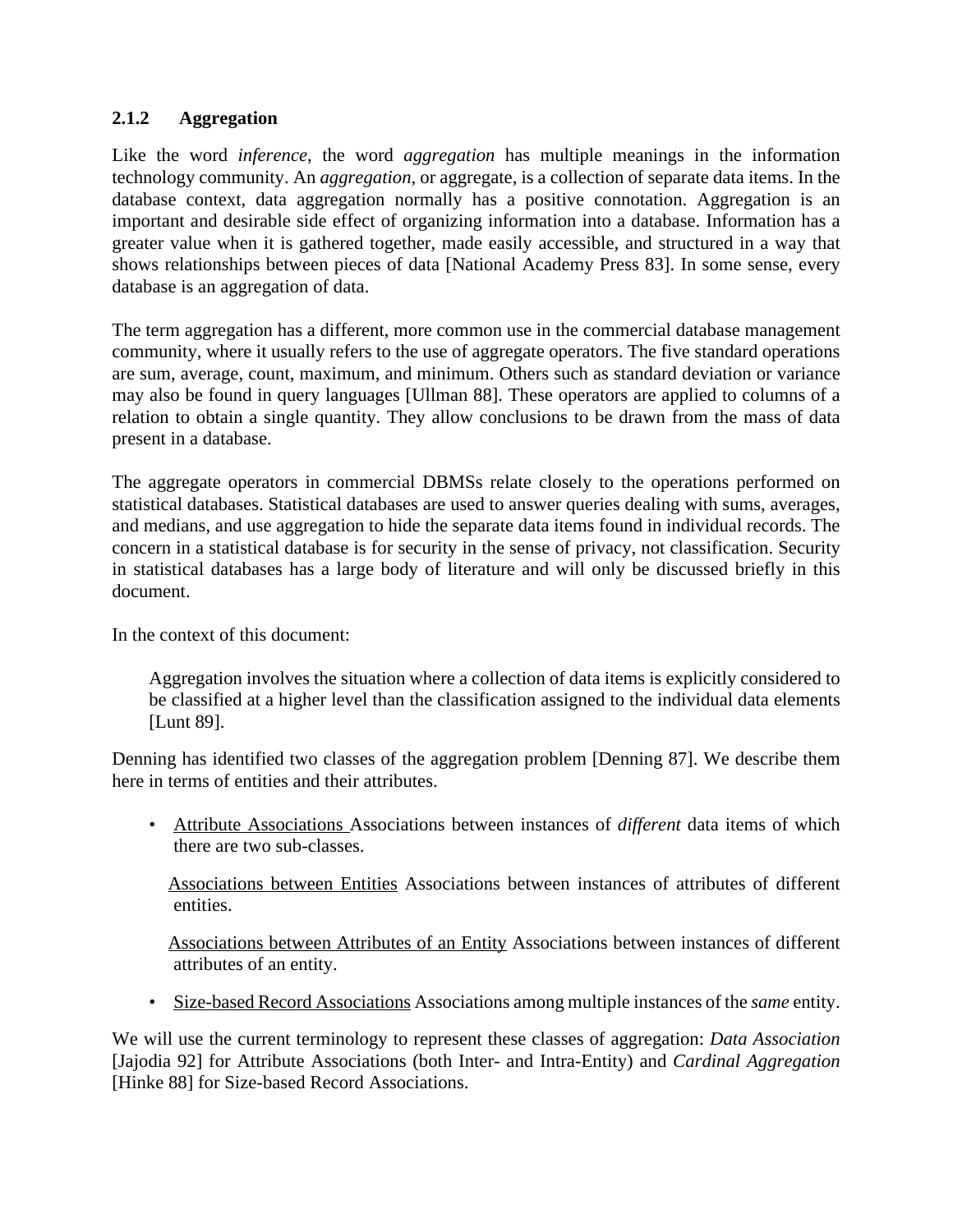The difference between data association and cardinal aggregation is important. Data association refers to aggregates of instances of different data objects; cardinal aggregation refers to aggregates of instances of the same type of entity. Distinguishing between data association and cardinal aggregation as two types of aggregation is also important since data association can be effectively controlled using database design techniques with labeled data [Denning 87]. On the other hand, effective mechanisms to enforce cardinal aggregation policies are still a research issue.

# **2.1.2.1 Data Association Examples**

A traditional example of intra-entity data association involves salary: the identity of an employee and the actual number that represents the employee's salary may both be unclassified, but the association between a particular employee and the employee's salary is considered sensitive. This is an instance of intra-entity data association as defined above: employee name (or other identifying attributes such as employee number) and salary are both attributes of the employee entity.

An example of inter-entity data association is the following: the identity of commercial companies and government agencies are unclassified, but the association of a particular company as the contractor for a particular government agency may be considered classified. In this case, the data association is between two entities, commercial company and government agency.

## **2.1.2.2 Cardinal Aggregation Examples**

The traditional example of cardinal aggregation is the intelligence agency telephone book: individual entries are unclassified but the total book is classified [Lunt 89]. The challenge with this example is understanding what information the agency is trying to protect with the policy. Is it the name and number of staff personnel (and therefore capability) of each (or some) organizational element? The total staffing size of the agency? Identification of special employees? Special skills? A clear understanding of what information needs to be protected must precede a cardinal aggregation policy.

Another example of a cardinal aggregation policy relates to an Army troop list, that is, a list of Army organizations [Smith 91]. Information about each Army organization is unclassified (even if the organization's mission is classified), but the list as a whole is classified. Getting someone to determine how many organizations can be aggregated and still remain unclassified information is difficult. If the intent is to protect the Army's war fighting capability, then aggregating the combat arms units (as opposed to the support and civilian-based organizations) will directly disclose<sup>3</sup> that information. Of course, one has to know about the war fighting capabilities of each type of combat arms unit, which is unclassified information and can be obtained externally to the troop list. Unfortunately, there may be other ways to infer the unauthorized information. For example, if one can determine the tactical communications capability (i.e., aggregation of communications units), can one then infer the war fighting capability? And what about any number of other aggregates of units where there is a reasonable understanding of their relationship to war fighting capability? It quickly becomes a difficult problem to describe, let alone to provide mechanisms to solve this type of aggregation problem. Yet keeping information about individual units unclassified is essential

<sup>3.</sup> Explicit meanings for disclosing information directly or through an inference are discussed in Section 2.2.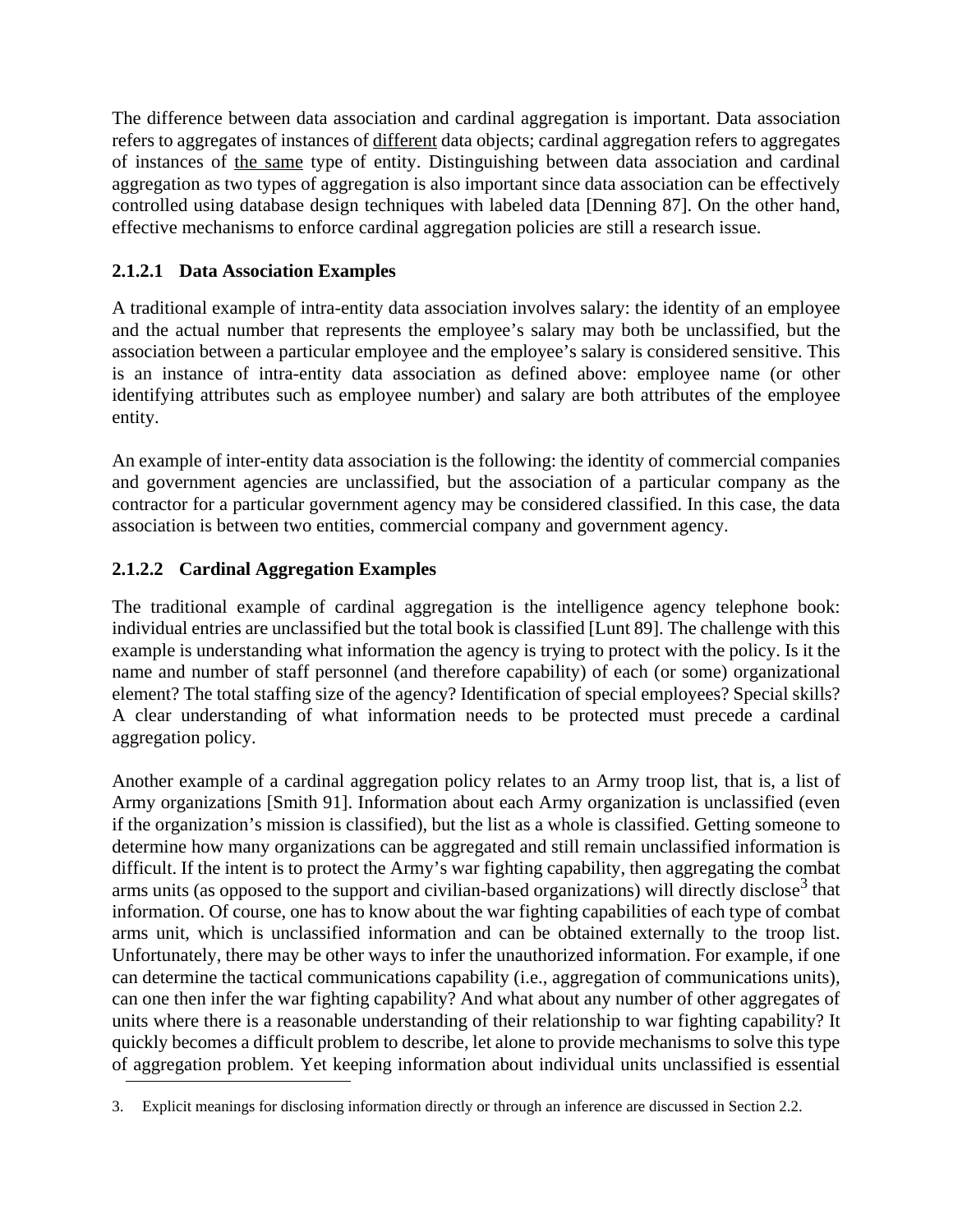for operational efficiency.

A final example is network management data: information about outages of individual circuits is not sensitive, but the aggregation of information about all circuit outages for a network is sensitive. In this case, one can postulate that this cardinal aggregation policy is attempting to protect the identification of vulnerabilities of the network from an adversary that might want to disrupt or render the network inoperative. With information about only one or two circuit outages, an adversary cannot mount an effective attack to bring the network down. On the other hand, if the adversary knows all the circuit outages, the network may have a temporary single point of failure, a vulnerability that the adversary can exploit. It is operationally impractical to treat information about each circuit as sensitive, yet in the face of a credible threat, it is important to protect the aggregate information.

All of these example cardinal aggregation policies were established as a trade-off between the need to protect sensitive information versus the need for operational efficiency. To some researchers, cardinal aggregation policies are considered fundamentally unsound [Meadows 91). Thus, it should not be surprising that effective mechanisms to implement what some consider an unsound policy elude the community.

# **2.2 SECURITY TERMINOLOGY**

This section discusses several security-relevant terms and concepts. We distinguish between two ways in which information can be revealed:

- Direct Disclosure. Classified<sup>4</sup> information is directly revealed to unauthorized individuals.
- Inference. Classified information may be deduced by unauthorized individuals with some level of confidence often less than 100%.

The primary distinction, then, between direct disclosure and inference is whether. the information is revealed (direct disclosure) or must be deduced (inference). For example, if a user at  $LOW^5$  can execute a query to a DBMS<sup>6</sup> and receive a response where the data displayed to the LOW user is actually classified **HIGH** (i.e., based on an explicit classification rule), then this is a direct disclosure problem not an inference problem. In most instances of inference, the adversary<sup>7</sup> has some uncertainty with respect to the accuracy of the inference of the unauthorized information.

For the purposes of this document, we do not distinguish between where the **HIGH** data that is

<sup>4.</sup> We use the term *classified* even though the concepts discussed in this document are applicable to information that is sensitive for other than national security reasons, such as, proprietary or "bet your company" information for private sector companies.

<sup>5.</sup> For the purposes of this report, we define a simple classification scheme with three hierarchical levels: UNCLASSIFIED, LOW, HIGH.

<sup>6.</sup> This example assumes the DBMS correctly enforces a mandatory access control policy over the classification scheme from footnote 5, using labels on DBMS objects (i.e., all storage objects which include named objects).

<sup>7.</sup> We use "adversary" as a generic term to refer to the threat agent that tries to obtain unauthorized information. In general, the adversary can be an authorized user (e.g., employee) or external individual (e.g., hacker, intelligence agent).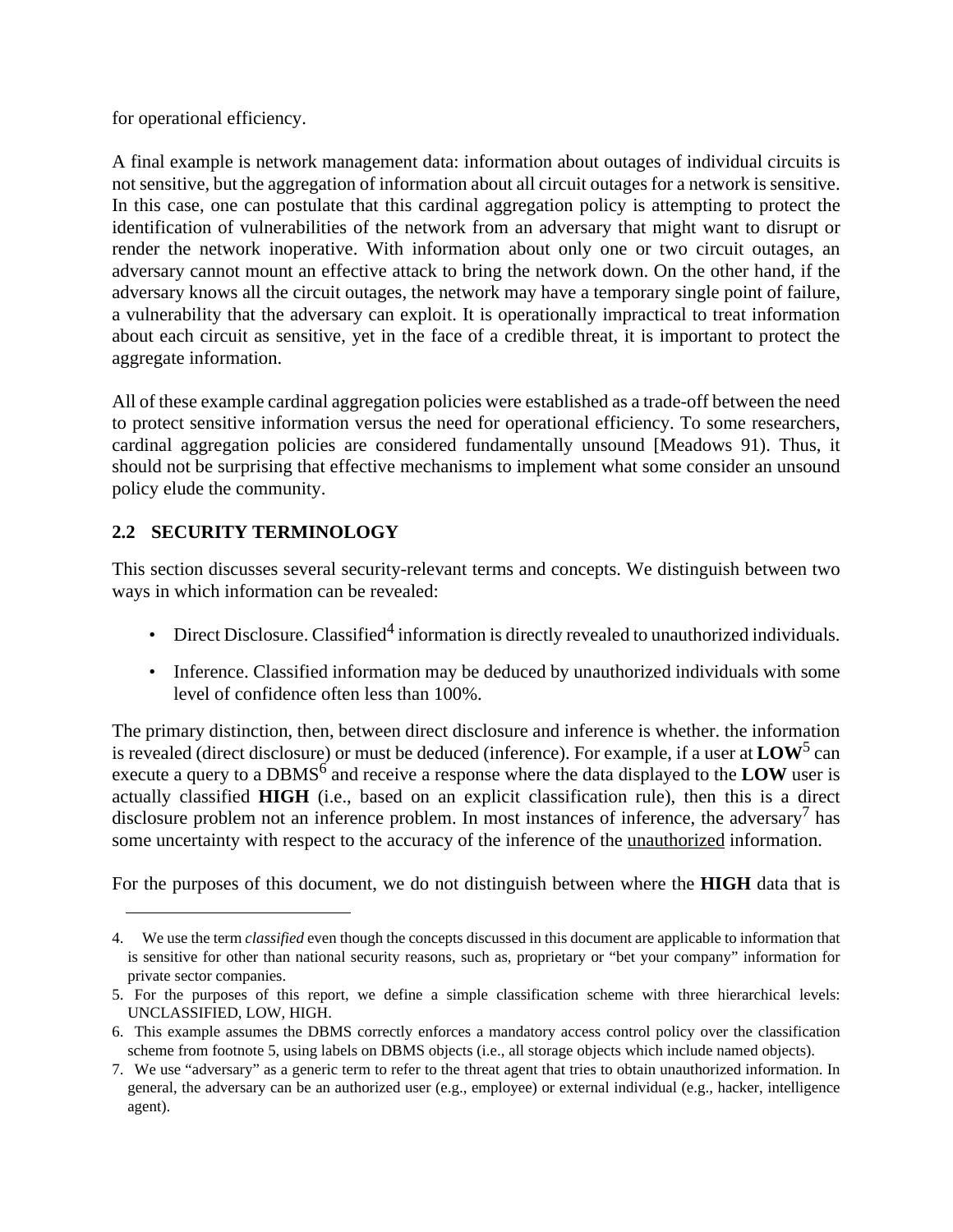directly disclosed or inferred is located (i.e., in the database or not). The important consideration is that **HIGH** data was directly disclosure or inferred. This consideration is independent of whether the **HIGH** data is actually stored in the database or it exists somewhere else in the application domain of discourse.

Data association policies are stated to prevent direct disclosure of classified information related to an association between data elements. In most cases, cardinal aggregation policies are stated to prevent inferences that could be made from the aggregate data.

The discussion above refers generically to "unauthorized" individuals. In fact, we must distinguish between two types of unauthorized access to information:

- based on authorized access to classified information (i.e., a label-based policy); and
- based on informal "need-to-know" policies.

"Need-to-know" is a well-known concept and is defined in the DoD Information Security Regulation [5100.1-R 86] as:

• "A determination made by a possessor of classified information that a prospective recipient, in the interest of national security, has a requirement for access to, or knowledge, or possession of the classified information in order to accomplish lawful and authorized government purposes."

There are two distinct types of need-to-know: "informal" (sometimes called discretionary), and "formal" need-to-know. With informal need-to-know, individuals may have the clearance (i.e., are considered trustworthy to properly protect the information) but not the job-related need to actually access the information. Informal need-to-know is enforced in the people and paper world by the individual who physically controls access to a classified document. In an AIS, informal need-toknow is normally enforced by discretionary access control (DAC) mechanisms as described in the TCSEC. Formal need-to-know is enforced through compartments (or other release markings) to which individuals are formally granted access. Mandatory access control (MAC) categories are used in an AIS to enforce access based on formal need-to-know.

Direct disclosure is normally only thought of as being a problem when classified information is revealed to an individual without the appropriate clearance, including formal access to compartments (i.e., formal need-to-know). Given that U.S. Government information is classified based on laws or executive orders, direct disclosure of classified information is punishable by imprisonment. On the other hand, disclosing information in violation of an informal need-to-know policy is normally not considered a compromise of classified information, since the individual has the appropriate clearance to see the information and is trusted to properly protect it. Thus, a violation of an informal need-to-know policy may result in an employee being fired or sued, but not imprisoned.

Although an authorized user can attempt to infer information for which the user does not have an informal need-to-know, research efforts to date in inference and aggregation have dealt exclusively with direct disclosure or inference based on compromise of classified information, not on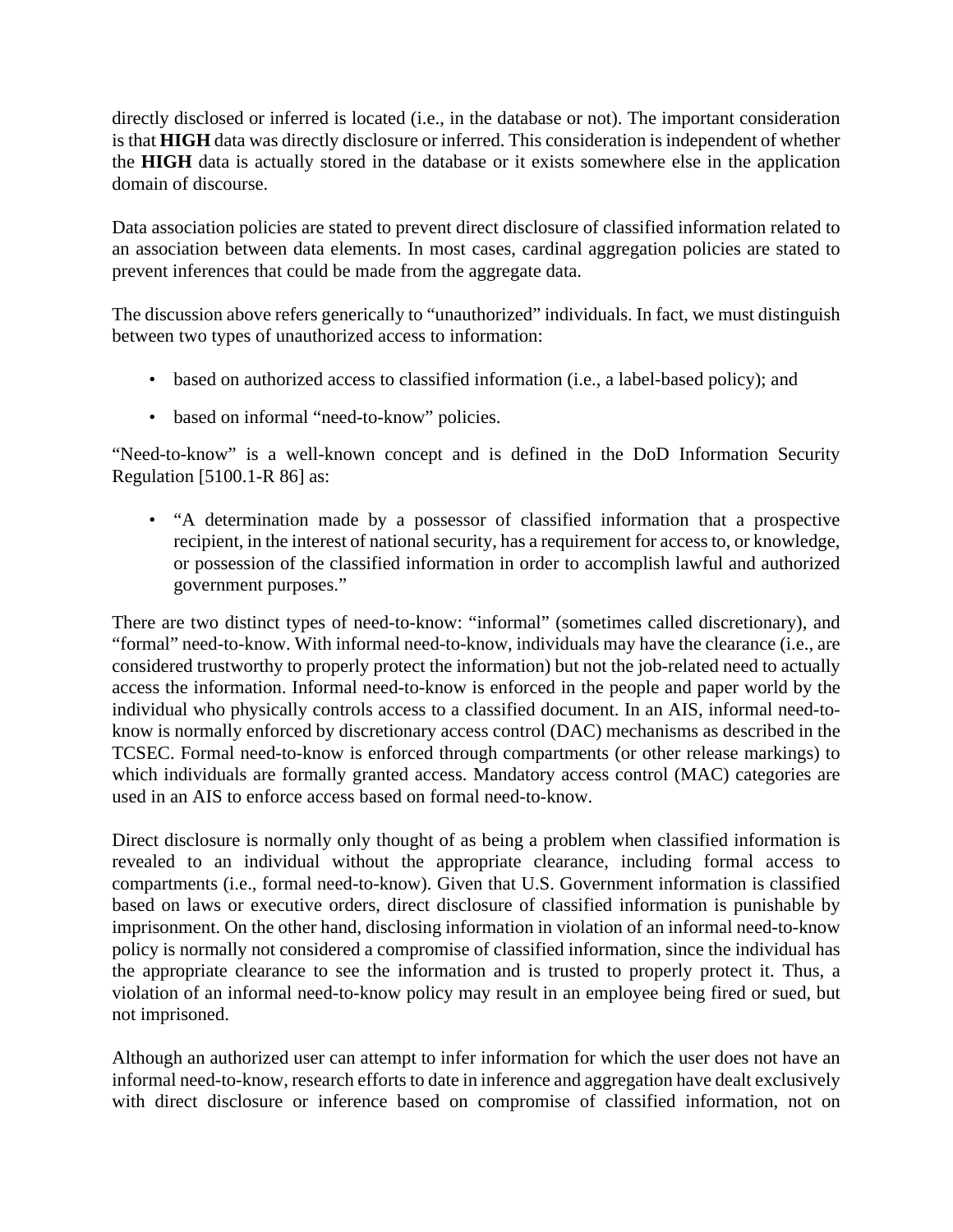violations of informal need-to-know policies. As such, this document focuses almost exclusively on protecting classified information against inference and aggregation threats from individuals who are not cleared to receive this information.

# **2.3 THE TRADITIONAL SECURITY ANALYSIS PARADIGM**

To better understand inference and aggregation and how they relate to each other, they need to be discussed in the context of the traditional security analysis paradigm shown in Figure 2.1. A brief description of the activities in the paradigm follows:

- Identify information protection requirements The protection requirements traditionally addressed by the security community relate to confidentiality. However, information protection requirements for integrity and availability should also be specified. Although, the inference and aggregation problems strictly address confidentiality protection requirements, solutions to these problems typically adversely impact the ability to meet the integrity and availability requirements.
- Identify vulnerabilities Given a set of protection requirements, one must identify the vulnerabilities that exist which could be exploited to prevent those requirements from being satisfied by the system. As the next section shows, vulnerabilities need to be assessed continuously throughout the design and engineering process.
- Identify threats Given identified vulnerabilities, one must identify credible threat agents that can exploit those vulnerabilities. For inference and aggregation, the primary threat is the insider; an authorized user of the system who is authorized access to some, but not all, information in the system. Malicious code is a secondary threat.
- Conduct a risk analysis The risk analysis must take into account the likelihood of a threat agent actually exploiting a vulnerability. The risk analysis considers tradeoffs between effectiveness, cost, and the ability to meet other requirements (e.g., integrity and availability) to determine appropriate controls.<sup>8</sup>
- Select controls Based on the risk analysis, controls are selected to eliminate or reduce a threat agent's ability to exploit the vulnerability. Note that some controls are selected to prevent while others are selected to reduce or detect a threat agent's ability to exploit the vulnerability. This distinction is important in that most cases dealing with inference involve determining during the risk analysis the likelihood of an individual inferring unauthorized information given a particular set of controls. The goal is to establish controls that provide an acceptable level of risk at an affordable cost, where cost is cast in terms of both money and adverse impact on functionality, ease of use, and performance.

<sup>8.</sup> We use the term "control" although other terms, such as countermeasures and safeguards, are also commonly used.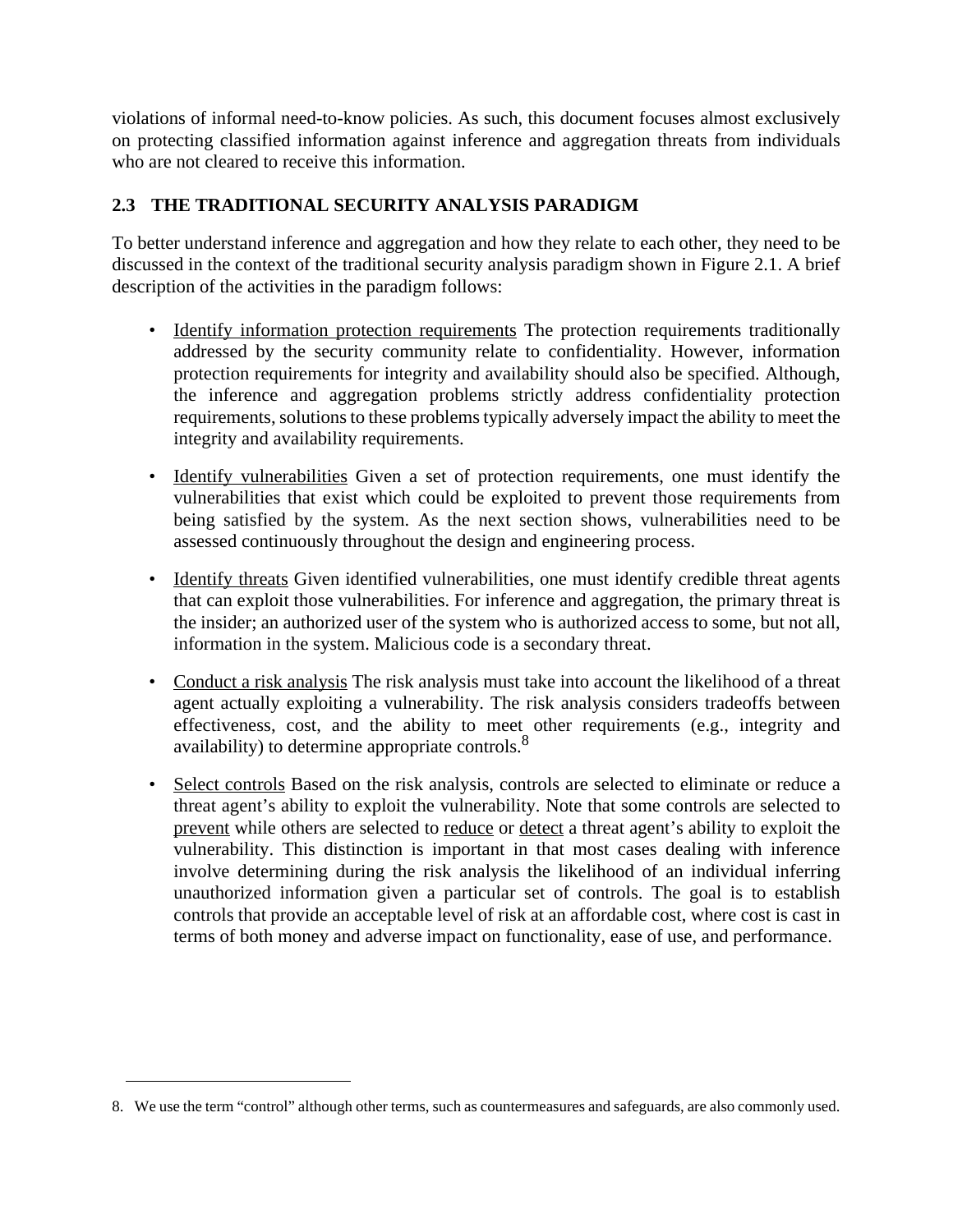

**Figure 2.1: Traditional Security Analysis Paradigm**

Details of how this process is related to inference and aggregation are discussed in the next section.

### **2.4 THE DATABASE SECURITY ENGINEERING PROCESS**

The process of implementing an AIS with a database that meets the specified security requirements is shown in Figure 2.2. The process should begin with a clear understanding of what information needs to be protected, in this case from unauthorized disclosure. If one does not have a clear understanding of what has to be protected, then it makes secure database design difficult. Unfortunately, many inference and aggregation problems are stated at the database design level (e.g., with sensitivity labels on tables) without a description of what information is to be protected from disclosure.

Given a precise statement of the information to protect, there are two distinct aspects of establishing rules for implementing those confidentiality protection requirements:

- **classification rules** must be established that specify the confidentiality properties of the information, and
- **access control rules** must be established that specify which authorized users can access information based on the classification rules.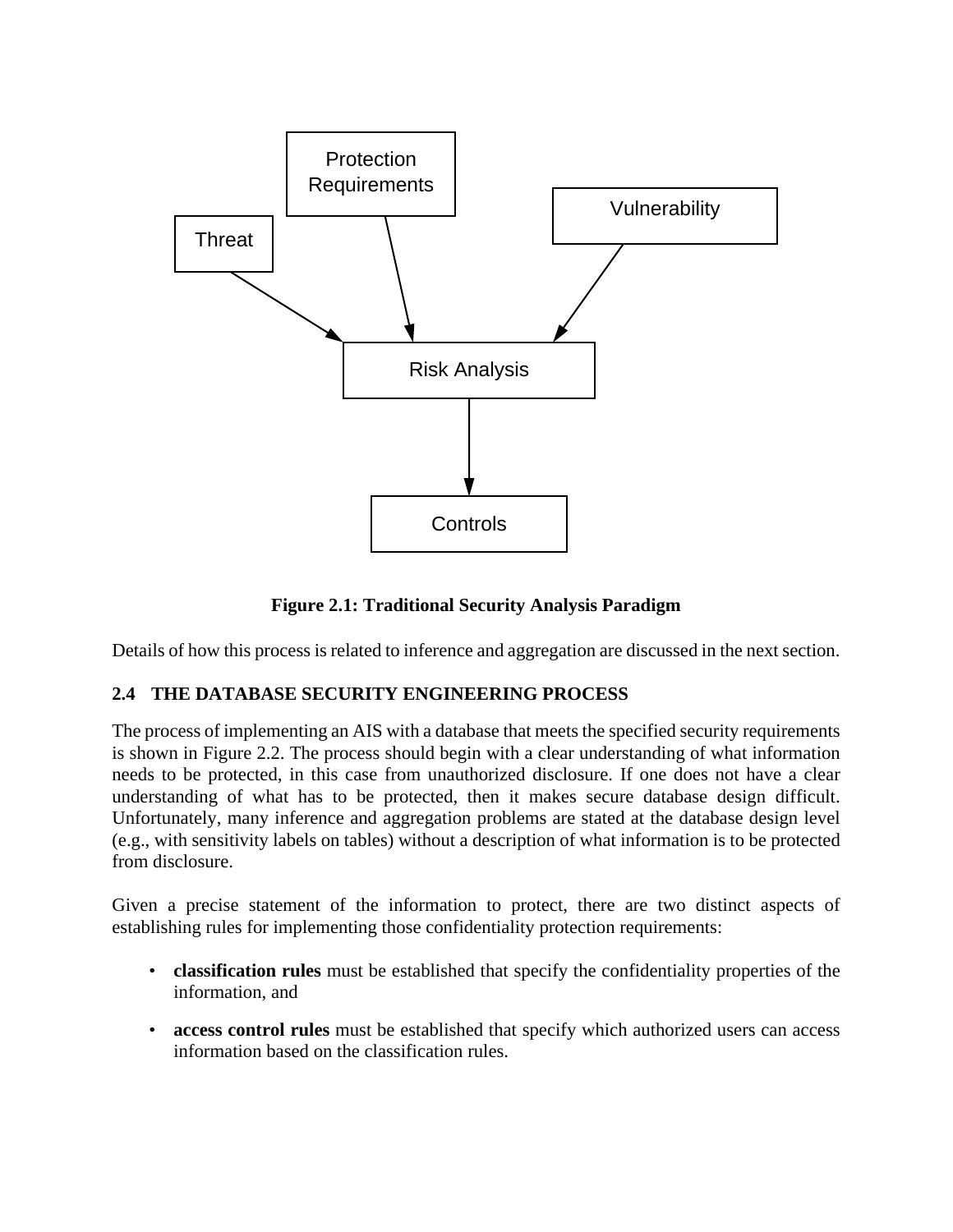

**Figure 2.2: Database Security Engineering Process**

Classification rules should address all information that needs to be protected, not just information that must be protected for national security reasons (i.e., Confidential, Secret, and Top Secret) based on Executive Order 12356. For example, the Computer Security Act of 1987 requires unclassified but sensitive information have confidentiality protection. Categories of unclassified but sensitive information include, but are not limited to, personnel (i.e., subject to the Privacy Act of 1984), financial, acquisition contracting, and investigations. Certain other information is classified under the Atomic Energy Act of 1954 as Restricted Data or Formerly Restricted Data.

Confidentiality protection requirements are also applicable to non-government organizations. For example, proprietary information of many types may be considered "bet your company" data and needs to be protected to ensure the viability of the company.

Given a set of classification rules, the database designer must provide a database design which labels data objects and correctly implements the classification rules. The database instantiation represents the database as it is populated with data and used.

Access control rules are generically described as MAC for access based on the military classification system (including formal need-to-know) and DAC for access based on informal need-to-know. However, to effectively implement the protection requirements, one must explicitly identify the application-dependent information which identifies which authorized users, or classes of users (e.g., roles), are authorized access to each type of information identified in the classification rules.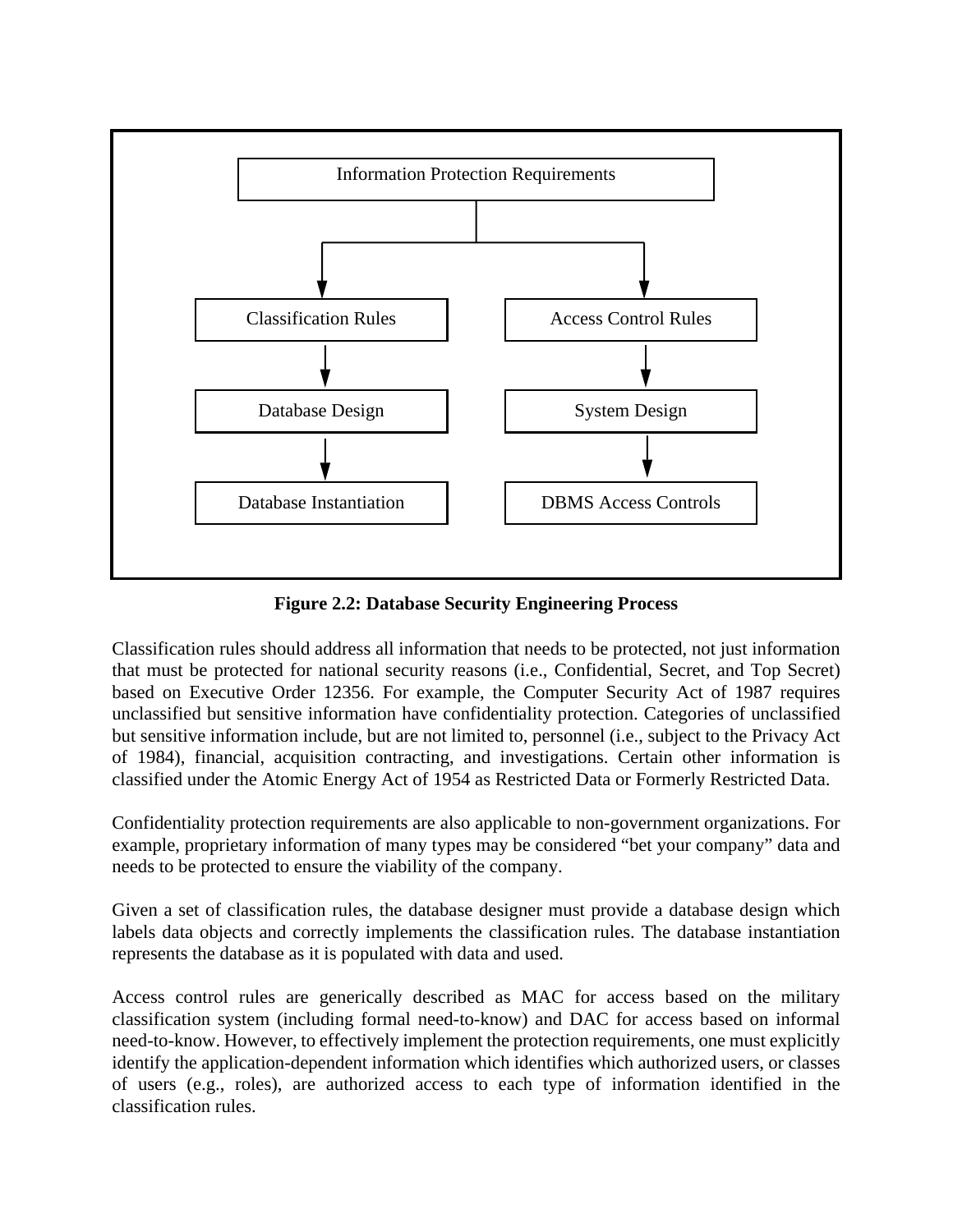The access control rules must be incorporated into the application system design. Although the access control rules can be implemented through mechanisms in the operating system or application software, inference and aggregation concerns are primarily addressed by DBMS access controls.

Classification rules are normally found in a Classification Guideline as required by the DoD Information Security Program Regulation [DoD 5100.1-R]. Generic access control rules are documented in the system security policy as required by the TCSEC. The instantiation of MAC and DAC with application-dependent access control rules that identify specific users and data is usually documented in a Security Concept of Operations.

The classification rules for an application domain need to be complete. That is, all information to be contained in the support information system should be explicitly addressed.

# **2.5 THE REQUIREMENTS FOR PROTECTING AGAINST INFERENCE AND AGGREGATION**

In this section, we identify both operational and TCSEC requirements related to protecting against inference and aggregation. Operational requirements, identified in Section 2.5.1, include more than just the need to protect against inference and aggregation but also operational considerations, or tradeoffs, that impact decisions on how, or to what extent, inference and aggregation protections are implemented. Section 2.5.2 discusses the lack of direct TCSEC requirements for protecting against inference and aggregation.

# **2.5.1 The Operational Requirement**

There are at least four operational requirements related to inference and aggregation protection.

- 1. The enterprise's information must be properly protected from disclosure either directly or through inference.
- 2. Employees (i.e., users) must have access to the information they need to do their jobs.
- 3. The enterprise must conduct its operations in an efficient and cost-effective manner.
- 4. The enterprise must interact efficiently with external organizations, which may involve mostly unclassified information.

Unfortunately, these operational requirements often are in conflict. Over-classifying data to meet the first requirement may reduce availability of information to certain employees (conflicts with second requirement). Cost-effective operations (the third requirement) may demand granting the lowest clearances possible to employees, which may conflict with the established classification rules to protect information (first requirement). Finally, the need to protect information (first requirement) may conflict with the efficient interface with other organizations (fourth requirement). This last conflict is the genesis of most cardinal aggregation policies.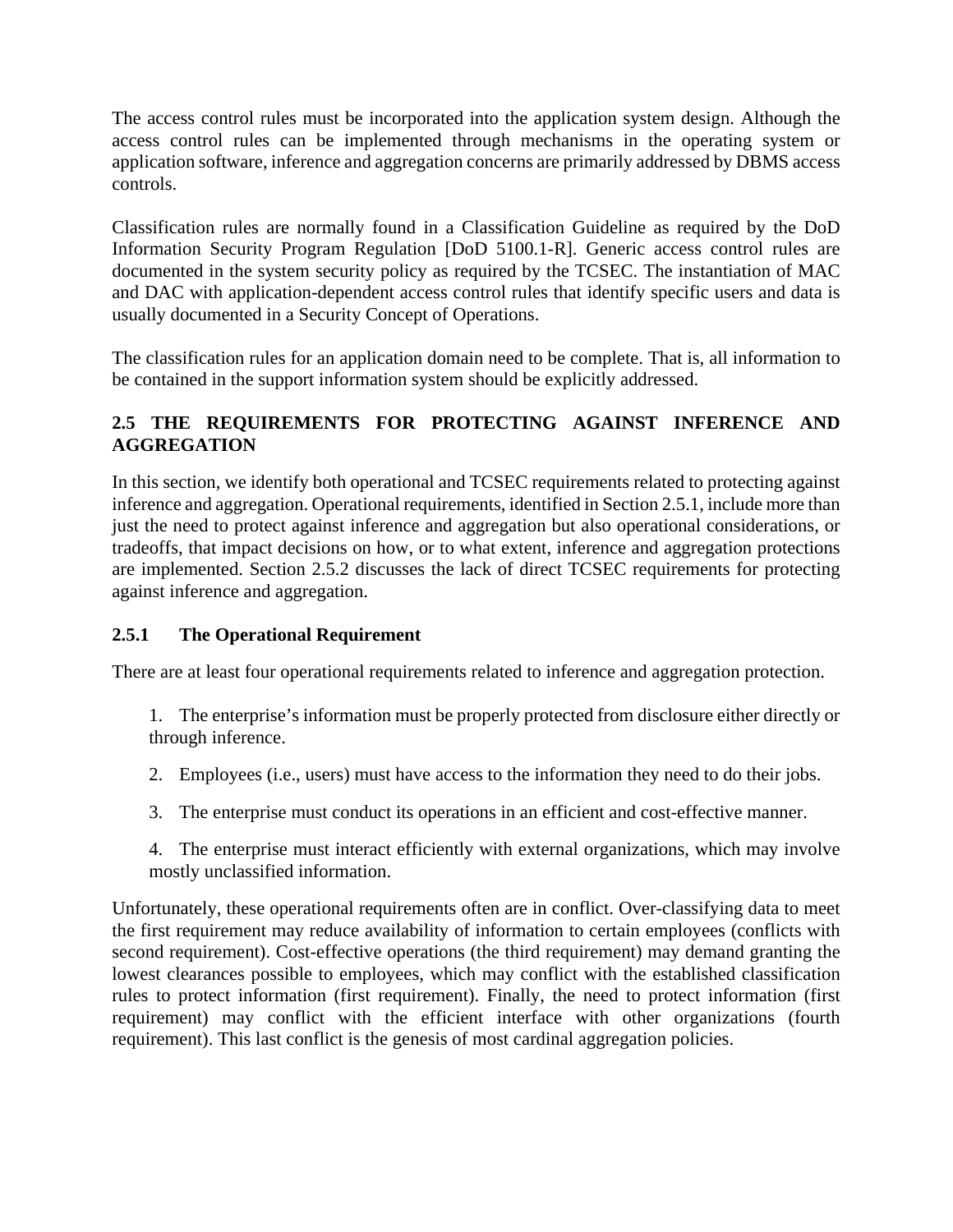#### **2.5.2 The TCSEC Requirement**

There are no requirements in the TCSEC, TDI, or *Trusted Network Interpretation* (TNI) [TNI 87] that directly address inference and aggregation issues. Inference and aggregation are properties intrinsic to data values and to the structure of a database (schema, metadata). Inference and aggregation are based on an interpretation of the enterprise's security policy and on specific requirements of the application domain being automated. Thus, inference and aggregation should best be addressed by the system developer, acquisition agency, and certification and accreditation authorities for each system and should not be looked at during a TCSEC /TDI evaluation.

Since inference is often characterized as an inference channel, there is often some confusion as to the relationship between inference and covert channels. Inference and aggregation are possible because of the existence of a set of specific known data values and a set of logical implication rules. Knowledgeable database administrators or information security officers may be able to apply inferential engines to the analysis of a populated database to uncover a set of potential unauthorized inferences which they can then protect.

However, new inferences may be introduced through error on the part of users authorized to update the database. It is important to note that the introduction of inference or aggregation is a data valuebased problem (including metadata that represents the database design), and not one of DBMS (i.e., the product) design or implementation. Unlike Trojan horses or covert channels, values needed to support an inferential attack are introduced consciously by benign actions of users, and not clandestinely by malicious implanted code or by flaws in a DBMS trusted computing base (TCB) design or implementation. In this sense, inference problems are different from covert channel issues since all the data used to make the inference are at **LOW**, and there is no need for an active agent at **HIGH** to signal information from **HIGH** to **LOW** [Jajodia 92]. Note also that inference will still produce the same result, independent of whether the compromised (inferred) data remains in (or ever existed in) the database at **HIGH**, as opposed to the need for **HIGH** data to be present in order for it to be signaled to **LOW** by a covert channel.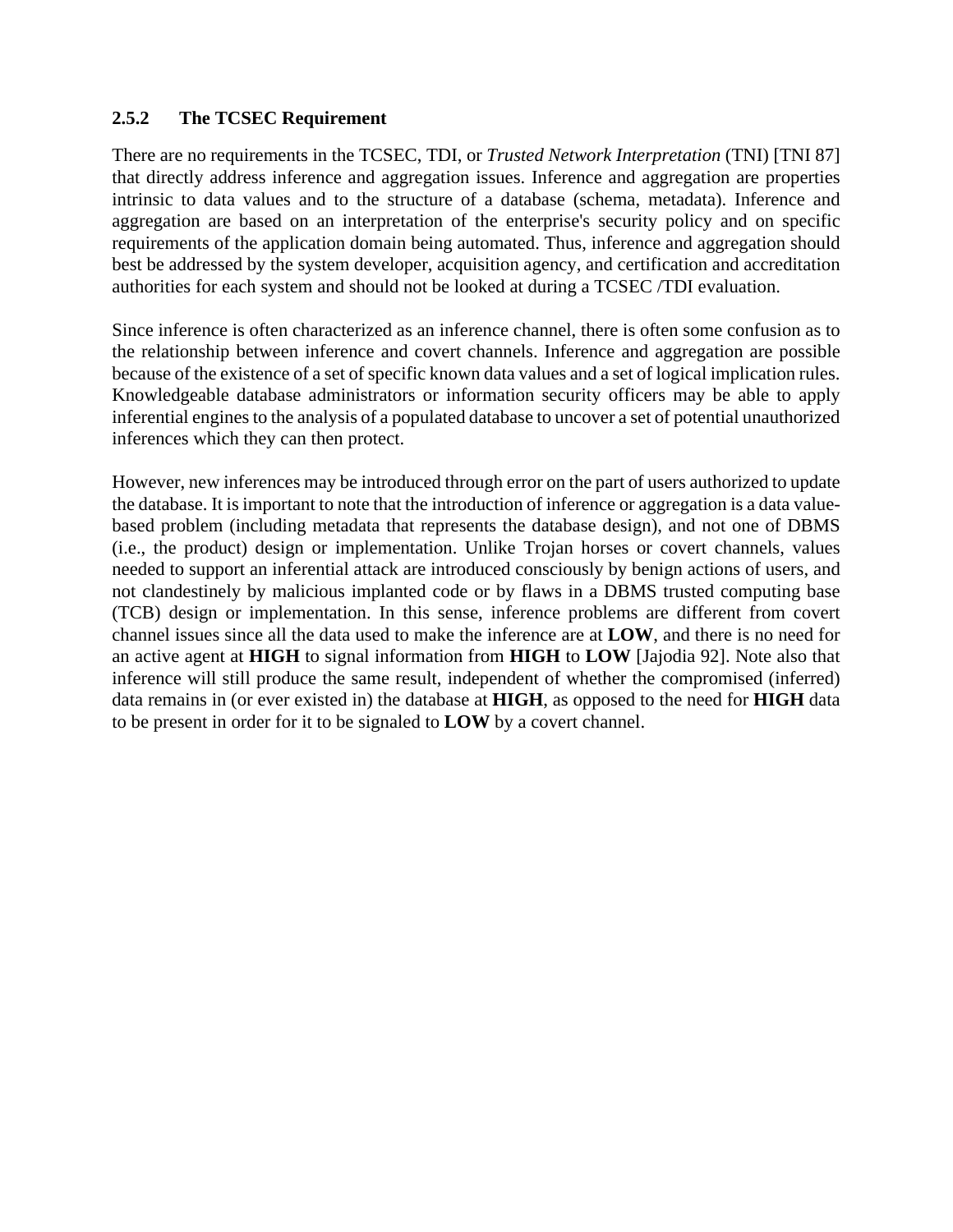### **SECTION 3**

#### **AN INFERENCE AND AGGREGATION FRAMEWORK**

The purpose of this section is to present a framework to reason about inference and aggregation. Section 3.1 begins with a description of a detailed example application domain that will be used to illustrate parts of the framework. Section 3.2 describes the framework using instances from the detailed example for illustration. Section 3.3 presents a matrix which summarizes how the research efforts described in Sections 4 and 5 relate to the framework.

#### **3.1 DETAILED EXAMPLE**

This section introduces a detailed example used to illustrate the concepts presented in this document. We use a mythical company, the Acme Technology Company or ATC. ATC contracts with many government agencies and commercial companies to provide technology-oriented products and services. ATC also conducts extensive applied research for its clients in several areas of technology. ATC needs extensive support for its business operations by AISs that must represent information about:

- entities of interest in the application domain, and
- functional or business processes used in the application domain.

Although there are other security considerations that should be addressed in designing functional processes, for the purpose of this document, we will only address the process view as it relates to access control.

We are most interested in understanding and modeling the information about entities. Tn particular, we are concerned with identifying the entities, associations, and attributes of interest to ATC.

Entities (real objects or concepts of interest):

- Employees ATC employs a wide variety of personnel from clerks to very specialized engineers.
- Education Data about the education of each ATC employee is retained.
- Research Projects Although ATC has thousands of projects that cover a wide variety of purposes, research projects represent a special category of projects, especially from a security standpoint.
- Critical Technologies Certain technologies are particularly sensitive.
- Clients Information about the organization that sponsors a project.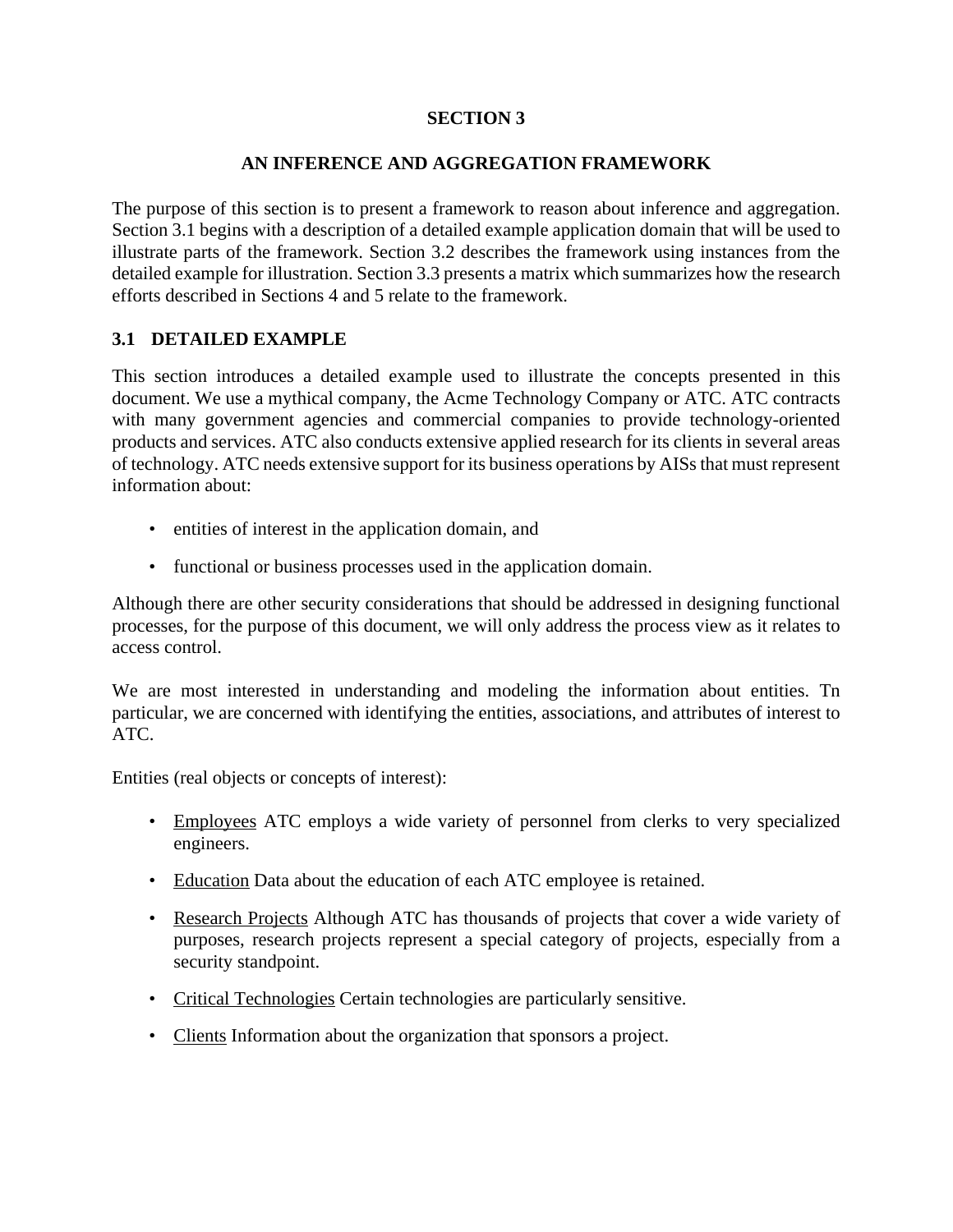**Associations** (relationships between instances of the entities). Figure 3.1 shows the following associations (in italics) between entities:

- Employees *work-on* Projects.
- Employees *have* Education.
- A Client *sponsors* Projects.
- Some Projects *use* Critical Technologies.





**Figure 3.2.: ATC Attributes**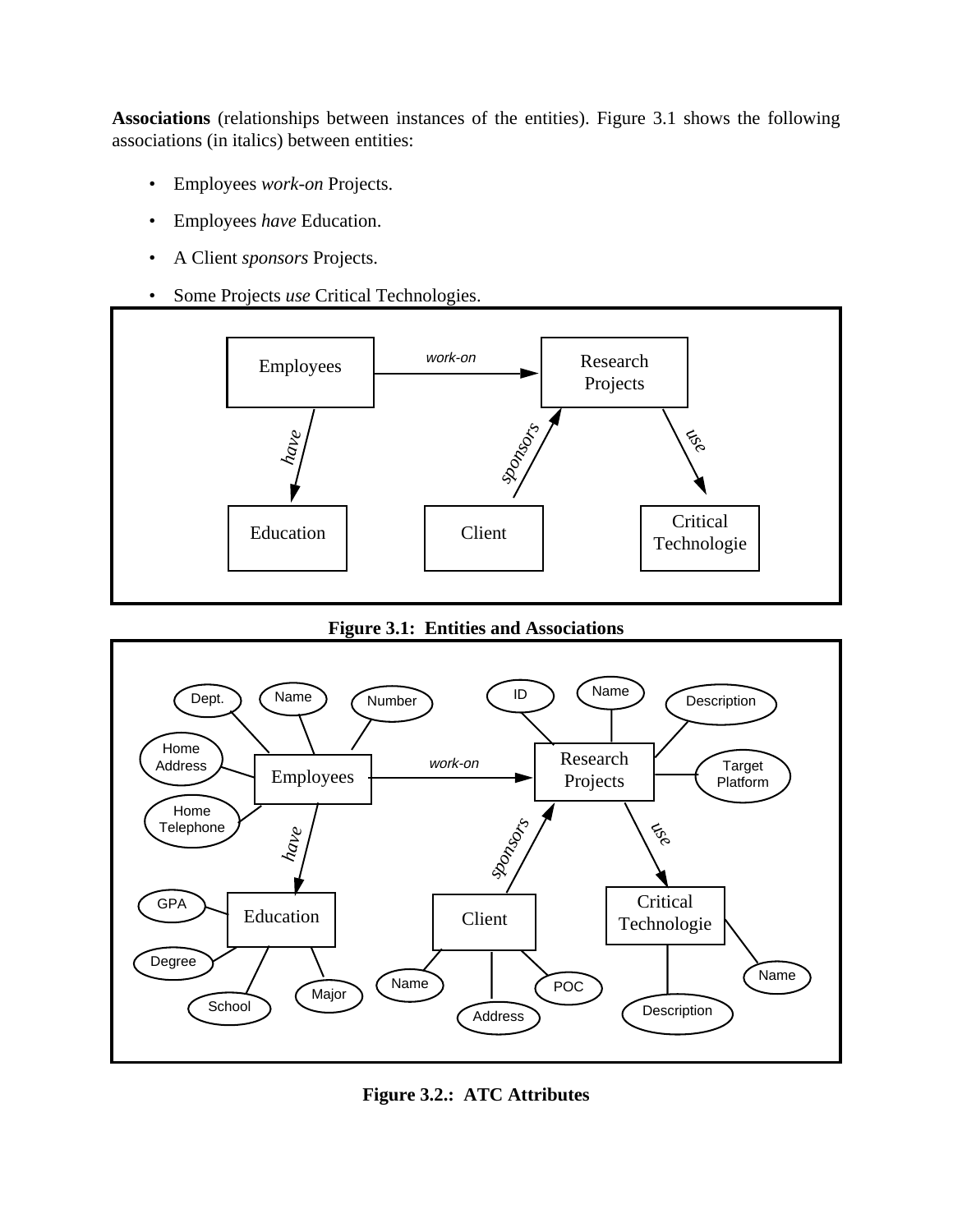**Attributes** (characteristics or properties of an entity). The addition of attributes adds more detail and, therefore, realistic complexity to the example. Figure 3.2 shows selected attributes for each ATC entity.

# **3.2 THE FRAMEWORK**

The framework, shown in Figure 3.3, is an extension to the database security engineering process described in Section 2.4. The framework provides the context to discuss how inference and aggregation are applicable at each step in the development process. Given that inference and aggregation are inherently application-dependent, examples, based on the ATC example in the previous section, are given to illustrate the concepts. This framework with examples provides a basis to illustrate and compare the proposed approaches described in Sections 4 and 5.

## **3.2.1 Information Protection Requirements and Resulting Vulnerabilities**

There are at least three types of information protection requirements: confidentiality, integrity, and availability. Inference and aggregation relate exclusively to the confidentiality objective of security. Therefore, although integrity and availability protection requirements are also important, this document will only address confidentiality requirements.

Given a set of information confidentiality protection requirements, there are two vulnerabilities that must be addressed by appropriate controls: direct disclosure and inference. Both of these vulnerabilities were discussed in Section 2.2. Aggregation is not yet a problem, because the protection requirements address specific facts or information that must be protected as opposed to a protection requirement for an aggregate of data.

### **3.2.2 Classification Rules**

Classification rules for information are stated such that direct disclosure will be prevented, and the ability to infer unauthorized information is reduced to an acceptable level. Preventing direct disclosure is fairly straightforward: state classification rules for entities, attributes, and/or associations and then restrict access based on user clearance and data classification. Unfortunately, in practice, protection requirements can be so complex that ensuring that a set of classification rules are correct (i.e., consistent and complete) can be difficult.

Each of the following types of classification rules from Figure 3.3 is described in the following paragraphs:

- entity;
- attribute:
- data association; and
- cardinal aggregation.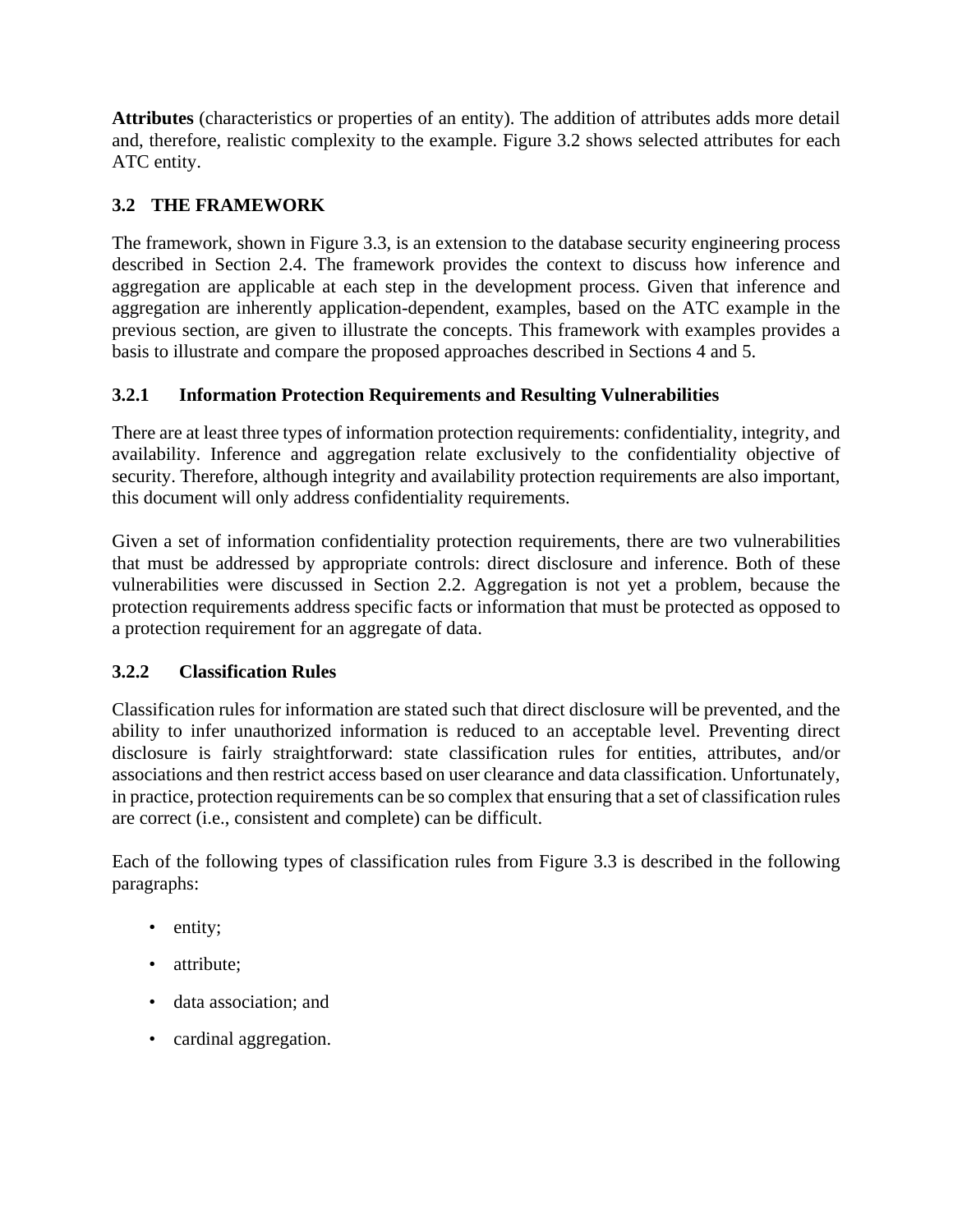

**Figure 3.3: Inference and Aggregation Framework**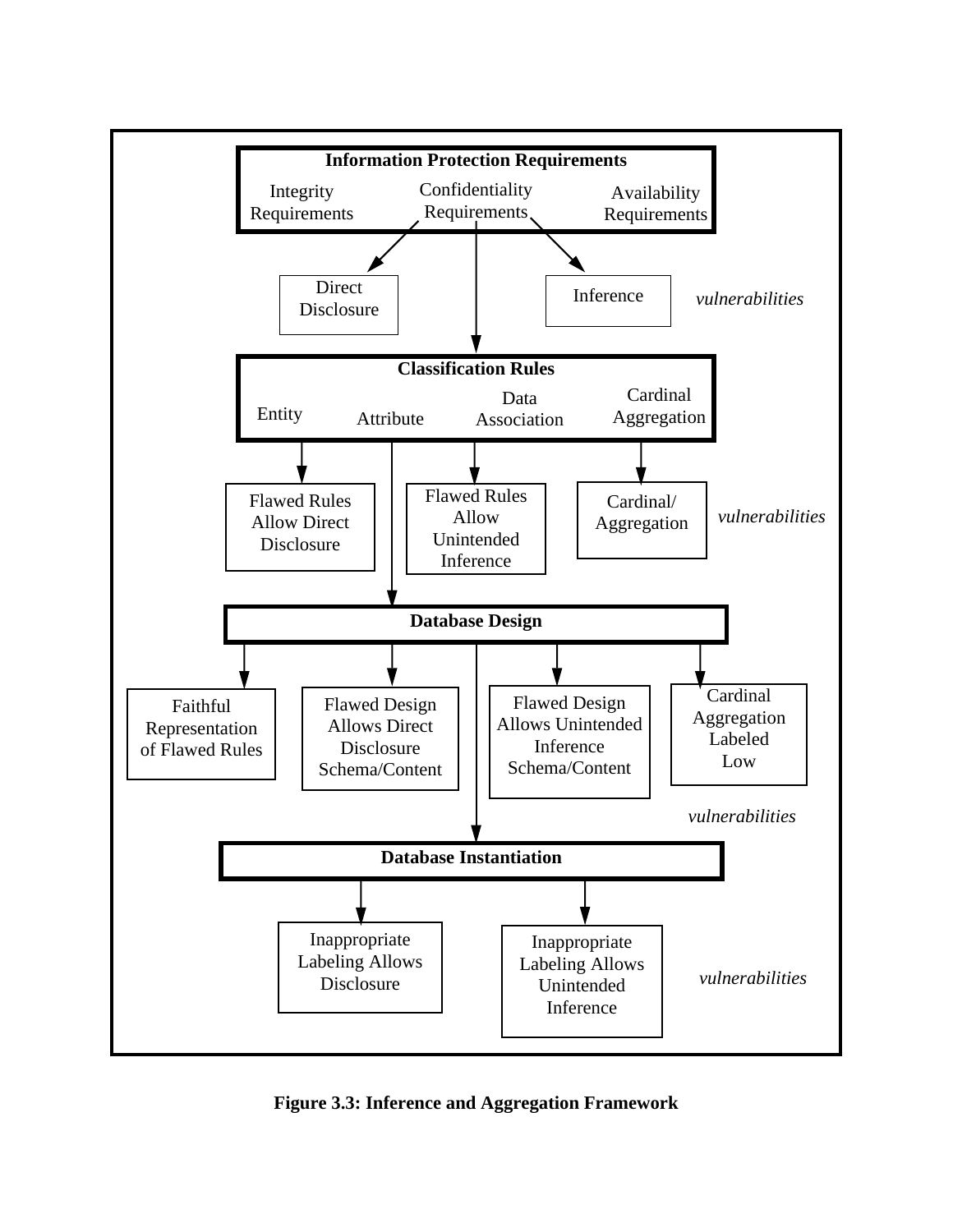Table 3.1 summarizes this section by showing a taxonomy of types of confidentiality protection requirements along with examples of protection requirements and supporting classification rules for the ATC example. The ATC classification rules from Table 3.1 are used to illustrate the types of classification rules described in this section. The types of protection requirements are a synthesis of those found in papers by Smith, Pernul, and Burns, [Smith 90a; Pernul 93; Burns 92] and are meant to be illustrative of the primary types of protection requirements but not necessarily an exhaustive taxonomy.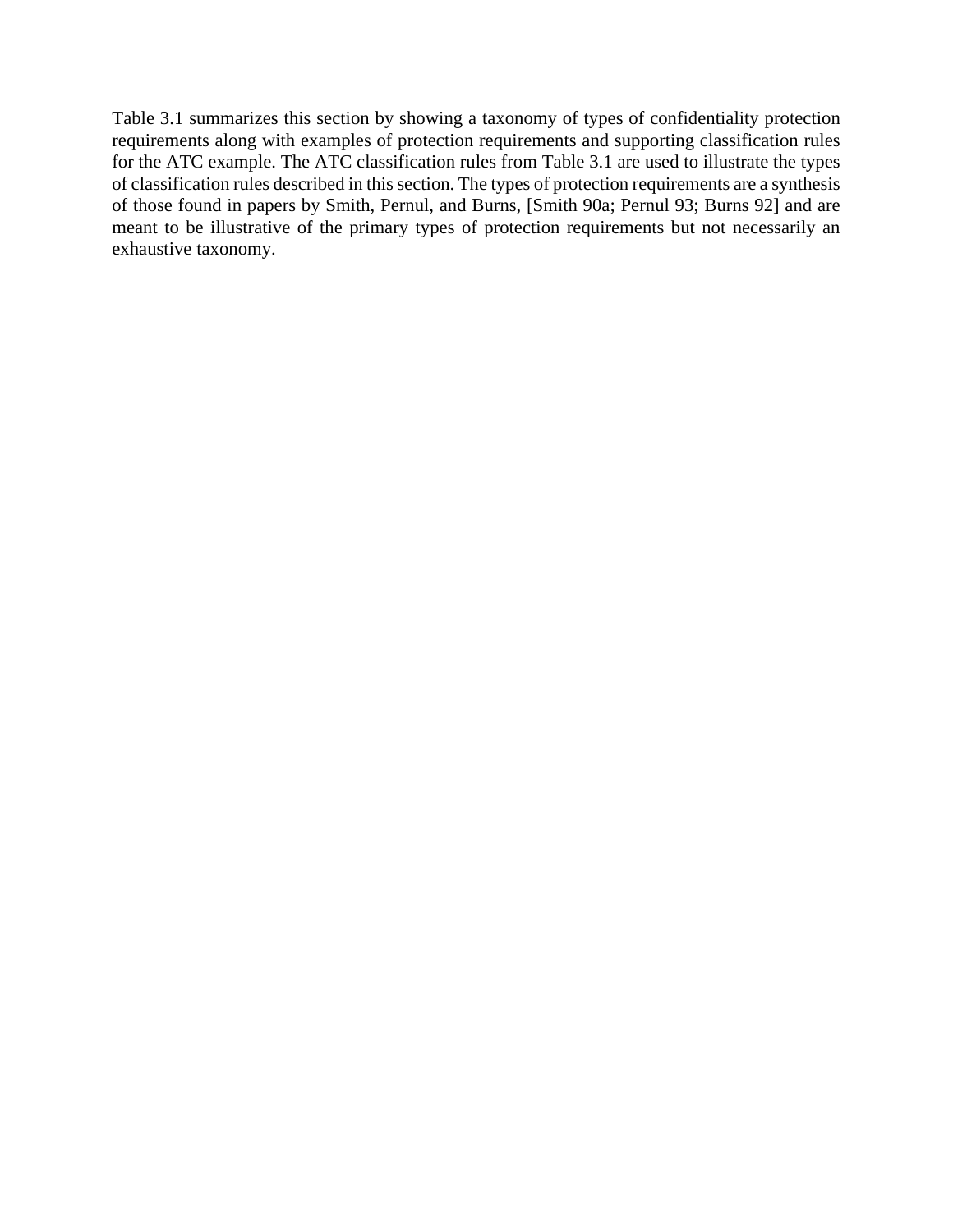|                | <b>Type Protection</b>                                                                      | <b>Example Protection Requirement</b><br><b>Example Classification Rules</b>                                                                                                                                |                                                                                                                                                                                                                                                                                   |  |  |  |
|----------------|---------------------------------------------------------------------------------------------|-------------------------------------------------------------------------------------------------------------------------------------------------------------------------------------------------------------|-----------------------------------------------------------------------------------------------------------------------------------------------------------------------------------------------------------------------------------------------------------------------------------|--|--|--|
|                | <b>Entity Classification</b>                                                                |                                                                                                                                                                                                             |                                                                                                                                                                                                                                                                                   |  |  |  |
| 1a             | existence of all<br>instances of an<br>entity                                               | • the fact that ATC is involved with<br>Critical Technologies must be protected<br>at LOW                                                                                                                   | • the existence of all instances of Critical<br>Technologies entity are classified LOW                                                                                                                                                                                            |  |  |  |
| 1 <sub>b</sub> | existence of<br>selected instances<br>of an entity                                          | • the fact that a Research Project involves<br>Critical Technologies must be protected<br>at HIGH                                                                                                           | • the existence of Research Projects that<br>use Critical Technologies are classified<br>LOW<br>• the existence of instances of all other<br>entities is UNCLASSIFIED                                                                                                             |  |  |  |
| 2a             | identity of all<br>instances of an<br>entity                                                | • the identity of Critical Technologies<br>must be protected at HIGH<br>• the identity of Clients of Research<br>Projects must be protected at LOW<br>(this is a requirement of the client<br>organization) | • the value of all instances (i.e., all<br>attributes) of the Critical Technologies<br>entity is classified HIGH<br>• the value of all instances (i.e., all<br>attributes) of the Client entity is<br>classified LOW                                                              |  |  |  |
| 2 <sub>b</sub> | identity of<br>selected instances<br>of an entity                                           | · selected Research Projects will be<br>protected at LOW based on the<br>contents of Project Description as<br>determined by the classification<br>authority                                                | • all attributes of the Research Project<br>entity are classified LOW when the<br>Description attribute contains LOW<br>information<br>• the identity of instances of all other<br>entities is UNCLASSIFED                                                                        |  |  |  |
|                | <b>Attribute Classification</b>                                                             |                                                                                                                                                                                                             |                                                                                                                                                                                                                                                                                   |  |  |  |
| $\overline{3}$ | existence of an<br>attribute (could<br>also be of<br>selected instances<br>of an attribute) | • the fact that specific Target Platforms<br>are identified for Research Projects is to<br>be protected at HIGH                                                                                             | • the existence of the Target Platform<br>attribute of Research Project is<br>classified HIGH<br>• all instances of the Target Platform<br>attribute are classified HIGH<br>• the existence of instances of all other<br>attributes is UNCLASSIFIED except<br>privacy information |  |  |  |
| $\overline{4}$ | value of an<br>attribute                                                                    | • privacy information for employees (i.e.,<br>home address and phone number) is to<br>be protected at LOW                                                                                                   | • the existence of the privacy information<br>attributes of employees is classified<br>LOW                                                                                                                                                                                        |  |  |  |
|                | <b>Data Association</b>                                                                     |                                                                                                                                                                                                             |                                                                                                                                                                                                                                                                                   |  |  |  |
| 5              | the association<br>between two<br>entities or two<br>attributes of<br>different entities    | • the association between a specific<br>project and the sponsoring client must<br>be protected at HIGH                                                                                                      | • the association between the Project<br>entity and the Client entity is HIGH<br>• the association between all other<br>entities is UNCLASSIFIED                                                                                                                                  |  |  |  |
| 6              | the association<br>between two<br>attributes of the<br>same entry                           | • the association between name and<br>salary is to be protected at LOW                                                                                                                                      | • the association between the Salary<br>attribute of the Employee entity and<br>Employee identifying attributes (name,<br>number) is LOW                                                                                                                                          |  |  |  |
|                | <b>Cardinal Aggregation</b>                                                                 |                                                                                                                                                                                                             |                                                                                                                                                                                                                                                                                   |  |  |  |
| $\overline{7}$ | a collection of<br>instances of the<br>same entry                                           | • the identity of Critical Technologies<br>must protected at HIGH                                                                                                                                           | • the education entity and all its attributes<br>for all employees are UNCLASSIFIED<br>• the collection of the Degree and Major<br>attributes for all employees is LOW                                                                                                            |  |  |  |

**Table 3.1: Taxonomy of Protection Requirements and Classification Rules**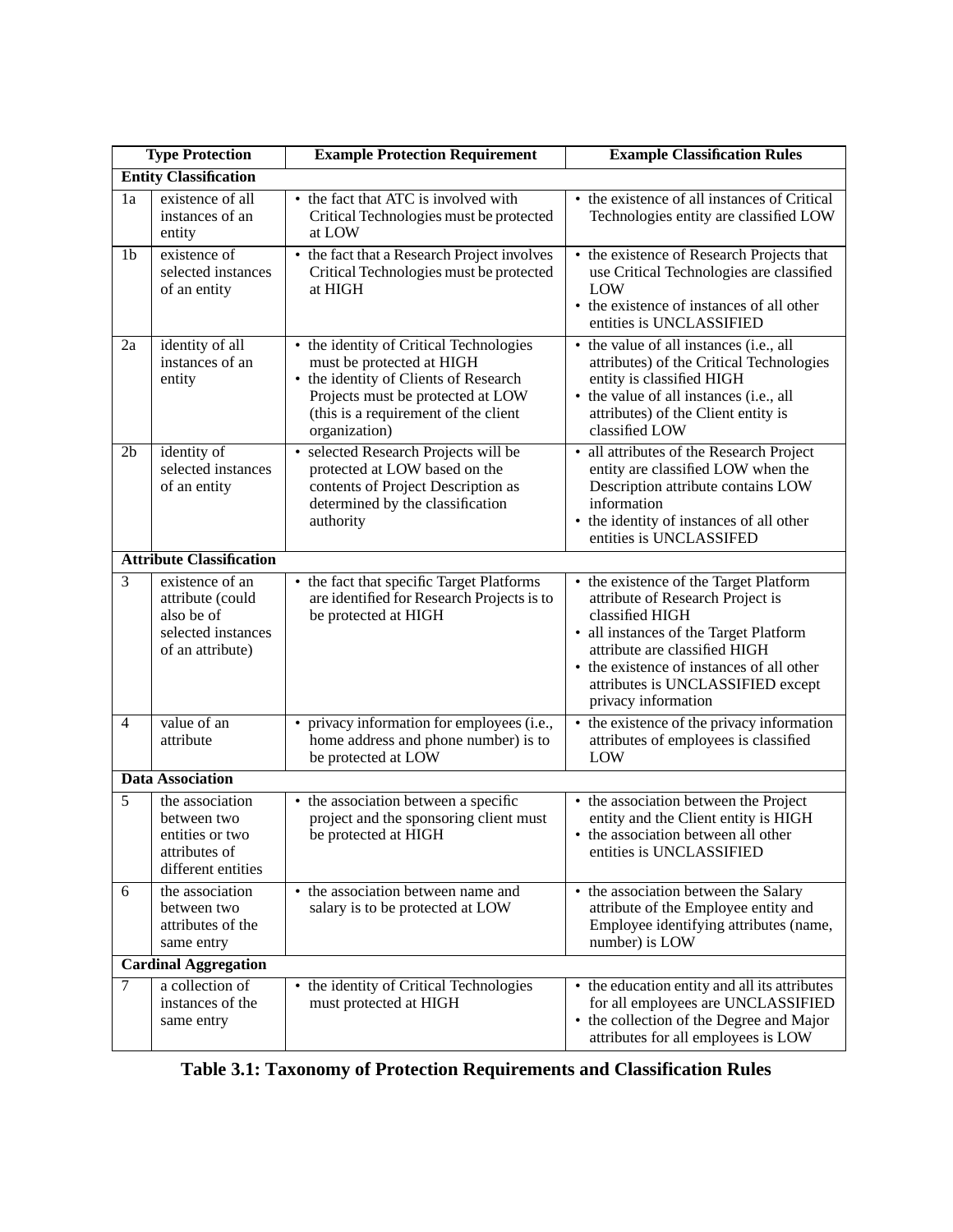Entity classification rules can address the need to protect both the *identity* as well as the *existence* of instances of entities of interest. In some operational environments, the fact that an entity (or some selected instances of an entity) exists would disclose, directly or through an inference, classified information. In many other operational environments, knowing that something classified exists is not a problem; but you must not be able to know the classified information (i.e., its identity or value). A good example is a compendium of documents including some that are classified. The reader can know that the documents exist without having the clearance to read them. Entity classification rules from the ATC example include:

- The existence of all instances of the Critical Technologies entity are classified **LOW**.
- The values of all instances (i.e., all attributes) of the Critical Technologies entity are classified **HIGH**.
- All attributes of the Research Project entity are classified **LOW** when the Description attribute contains **LOW** information.

Attribute classification rules are similar to entity classification, except that they address specific attributes of an entity. Attribute classification rules from the ATC example include:

- The existence of the Target Platform attribute of Research Project is classified **HIGH**.
- Instances of the Employee entity are **UNCLASSIFIED**, but the value (not existence) of two attributes, Home Address and Home Phone#, are classified **LOW**.

Data Association classification rules are stated when a relationship between entities or attributes is considered more sensitive than information about the entities or attributes. This type of classification rule implements inter- and intra-entity aggregation as discussed in Section 2. The ATC example includes these data association rules:

- The association between a specific project (classified **LOW**) and the sponsoring client (classified **LOW**) must be protected at **HIGH**.
- The association between an employee and the employee's salary is to be protected at **LOW**.

These three types of classification rules (entity, attribute, and data association), along with appropriate access control rules (e.g., the military classification system) will define the basis for preventing direct disclosure. Direct disclosure can be prevented if the classification rules correctly implement the protection requirements (i.e., are consistent and complete) and if the AIS correctly implements the rules.

On the other hand, eliminating inferences is difficult, if not impossible, in that an individual's capability to infer information is based on their already acquired knowledge and the innovative ways in which information can be combined [Morgenstern 88]. Much of the knowledge that may be used to infer unauthorized information is normally outside of the system in the form of domainspecific knowledge or even common sense. At one end of the spectrum, one can ensure that no unauthorized inferences are possible by classifying all information at **HIGH** and then giving all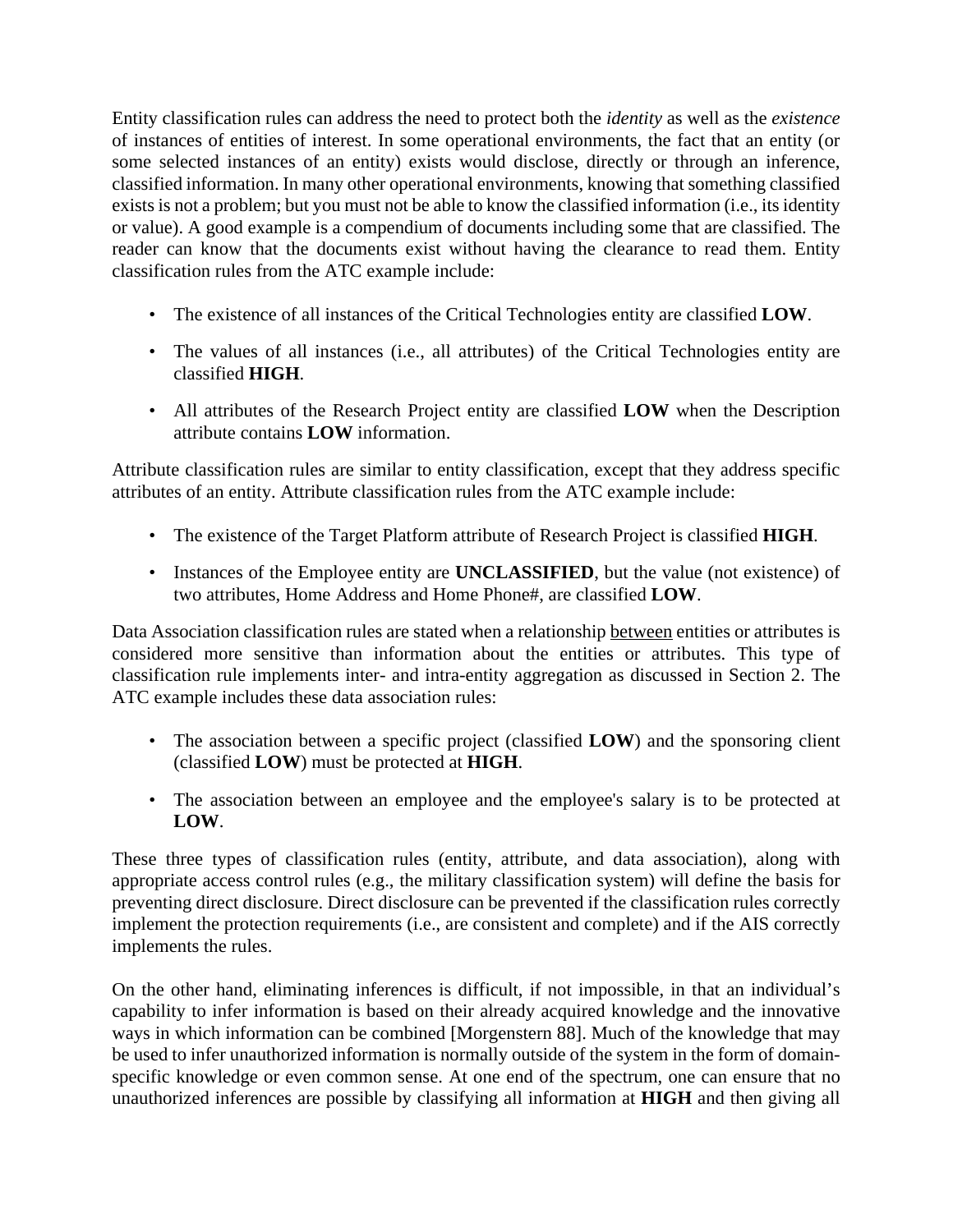users a **HIGH** clearance. Although this approach solves the inference problem (since every user is authorized to access all information in the system), we now have introduced new vulnerabilities (e.g., users have clearances they should not have, and therefore access to information they should not see) and potentially decreased the operational efficiency of the organization (e.g., having to manually downgrade a large percentage of the information produced by the system)<sup>9</sup>.

Establishing classification rules that will reduce unwanted inferences involves a constant trade-off between the desire to raise the classification of data to reduce inferences and the desire to maintain or even lower the classification of data to improve operational efficiency without directly disclosing classified data to those not cleared to see it. This process of evaluating the relative advantages of over-classifying information to prevent inferences is part of the risk analysis activity identified in Section 2.3.

At this point, a fourth type of classification rule, cardinal aggregation, is often added. Cardinal aggregation rules address the classification of collections of instances of the same entity. Often, these rules are established to reduce inference. At this point in the framework we can conclude the high-level relationships between inference and aggregation are:

- inference is a vulnerability, e.g., authorized users can deduce information not authorized by the protection requirements, and
- aggregation is a class of classification policies that are stated as one form of control, in many cases, to reduce the inference vulnerability.

The ATC example includes a cardinal aggregation classification rule:

- the education entity and each of its attributes for all employees are individually **UNCLASSIFIED**, but
- the collection of the Degree and Major attributes of all instances of the education entity is **HIGH**.

The ATC cardinal aggregation classification rule illustrates the difficulty of enforcing the intent of the rule, even though we have specified the information to be protected (i.e., the identity of Critical Technologies must be protected at **HIGH**). The difficulty is to determine how many employees' educational information has to be aggregated to allow an inference. Is it all employees on a particular project? Ten employees? Ten percent of the employees? All employees with blue eyes? To have an effective implementation of a cardinal aggregation classification rule, someone has to state explicit criteria for which collections must be considered HIGH. Unfortunately, cardinal aggregation classification rules introduce a new vulnerability, as discussed in the next section.

At this point it is appropriate to distinguish between an aggregation policy, such as those discussed above, and a *Chinese Wall* policy. Brewer and Nash introduced an important commercial security policy called the Chinese Wall policy [Brewer 89]. They described the policy as follows:

<sup>9.</sup> Indeed, these vulnerabilities were among the major motivations for providing multilevel secure technology.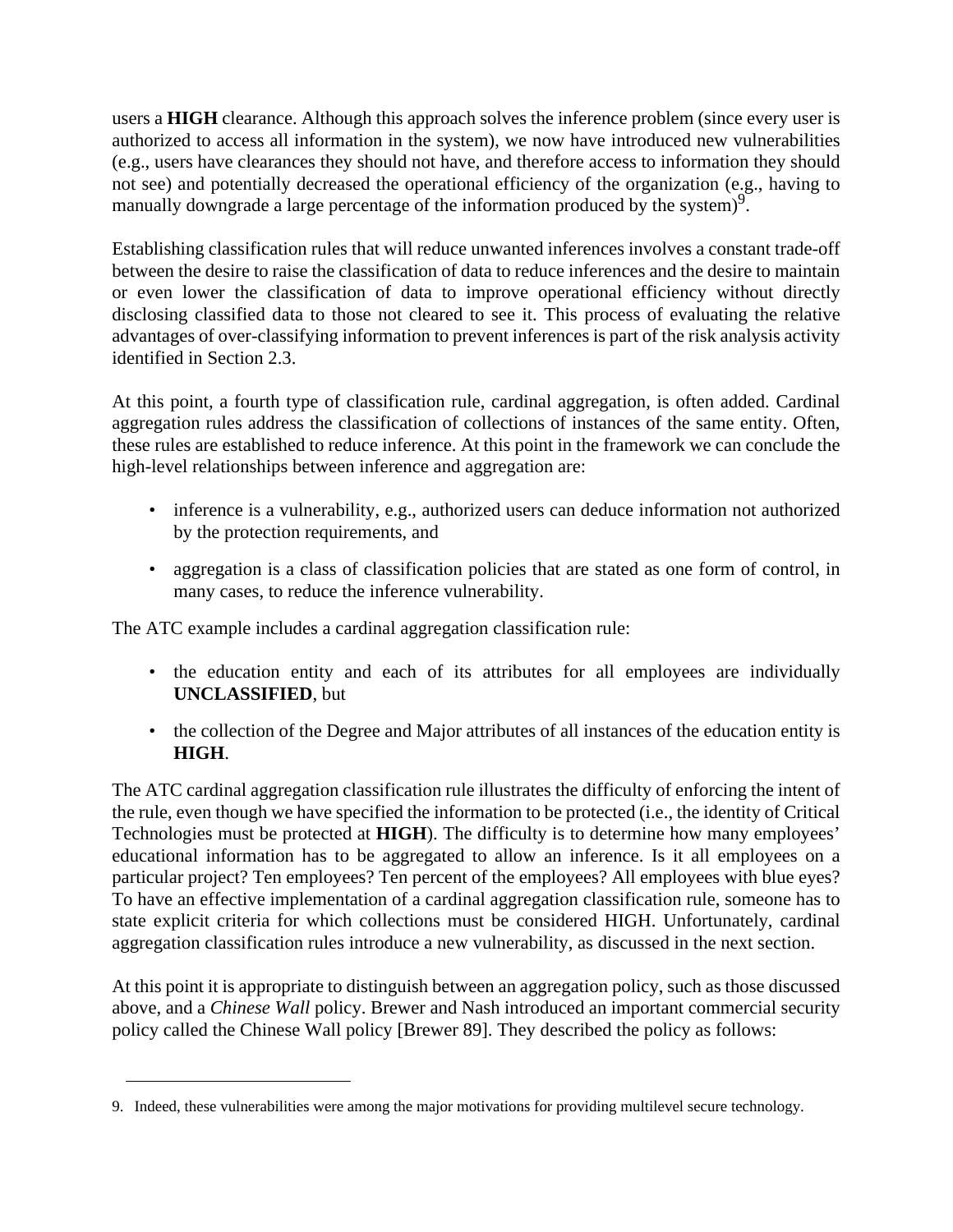It can most easily be visualized as the code of practice that must be followed by a market analyst working for a financial institution providing corporate business services. Such an analyst must uphold the confidentiality of information provided to him by his firm's clients; this means that he cannot advise corporations where he has *insider knowledge* of the plans, status, or standing of a competitor. However, the analyst is free to advise corporations which are not in competition with each other, and also draw on general market information.

This type of policy seems to involve aggregates of information and therefore is sometimes considered an "aggregation problem." In fact, the Chinese Wall policy does not meet the definition of an aggregation problem; there is no notion of some information being sensitive with the aggregate being more sensitive. The Chinese Wall policy is an access control policy where the access control rule is not based just on the sensitivity of the information, but is based on the information already accessed. The situation can be considered similar to having compartmented data and subjects which can be cleared for exactly one compartment. The choice of which compartment the subject is cleared for is effectively made when the first compartmented data is viewed.

## **3.2.3 Vulnerabilities from Classification Rules**

Figure 3.3 identifies three residual vulnerabilities given a set of classification rules designed to prevent direct disclosure and reduce inference (i.e., the vulnerabilities of information confidentiality protection requirements):

- Flawed Rules that allow Direct Disclosure With complex operational environments, the classification rules can be flawed with respect to how faithfully they implement the information confidentiality protection requirements. They can be inconsistent, incomplete, or just incorrect such that they allow direct disclosure.
- Flawed Rules that allow an Unintended Inference Although the entire set of classification rules are intended to prevent unwanted inferences, when faced with a complex set of classification rules there may be opportunities for unintended inferences. Again, this may be caused by rules that are inconsistent, incomplete, or incorrect.
- Cardinal Aggregation If a cardinal aggregation rule has been stated that classifies an aggregate as **LOW** but individual elements are **UNCLASSIFIED**, then a vulnerability has been added since **UNCLASSIFIED** users may be able to assemble aggregates in an unintended or undetectable way.

### **3.2.4 Database Design**

Database designers and application developers attempt to implement classification rules by accurately representing and attaching security labels to database objects. The Relational Model [Codd 70], one of several data models, is the model of choice for existing commercial MLS products. Figure 3.4 shows a relational model representation of the ATC example using tuple-level labeling.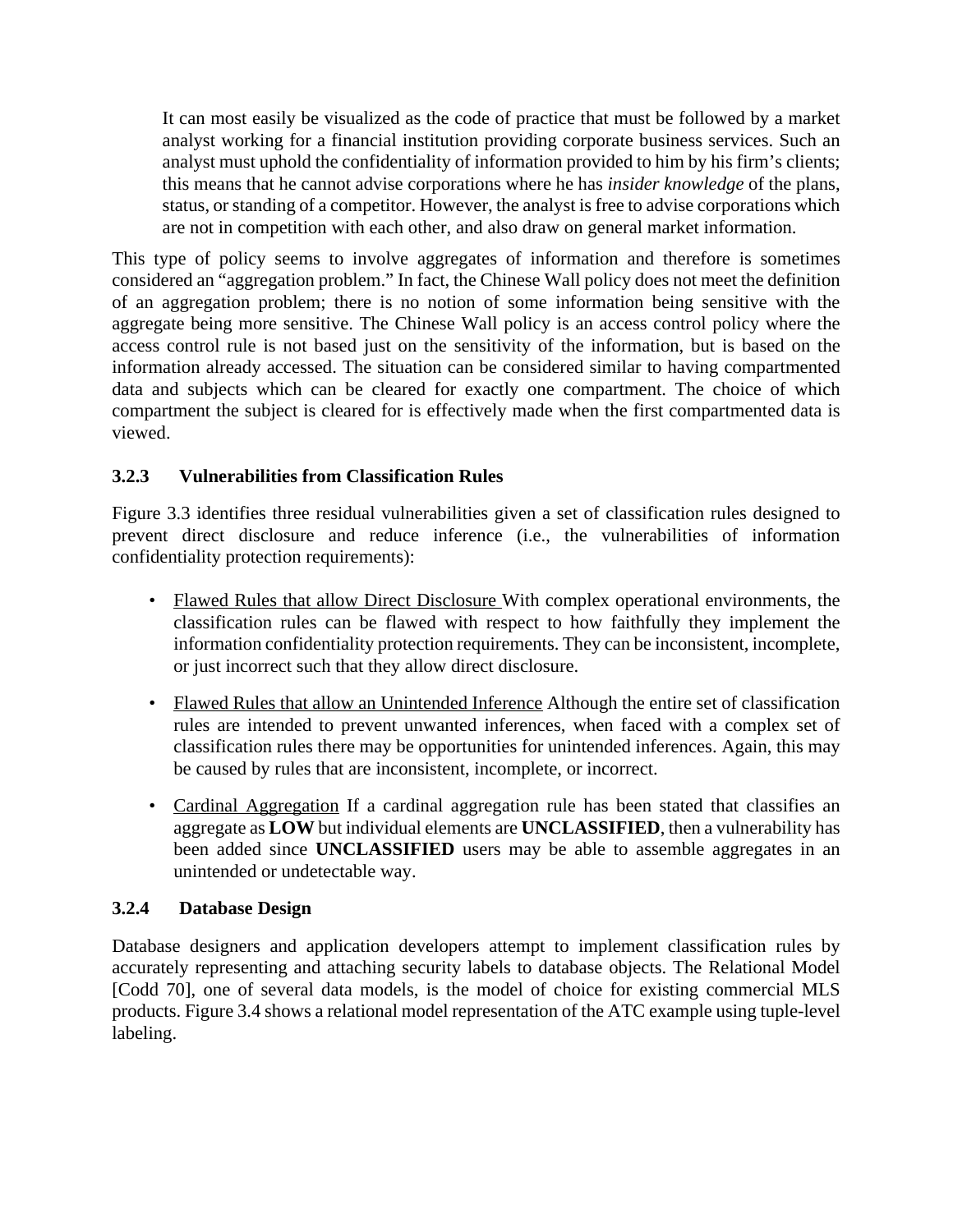The following are examples of how each type of classification rule can be implemented in a database design:

- The rule, "the existence of all instances of the Critical Technologies entity is classified **LOW**," is implemented by classifying the Critical Technologies table metadata at **LOW**. This is done by the database designer.
- The rule, "the value of all instances of the Critical Technologies entity is classified **HIGH**," is implemented by labeling each tuple in the Critical Technologies at **HIGH**. This is enforced by the user entering the data.
- The rule, "all attributes of the Research Project entity are classified **LOW** when the Description attribute contains **LOW** information," is implemented by having tuples labeled **UNCLASSIFIED** or **LOW** based on the content of the Description attribute. This is enforced by the user entering the data.
- The rule, "the existence of Research Projects that use Critical Technologies are classified **HIGH**," is implemented by classifying each Research Project tuple at **HIGH** when the project uses a Critical Technology. This is enforced by the user entering the data.
- The rule, "the existence of the Target Platform attribute of Research Project is classified **HIGH**," is implemented by decomposing the Target Platform attribute (which would normally be an attribute in the Research Project table) into a separate table, Project-Target. All tuples in Project-Target are classified **HIGH**. Note that the metadata can also be classified **HIGH** to prevent obtaining the knowledge that projects have a target platform that could contribute to unauthorized inferences.
- The rule, "all instances of the Target Platform attribute are classified **HIGH**," from an implementation standpoint, is redundant with the previous rule. Thus, this rule requires no changes to the database design.
- The rules for data association between the Project and Client entities are, "the value of all instances (i.e., all attributes) of the Client entity is classified **LOW**," "the value of all instances of the Project entity (except those that use Critical Technologies) are classified **LOW**," and "the association between the Project entity and the Client entity is **HIGH**." These rules are implemented by labeling tuples (and metadata) in the Client table as **LOW**, labeling tuples in the Project table as **LOW** (except those that are labeled **HIGH** because they use Critical Technologies), and constructing an additional table, Client-Project, to represent the data association between Clients and Projects. The Client-Project table (metadata and tuples) is classified **HIGH**. Note that in the absence of a data association rule, the association between Project and Client tables would be represented by a foreign key from the Project table to the Client table.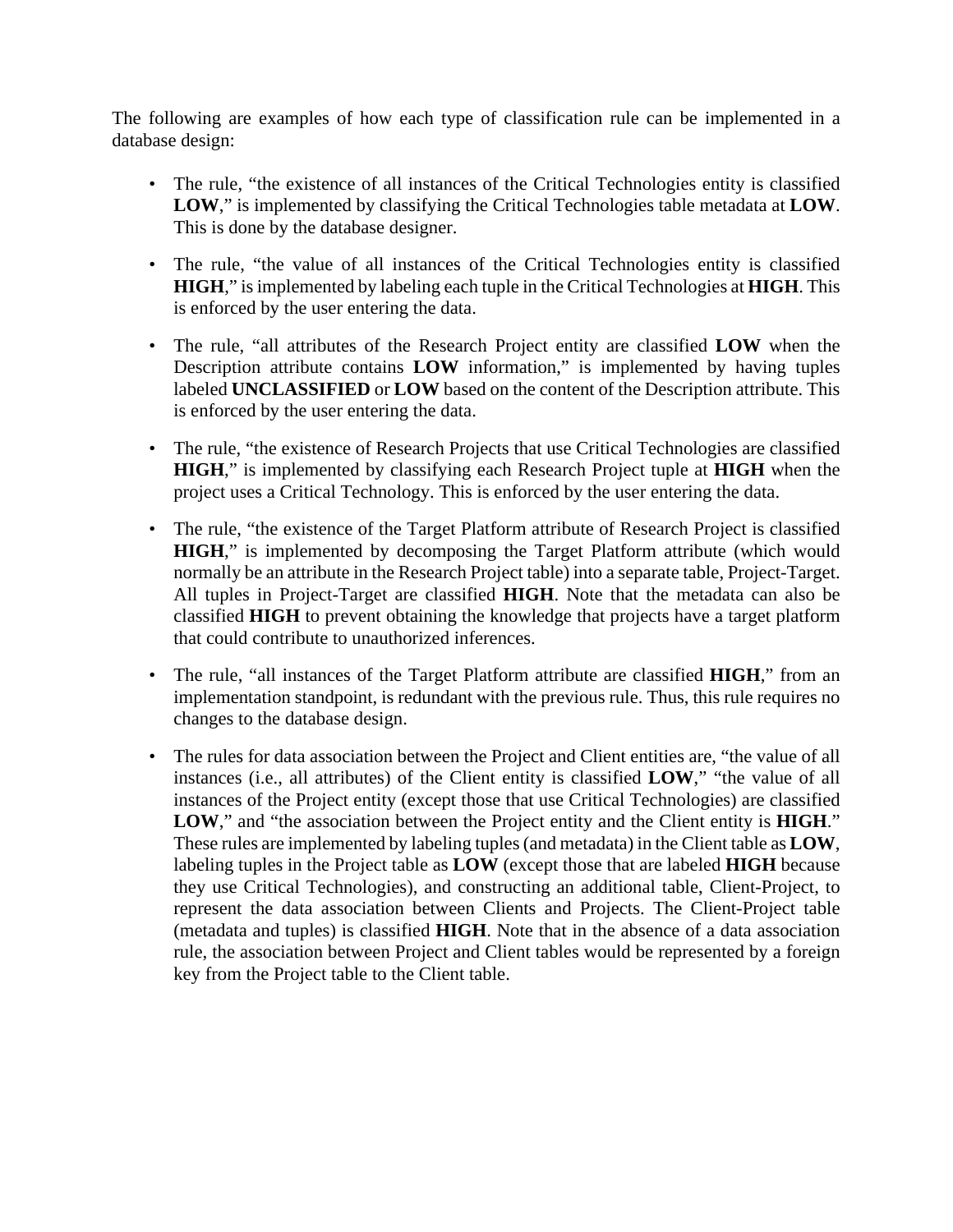

**Figure 3.4: ATC Example Database Design**

- The data association rule, "the association between Salary attribute of the Employee entity and Employee identifying attributes (name and number) is **LOW**," is implemented by decomposing the Salary attribute into a separate table, Employee-Salary. All tuples in the Employee-Salary table are labeled **LOW**.
- The cardinal aggregation rule established by the rules, "the education entity and all its attributes for all employees are **UNCLASSIFIED**" and "the collection of the Degree and Major attributes of the entity for all employees is LOW," is implemented by labeling all tuples in the Employee table as **UNCLASSIFIED** and requiring some (unspecified) mechanism to control access to multiple records.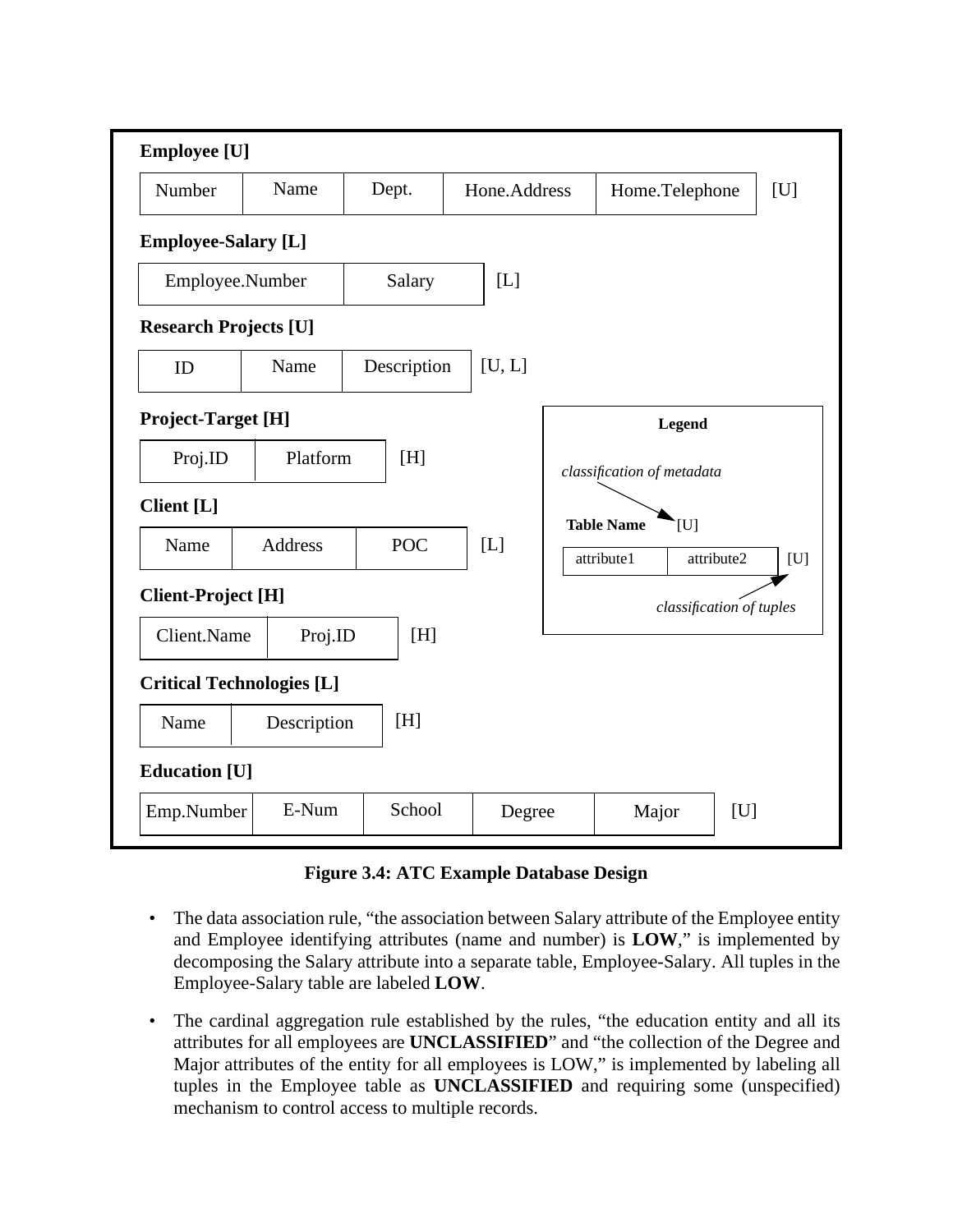# **3.2.5 Vulnerabilities from Database Design**

Given a database design that attempts to faithfully represent the established classification rules, four vulnerabilities are identified in Table 3.3:

- Faithful Representation of Flawed Rules A database design that faithfully implements a flawed set of classification rules will not fix the flawed rules.
- Flawed Design Allowing Direct Disclosure A flawed design may allow a direct disclosure at the schema level for uniformly classified data objects or at the content level for data objects where instances may be classified at one of several levels.
- Flawed Design Allowing Unintended Inference The flawed design may allow unintended inferences at the schema level for uniformly classified data objects, or at the content level for data objects where instances may be classified at one of several levels.
- Cardinal Aggregation Labeled **LOW** If the data is labeled **LOW**, then a vulnerability exists, since **LOW** users may be able to access aggregates in an unintended way.

These vulnerabilities are related to the values, application semantics, and the security labels assigned to data objects, not to the functionality (beyond enforcing a MAC policy) or assurance provided by the TCB. The TCSEC class of a TCB that enforces MAC has no impact on countering these vulnerabilities. An Al TCB is just as effective (or ineffective) as a B1 TCB in countering these vulnerabilities.

### **3.2.6 Database Instantiation and Vulnerabilities**

For completeness, Table 3.3 shows the database instantiation as the final activity. Databases are populated with data, and users use the database to conduct their job tasks. The database administrator or security officer is tasked with ensuring the system is operating in a secure manner. Assuming clearances are properly assigned to users, two vulnerabilities are identified:

- Inappropriate Labeling Allowing Disclosure Current MLS systems, including DBMSs, depend on the user being logged in at the access class that correctly represents the classification of the data being added to the database. If a user with a **HIGH** clearance enters **HIGH** data when the user's current access class is **LOW**, then **HIGH** data has been directly disclosed, since users with only a **LOW** clearance can access the **HIGH** data that is incorrectly marked **LOW**.
- Inappropriate Labeling Allowing Unintended Inference In a similar manner, a user with a **HIGH** clearance may enter data at **LOW** that will allow other users with only a **LOW** clearance to infer **HIGH** data.

The TCSEC class of a TCB that enforces MAC also has no impact on countering these vulnerabilities.

# **3.3 OVERVIEW OF RESEARCH**

This section provides a brief overview of the research that will be discussed in Sections 4 and 5.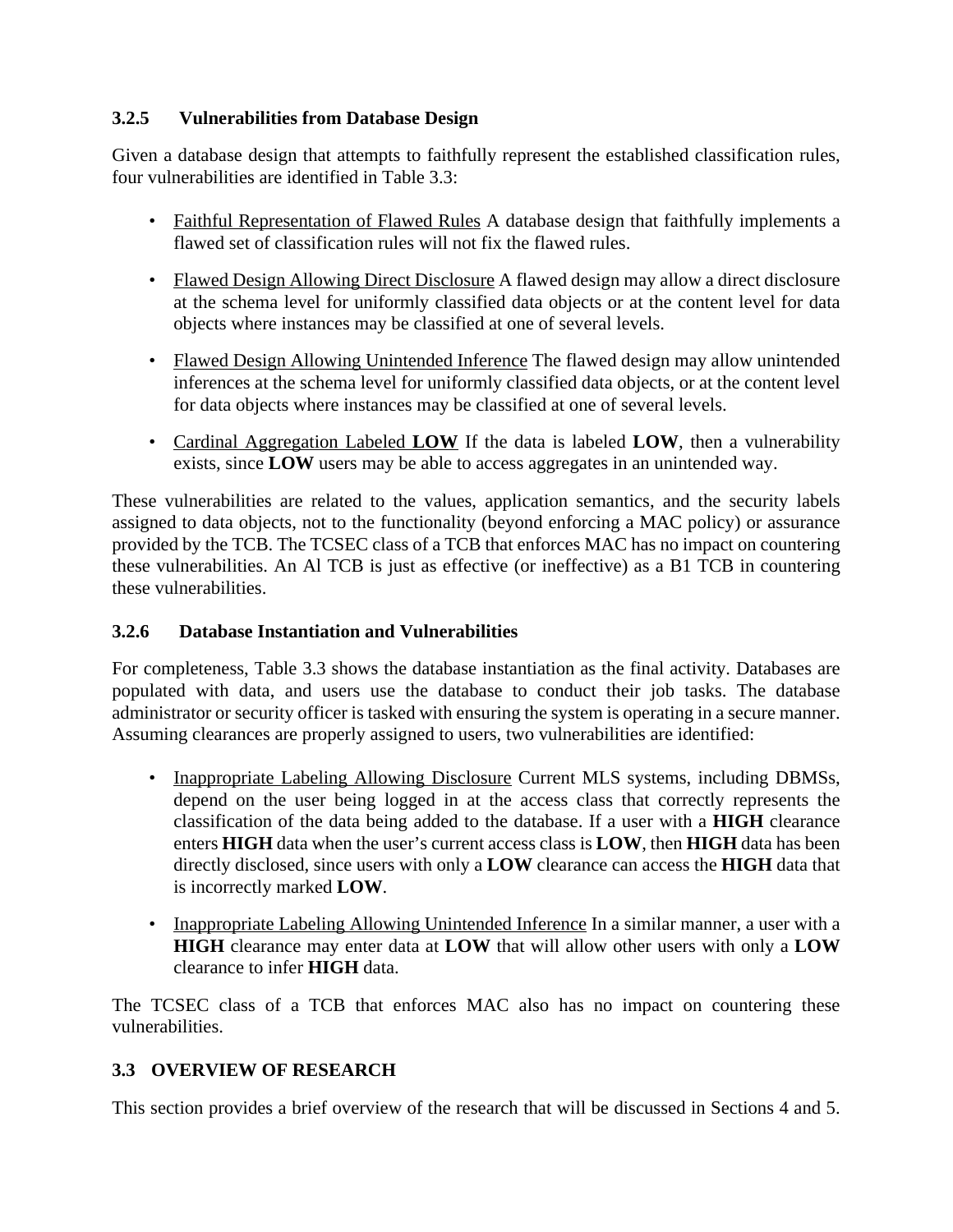Each of the papers and research efforts on inference and aggregation address one or more parts of the framework. Table 3.2 lists formal approaches to defining the problems. Table 3.3 maps inference and aggregation research efforts against the framework in three categories (techniques, mechanisms, and analysis tools). As Table 3.3 shows, much of the research has been in developing techniques and designing mechanisms. There has also been limited work in developing tools to help address inference and aggregation. The remainder of the table shows which vulnerabilities each of the analysis tools and mechanisms attempt to address.

| <b>Inference</b>                                | <b>Aggregation</b>              |
|-------------------------------------------------|---------------------------------|
| Database Partitioning (Denning)                 | Security Algebra (Lin)          |
| Set Theory (Goguen and Meseguer)                | Modal Logic Framework (Cuppens) |
| <b>INFER Function (Denning and Morgenstern)</b> |                                 |
| FD and MVD (Su and Ozsoyoglu)                   |                                 |
| Sphere of Influence (Morgenstern)               |                                 |
| Fact Model (Cordingley and Sowerbutts)          |                                 |
| Inference Secure (Lin)                          |                                 |
| Inference Secure (Marks)                        |                                 |
| Imprecise Inference Control (Hale)              |                                 |

# **Table 3.2: Formal Definitions**

|                                                                 | <b>Techniques</b>                          | <b>Mechanisms</b> | <b>Analysis Tools</b> |  |
|-----------------------------------------------------------------|--------------------------------------------|-------------------|-----------------------|--|
| <b>Classification Rules</b>                                     |                                            |                   |                       |  |
| <b>Entity and Attribute</b>                                     |                                            |                   |                       |  |
| <b>Direct Association</b>                                       | Database Design<br>(Denning, Lunt)         |                   |                       |  |
| Cardinal<br>Aggregation                                         |                                            |                   |                       |  |
|                                                                 | <b>Classification Rule Vulnerabilities</b> |                   |                       |  |
| <b>Direct Disclosure</b>                                        |                                            |                   |                       |  |
| Unintended<br>inference                                         |                                            |                   |                       |  |
| Cardinal<br><b>Aggregation Rules</b>                            |                                            |                   |                       |  |
| Faithfully<br>implements flaw<br>classification rules<br>flawed |                                            |                   |                       |  |

**Table 3.3: Research Summary (Part 1)**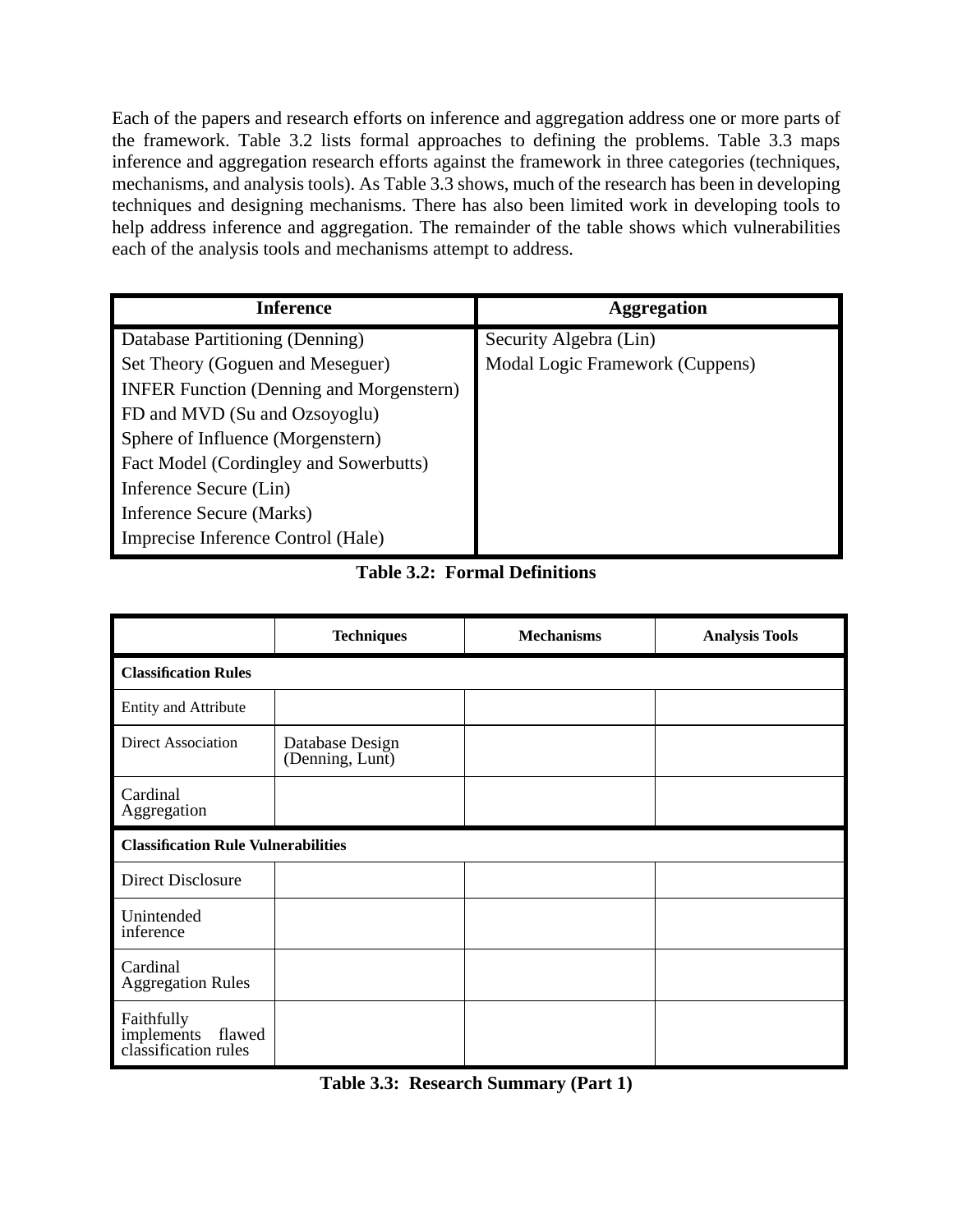|                                               | <b>Techniques</b>                                                                                                                                                                                                                                                                         | <b>Mechanisms</b>                                                                                                                                                                                                                                                       | <b>Analysis Tools</b>                                                                                                                                                               |  |
|-----------------------------------------------|-------------------------------------------------------------------------------------------------------------------------------------------------------------------------------------------------------------------------------------------------------------------------------------------|-------------------------------------------------------------------------------------------------------------------------------------------------------------------------------------------------------------------------------------------------------------------------|-------------------------------------------------------------------------------------------------------------------------------------------------------------------------------------|--|
| <b>Data Design Vulnerabilities</b>            |                                                                                                                                                                                                                                                                                           |                                                                                                                                                                                                                                                                         |                                                                                                                                                                                     |  |
| Direct<br>Disclosure at<br>schema level       | Secondary Path Analysis<br>(Hinke, Binns)                                                                                                                                                                                                                                                 |                                                                                                                                                                                                                                                                         |                                                                                                                                                                                     |  |
| Direct<br>disclosure at<br>content level      |                                                                                                                                                                                                                                                                                           |                                                                                                                                                                                                                                                                         |                                                                                                                                                                                     |  |
| Unintended<br>inference at schema<br>level    | <b>Basic Security Principle</b><br>(Meadows)<br>Semantic Data Models<br>(Buczkowski, Hinke,<br>Smith)<br>Classification<br>Constraints (Akl)<br><b>Constraint Satisfaction</b><br>(Morgenstern)<br><b>Integrity Constraints</b><br>(Denning)<br>Secondary Path Analysis<br>(Hinke, Binns) |                                                                                                                                                                                                                                                                         | <b>DISSECT</b><br>(Garvey et al.)<br><b>AERIE</b><br>(Hinke and Delugach)<br><b>Constraint Processor</b><br>(Thuraisingham et al.)<br><b>Hyper Semantic Model</b><br>(Marks et al.) |  |
| Unintended<br>inference at content<br>level   |                                                                                                                                                                                                                                                                                           |                                                                                                                                                                                                                                                                         |                                                                                                                                                                                     |  |
| Cardinal<br>Aggregation-LOW<br>Data           | <b>Separae Structures</b><br>(Lunt)<br>Use of Views (Wilson)<br><b>Restrict Ad hoc Queries</b><br>Use of Audit<br>Some or All Data HIGH                                                                                                                                                   | <b>Aggregation Constraints</b><br>(Haigh and Stachour)<br><b>Aggregation Detection</b><br>(Motro et al)                                                                                                                                                                 |                                                                                                                                                                                     |  |
| <b>Database Instantiation Vulnerabilities</b> |                                                                                                                                                                                                                                                                                           |                                                                                                                                                                                                                                                                         |                                                                                                                                                                                     |  |
| Labeling allows<br>disclosure                 |                                                                                                                                                                                                                                                                                           | <b>Constraint Processor</b><br>(Thuraisingham et al.)<br><b>DB</b> Inference Controller<br>(Buczkowski)<br>Secondary Path<br>Monitoring (Binns)<br>Polyinstantiation<br>(Denning)<br><b>Auditing Facility</b><br>(Haigh and Stachour)<br>Snapshot Facility<br>(Jajodia) |                                                                                                                                                                                     |  |
| allows<br>Labeling<br>unintended inference    |                                                                                                                                                                                                                                                                                           |                                                                                                                                                                                                                                                                         |                                                                                                                                                                                     |  |

|  |  | <b>Table 3.3: Research Summary (Part 2)</b> |  |
|--|--|---------------------------------------------|--|
|--|--|---------------------------------------------|--|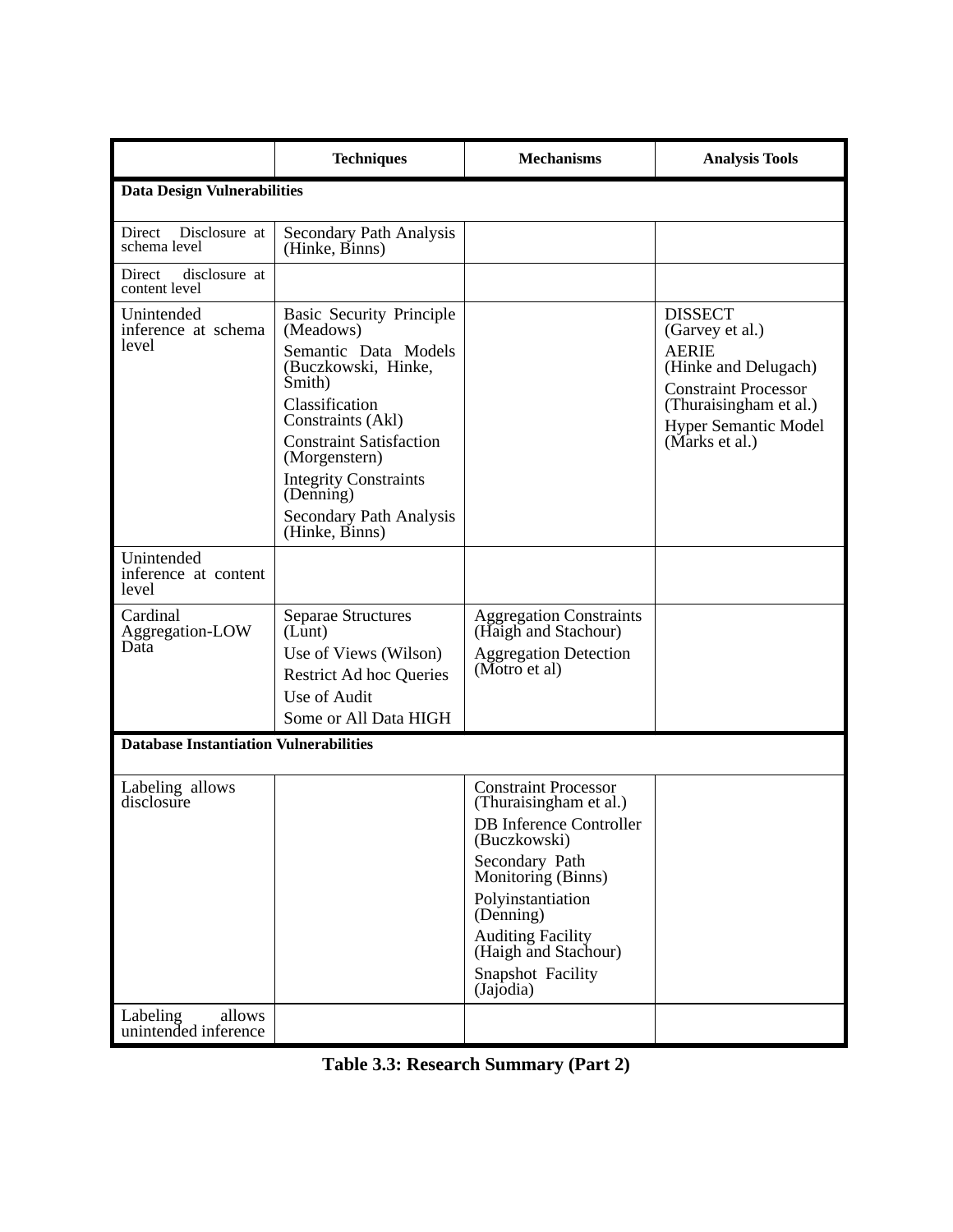#### **SECTION 4**

#### **APPROACHES FOR INFERENCE CONTROL**

Providing a solution to the inference problem is beyond the capability of currently available MLS database management systems. It is also recognized that a general solution to the inference problem is not possible given the inability to account for external knowledge and human reasoning [Binns 94a]. To provide partial solutions, the inference problem must be bounded.

Section 4.1 identifies several efforts by researchers to formally define the inference problem. These approaches are summarized to provide different perspectives on the problem. Implementing theoretical inference solutions has proven to be difficult. Section 4.2 describes database design techniques that could be used to prevent inference problems from occurring. Mechanisms for inference prevention and detection during run-time are described in Section 4.3. Finally, Section 4.4 describes several tools that assist the database designer to detect and avoid inference channels.

#### **4.1 FORMALIZATIONS**

Researchers have proposed numerous ways to characterize or define the inference problem. This section presents several formal definitions from the ongoing research into the discovery of fundamental laws that determine whether the potential for undesirable inferences exist.

#### **4.1.1 Database Partitioning**

Database partitioning is used by Denning to define the inference problem [Denning 86a]. For each user \*, the data in the database can be partitioned into two sets: a VISIBLE set and an INVISIBLE set, as in Figure 4.1. The user  $*$  is allowed to access only elements from the VISIBLE set, and in is not allowed to know what elements are in the INVISIBLE set. (Note that if VISIBLE is null, the user has no access to database information and, therefore, the problem is outside the domain of the DBMS. In what follows, we assume that VISIBLE is not null.) Let KNOWN denote the set of data elements that is known to \*. The set KNOWN is constructed by the user either as a result of the previous queries or as a result of some external knowledge that in possesses. There is no inference problem if the intersection of the two sets INVISIBLE and KNOWN is empty, as in Figure 4.2. There is an inference problem if the two sets INVISIBLE and KNOWN intersect, as in Figure 4.3.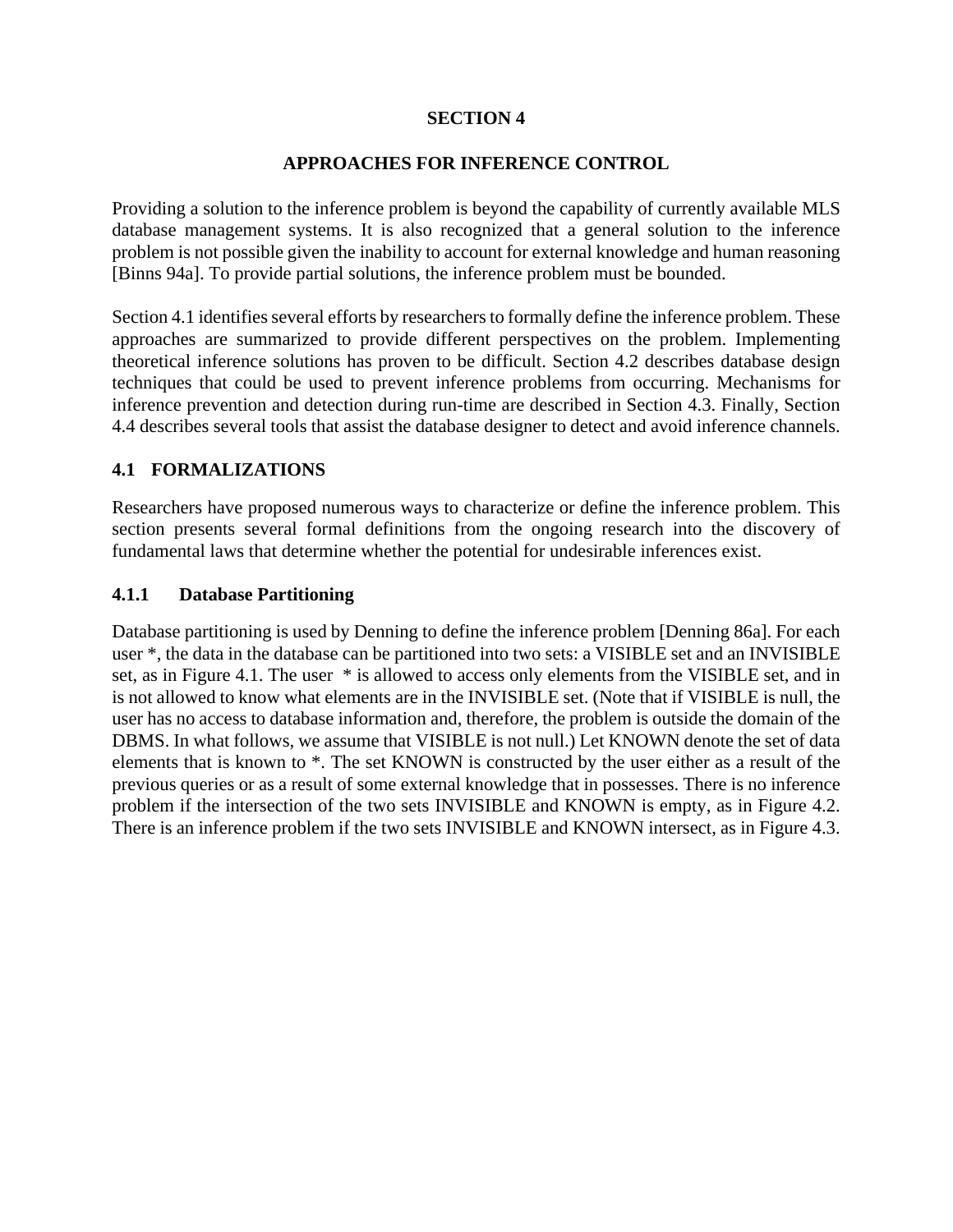

**Figure 4.1: Partitioning of the Database for a User U**



**Figure 4.2: Database without an Inference Problem**



**Figure 4.3: Database with an Inference Problem**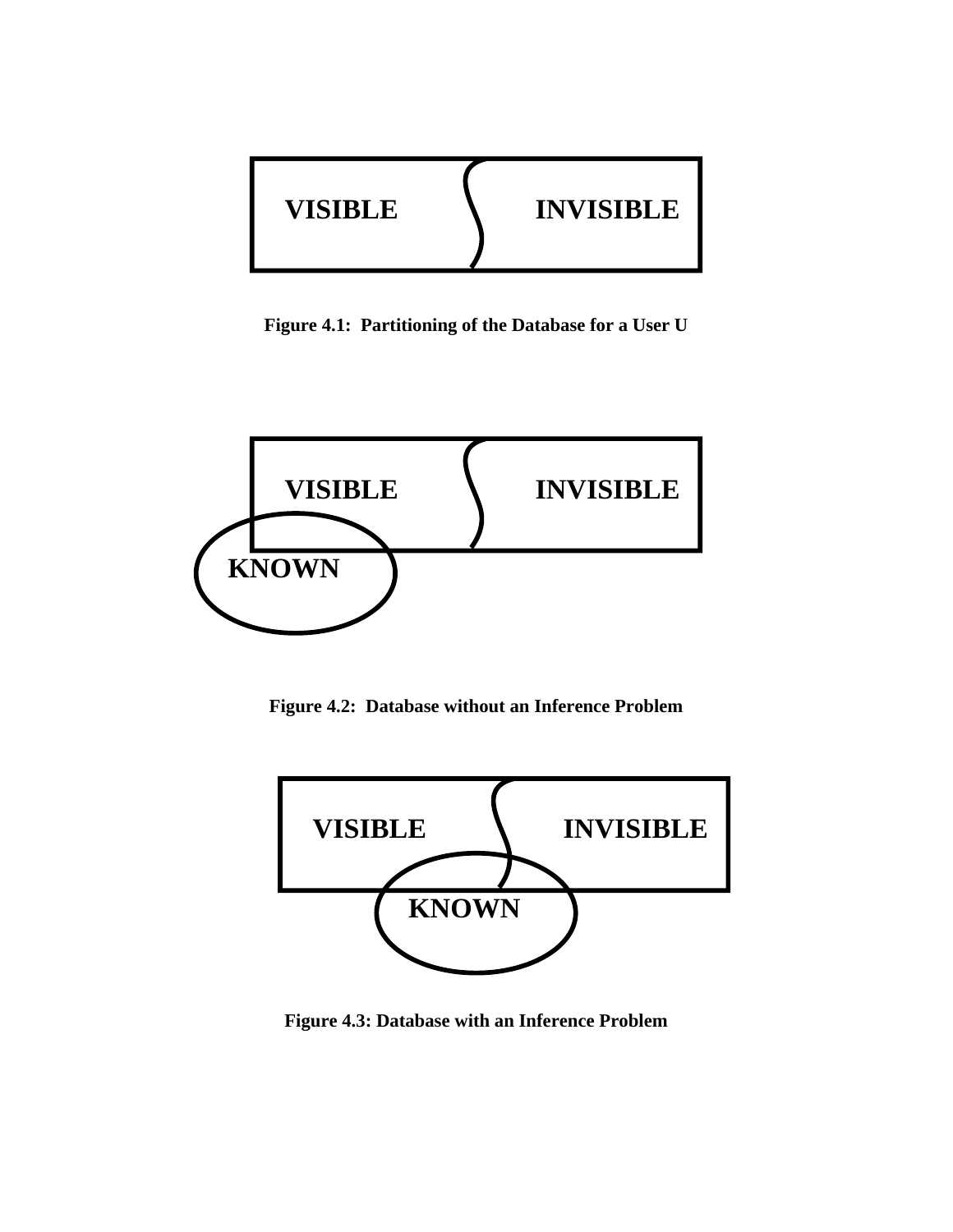#### **4.1.2 Set Theory**

Another formulation of the inference problem has been given by Goguen and Meseguer [Goguen 84]. Consider a database in which each data item is given an access class, and suppose that the set of access classes is partially ordered. Define the relation  $\rightarrow$  as follows: Given data items x and y, relation  $x \rightarrow y$  is said to hold if it is possible to infer y from x. The relation  $\rightarrow$  is reflexive and transitive. A set *S* is said to be *inferentially closed* if whenever *x* is in *S* and  $x \rightarrow y$  holds, then *y* belongs to *S* as well. Now, for an access class *L*, let *E(L)* denote the set consisting of all possible responses that are classified at access classes dominated by *L*. There is an inference problem if *E(L)* is not inferentially closed.

Goguen and Meseguer do not set forth any one candidate for the relation  $\rightarrow$ ; they merely require that it be reflexive and transitive, and say that it will probably be generated according to some set of rules of inference (for example, first order logic, statistical inference, monotonic logic, and knowledge-based inference). They do note, however, that for most inference systems of interest, determining that  $A \rightarrow b$  (where A is a set of facts and b is a fact) is at best semidecidable; that is, there is an algorithm that will give the answer in a finite amount of time if  $A \rightarrow b$ , but otherwise may never halt.

#### **4.1.3 Classical Information Theory**

Yet another definition that uses classical information theory has been given by Denning and Morgenstern [Denning 86a]. Given two data items *x* and y, let *H(y)* denote the uncertainty of *y*, and let *Hx (y)* denote the uncertainty of *y* given *x* (where uncertainty is defined in the usual informationtheoretic way). Then, the reduction in uncertainty of  $y$  given  $x$  is defined as follows:

$$
INFER(x \to y) = \frac{H(y) - Hx(y)}{H(y)}
$$

The value of *INFER*  $(x \rightarrow y)$  is between *0* and *1*. If the value is *0*, then it is impossible to infer any information about *y* from *x*. If the value is between 0 and 1, then *y* becomes somewhat more likely given *x*. If the value is *1*, then *y* can be inferred given *x*.

This formulation is especially useful since it shows that inference is not an absolute problem, but a relative one. It provides a way to quantify the bandwidth of the illegal information flow. On the other hand, Denning and Morgenstern point out its serious drawbacks [Denning 86a]:

1. It is difficult, if not impossible, to determine the value of *Hx (y)*.

2. It does not take into account the computational complexity that is required to draw the inference.

To illustrate the second point, they give the following example from cryptography: With few exceptions, the original text can be inferred from the encrypted text by trying all possible keys (so  $Hx(y) = 1$  in this case); however, it is hardly practical to do so.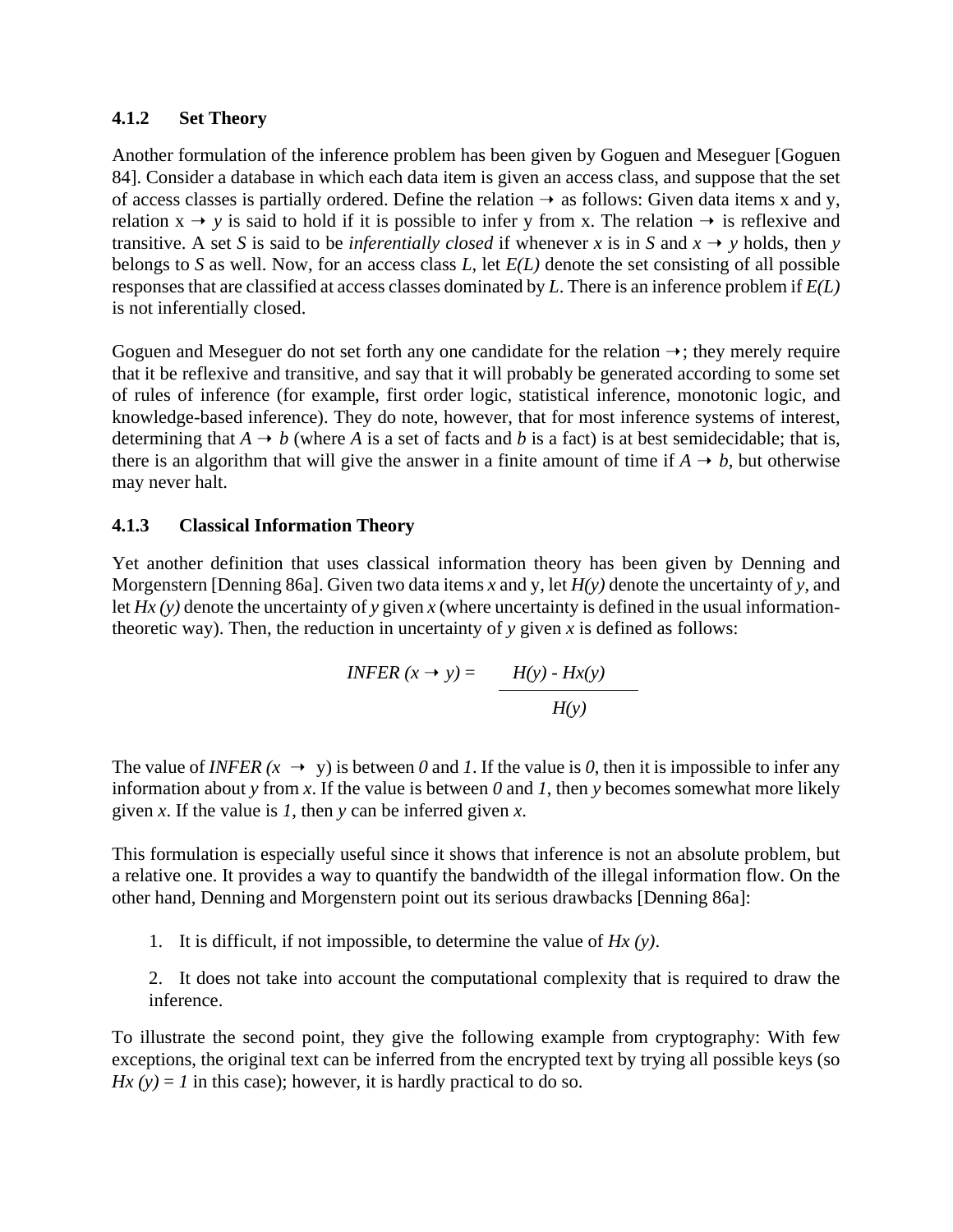## **4.1.4 Functional and Multivalued Dependencies**

Su and Ozsoyoglu have studied inference problems that arise because of the functional and multivalued dependencies that are constraints over the attributes of a relation [Su 86,87,90]. Functional dependencies are defined below; the reader is referred to Date for a definition of multivalued dependencies [Date 86].

Let *R* be a relation scheme defined over attributes \*, and let *X* and *Y* be subsets of in. A functional dependency  $X \to Y$  is said to hold in *R* if for any relation *r*, the current instance for *R*, *r* does not contain two tuples with the same values for *X*, but different values for *Y*; that is, given any pair of tuples *t* and *s* of *r*,  $t[X] = t[X]$  implies  $t[Y] = s[Y]$ .

Su and Ozsoyoglu illustrate how inference problems can arise if certain functional dependencies are known to the low-level users. If attributes are assigned security labels in a manner that is consistent with the functional dependencies, then these inference threats can be eliminated. This process is formalized by Su and Ozsoyoglu.

## **4.1.5 Sphere of Influence**

Morgenstern expands upon the INFER function (described in Section 4.1.3) to propose a theoretical foundation for inference [Morgenstern 87,88]. He proposes a framework for the analysis of logical inferences and for the determination of logical inference channels. Morgenstern introduces the concept of a *sphere of influence* (SOI) and *inference channel*.

The SOI delimits the scope of possible inferences given some base data, called the core that may consist of entities, attributes, relationships, and constraints. Specifically, the sphere of influence relative to some core, i.e., SOI (core), is the set of all information that can be inferred from the core. The SOI is defined in terms of the INFER function. The SOI models the process by which a user's knowledge of an application can give rise to inferences about additional information. The SOI utilizes a *forward chaining* inference process from the given core to determine the scope of such inferable data.

Morgenstern's concept of *inference channel* serves to isolate the lower level data which could give rise to inferences about higher level data H. The computation of an inference channel is a *backward-chaining* inference process from some resultant data H to determine all information which contributes to upward inferences about H. An inference channel exists if information about some set of data H may be inferred from data in another set C which is at a lower level than H, or is incomparable relative to H in the classification lattice.

### **4.1.6 The Fact Model**

Sowerbutts and Cordingley provide a formal definition of inference based on an abstract data model called the *Fact Model* [Cordingley 89, 90; Sowerbutts 90]. They identify two aspects of the inference problem: static inference and dynamic inference. Static inference is knowledge of the database together with authorized facts that can be used to determine unauthorized facts. Dynamic inference is where database operations can be used together with knowledge of the structure of the database to determine unauthorized facts. The Fact Model addresses static inference.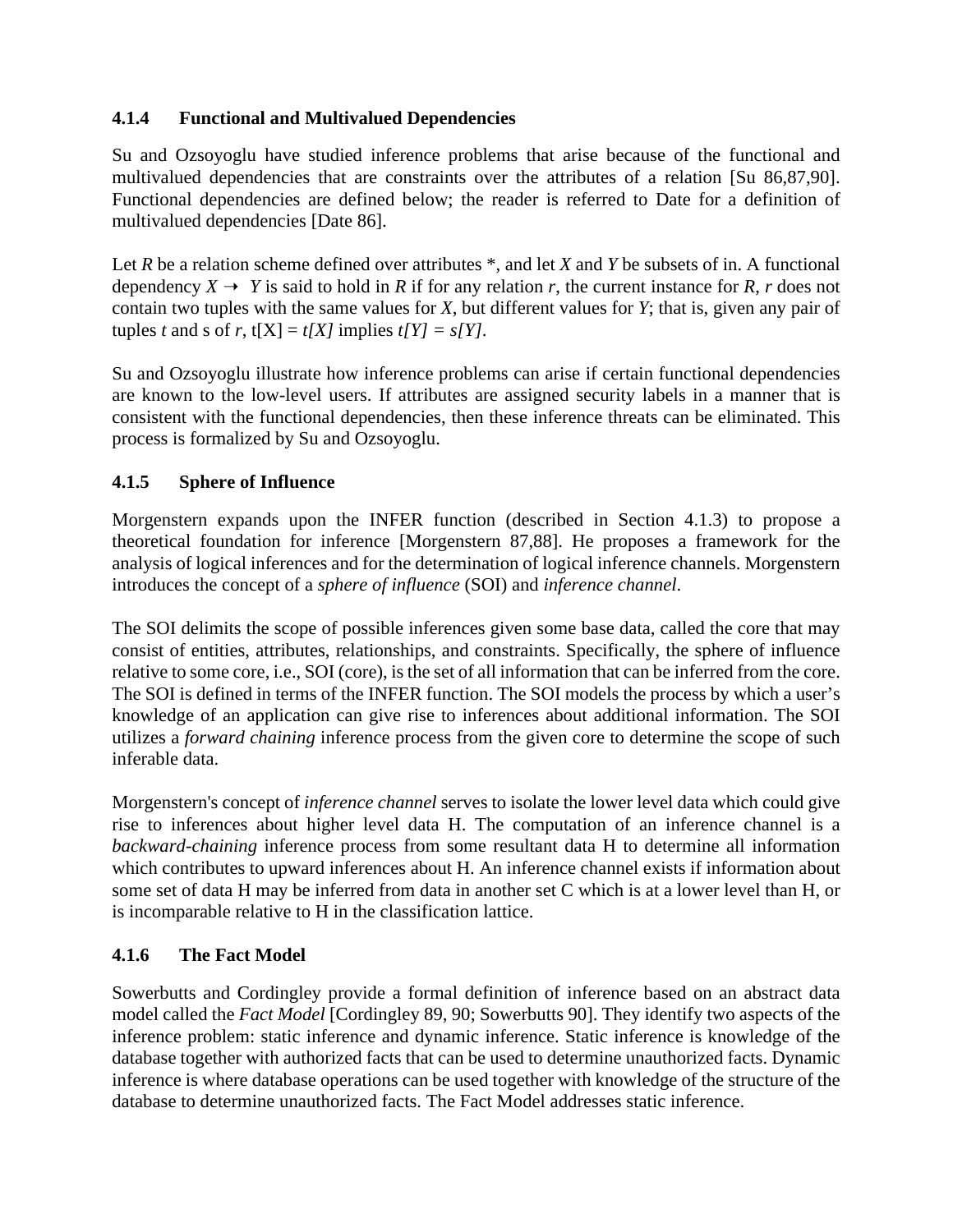The Fact Model is a model of knowledge described as a set of facts and a set of constraints. The authors provide a language for specifying application-dependent facts and constraints. The Fact Model provides a formal statement of the standard constraints, such as functional and multivalued dependencies, and defines explicitly the inference threat associated with each [Cordingley 89]. The relationship between facts and subfacts is defined by construction rules. An **INFER** function is defined on facts, constraints, and *construction rules*. Given an arbitrary subset of facts and constraints, the **INFER** function identifies all the facts that are implicit in the given subset, and hence can be inferred by a user. At this point the classification attribute can be added for each fact.

This approach forms the basis for assigning classifications such that any facts inferable from a given subset of facts whose classifications are dominated by a classification level k also have a classification level dominated by k. The authors call this a *Static Inferentially Secure Database*.

The Fact Model also is extended to represent operations such that a *Dynamic Inferentially Secure Database is defined*. The Fact Model was developed as an abstraction of the relational model but can be used to describe any conventional database structure such as network or hierarchical.

## **4.1.7 Inference Secure**

Lin introduces the concept of *navigational inference* as the process of accessing **HIGH** data via navigating through legally accessible **LOW** data [Lin 92]. Lin states that inference problems exist if the security classifications of data are inconsistent with some database structures. He identifies three such inference problems:

- Logical Inference Problems The security classification of a theorem (a derivable formula) in a formal theory should be consistent with its proof. If not, then logical inference problems arise.
- Algebraic Inference Problems The security classification of "algebraically derivable data" should be consistent with its relational algebraic structure. If not, algebraic inference problems arise.
- Navigational Inference Problems The security classification of data should be consistent with its navigational operators (which generate navigational paths). If not, navigational inference problems arise.

Lin defines a multilevel data model as *inference secure* if:

- (1) it is a Bell-LaPadula Model (secure under MAC), and
- (2) it is navigational inference free.

Lin provides further descriptions and theorems to support the definitions [Lin 92].

### **4.1.8 An Inference Paradigm**

Marks defines *database* inference as [Marks 94b]: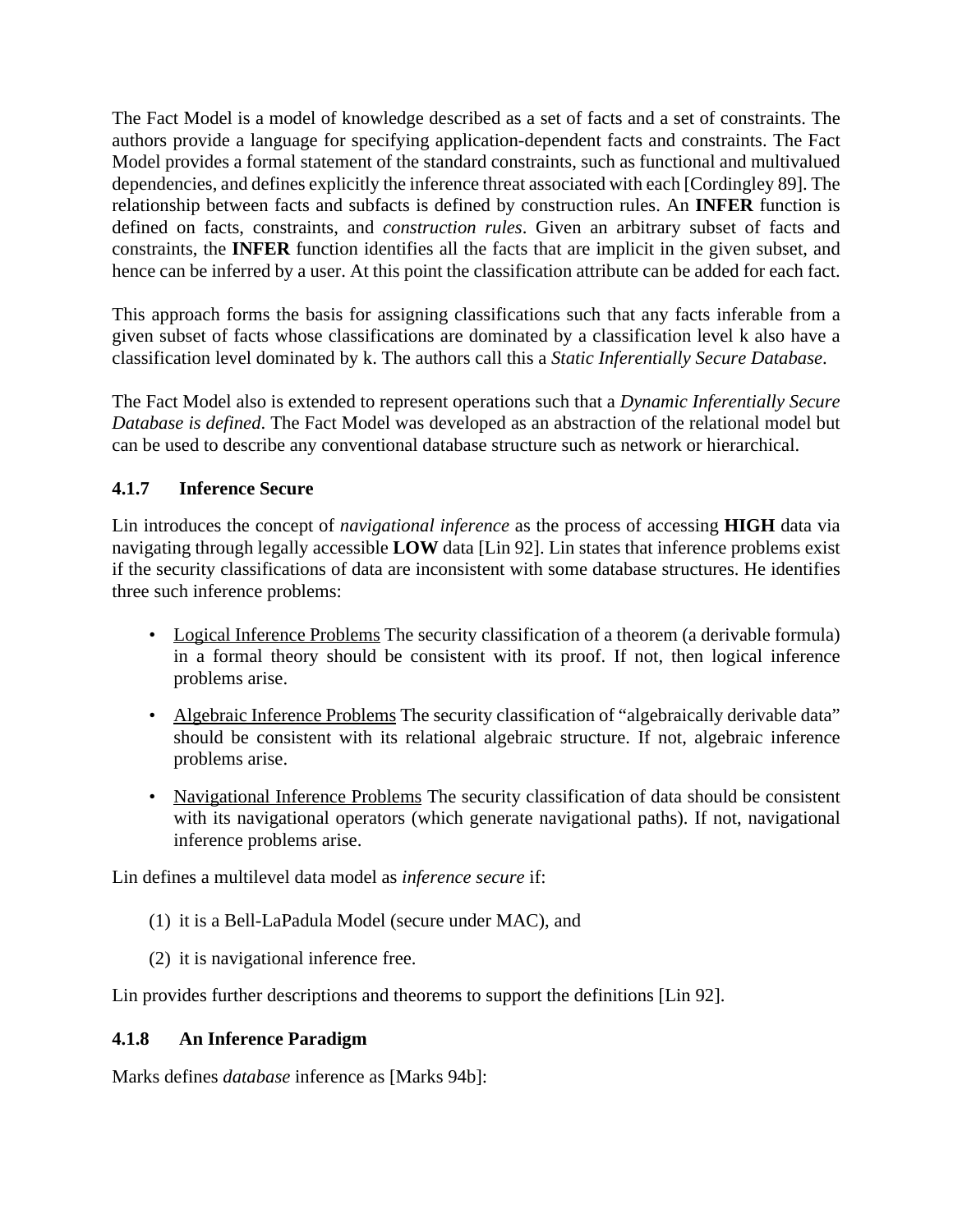Inference in a database is said to occur if, by retrieving a set of tuples {T) having attributes  ${A}$  from the database, it is possible to specify a set of tuples  ${T}$ , having attributes  ${A'}$ , where  $(T')$  is not a subset of  $(T)$  or  $(A')$  is not equal to  $(A)$ .

The definition may be stated as an inference rule: IF  $({T}, {A})$  THEN  $({T}, {A'})$ ,  $({A'})$ , which may be denoted as  $({T}, {A}) \rightarrow ({T}, {A'})$ . However, it may be possible to retrieve a set of tuples {T} and the associated attributes {A} from a database and to reason, using data and attributes outside the database, to arrive at a set of tuples {T'} and attributes {A'} that are again within the database. That is, it is possible to form a *chain of reasoning*,  $({T}, {A}) \rightarrow ({T1}, {A1}) \rightarrow ({T2},$  ${A2} \rightarrow ... \rightarrow (T', {A'})$  where some of the tuples and/or attributes are outside the database. When some of the data or attributes are outside of the database, the chain of reasoning cannot be followed by the database system. Fortunately it is not necessary to actually follow such a chain of reasoning in order to control the inference threat. If the database contains the endpoints of the chain (({T}, {A}) and ({T'}, {A'})) there will exist what is referred to in logic systems as a *material implication* relating the two sets.

If a material implication exists such that  $({T}, {A}) \rightarrow ({T}', {A}')$  where  $({T}, {A})$  is classified **LOW** and ({T'}, {A'}) is classified **HIGH**, then the database can offer no assurance that there does not exist some chain of inference, using outside knowledge, that can connect the two, enabling a **LOW** user to infer **HIGH** information. If, however,  $({T}, {A})$  not  $\rightarrow ({T}', {A'})$  within the database, then it can be guaranteed that no chain of inference, using outside knowledge or not, exists which connects the two sets. That is, the absence of a material implication between two sets of data is *sufficient* to guarantee the absence of any chain of reasoning between the sets of data. It is not *necessary* for inference control, however, since material implications may be coincidental, and not related to any reasoning process. These arguments may be reduced to:

*Limitations on Database Inference*: ({T}, {A})  $\rightarrow$  ({T'}, {A'}) is an inference rule capable of being controlled by the database if and only if all the tuples {T} and {T'} are in the database and all the properties  ${A}$  and  ${A'}$  are attributes in the database.

#### **4.1.9 Imprecise Inference Control**

Hale, Threet, and Shenoi introduce a powerful, yet practical, formalism for modeling and controlling imprecise functional dependency (FD) based inference in relational database systems [Hale 94]. The existence of an imprecise FD implies that if some tuple components satisfy certain equivalencies, then other tuple components must exist and their values must be equivalent. Imprecise FDs can specify constraints on precise and imprecise data. Examples of imprecise FDs are: "engineers have starting salaries about 40K" and "approximately equal qualifications and more or less equal experience demand similar salary."

An imprecise FD is formally defined from which the authors formally define an *imprecise inference channel*. The non-formal definition of an imprecise inference channel is a chain of imprecise FDs. To control and ultimately eliminate compromising imprecise inferences, it is necessary to specify a set of imprecise inference channels considered to be secure. This *compromise specification set* is defined by the database administrator. Suspect channels in a database are compared with these secure channels. A potential security compromise exists when a suspect channel allows the inference of information which is not coarser than information inferred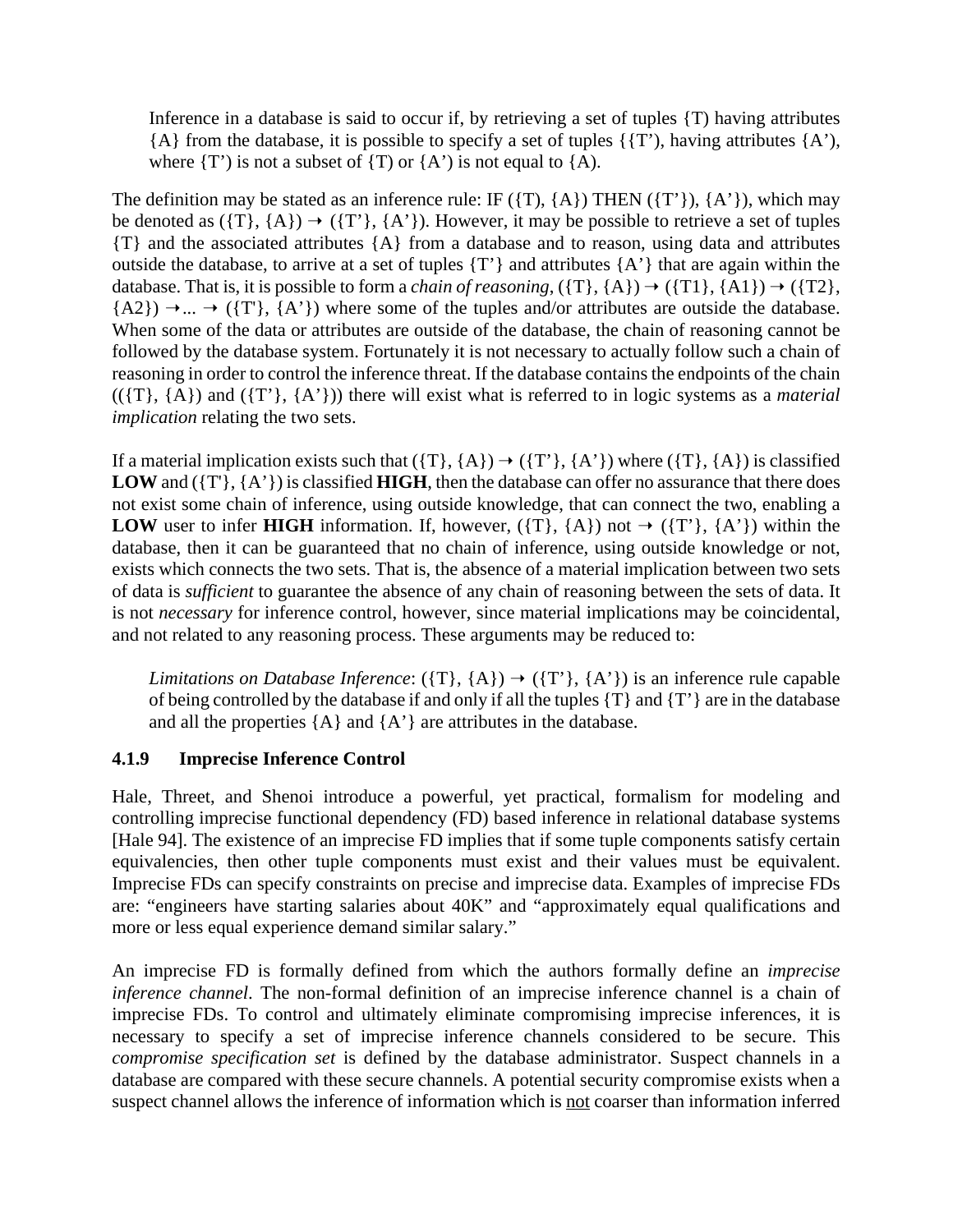by any secure channel. Potentially compromising imprecise inference channels are eliminated by hiding relations attributes or by "clouding" data manifested by imprecise FDs in the compromising channels.

# **4.2 DATABASE DESIGN TECHNIQUES**

The problem of deciding how to label multilevel database objects - data, schemata, and constraints - should not be a problem for cleared database designers and users [Millen 91]. They ought to know the classification of whatever they are entering into the database. Unfortunately, many inferences are not simple ones, and the number and complexity of potential inferences can be quite large. Thus, raising the question of how well a person can anticipate such inferences in order to classify the data [Morgenstern 88]. The following subsections examine techniques for avoiding inference problems in the first place, and how to detect inference channels during database design.

## **4.2.1 Inference Prevention Methods**

Ideally, if all unauthorized disclosures are to be prevented, the Basic Security Principle [Meadows 88a, 88b] should be followed:

*Basic Security Principle for Multilevel Databases* - The security class of a data item should dominate the security classes of all data affecting it.

The reason for the Basic Security Principle is clear: if the value of a data item can be affected by data at levels not dominated by its own level, information can flow into the data item from data at other levels.

The task of predicting or detecting all inference problems appears to be very difficult. However, many of these problems can easily be prevented by careful consideration of the data items on which a data item is predicated. In practice, unfortunately, two problems with the Basic Security Principle have been identified:

- 1. The number of potential inferences can be quite large.
- 2. All possible inferences cannot be anticipated.

The combination of these problems makes the task of appropriately classifying data complex. However, several techniques that have been developed for dealing with inferences are discussed below. If information *x* permits disclosure of information *y*, one way to prevent this disclosure is to reclassify all or part of information *x* such that it is no longer possible to derive *y* from the disclosed subset of *x*. There are two approaches to dealing with violations of this type: reclassify either the data or the constraints appropriately. These approaches are discussed next.

# **4.2.1.1 Appropriate Labeling of Data**

One of the approaches suggested to handle the inference problem is to design the multilevel database in such a way that the Basic Security Principle is maintained [Binns 92a; Burns 92; Hinke 92; Garvey 93; Smith 90b; Thuraisingham 90c]. Security constraints are processed during multilevel database design and subsequently the schemas are assigned appropriate security levels.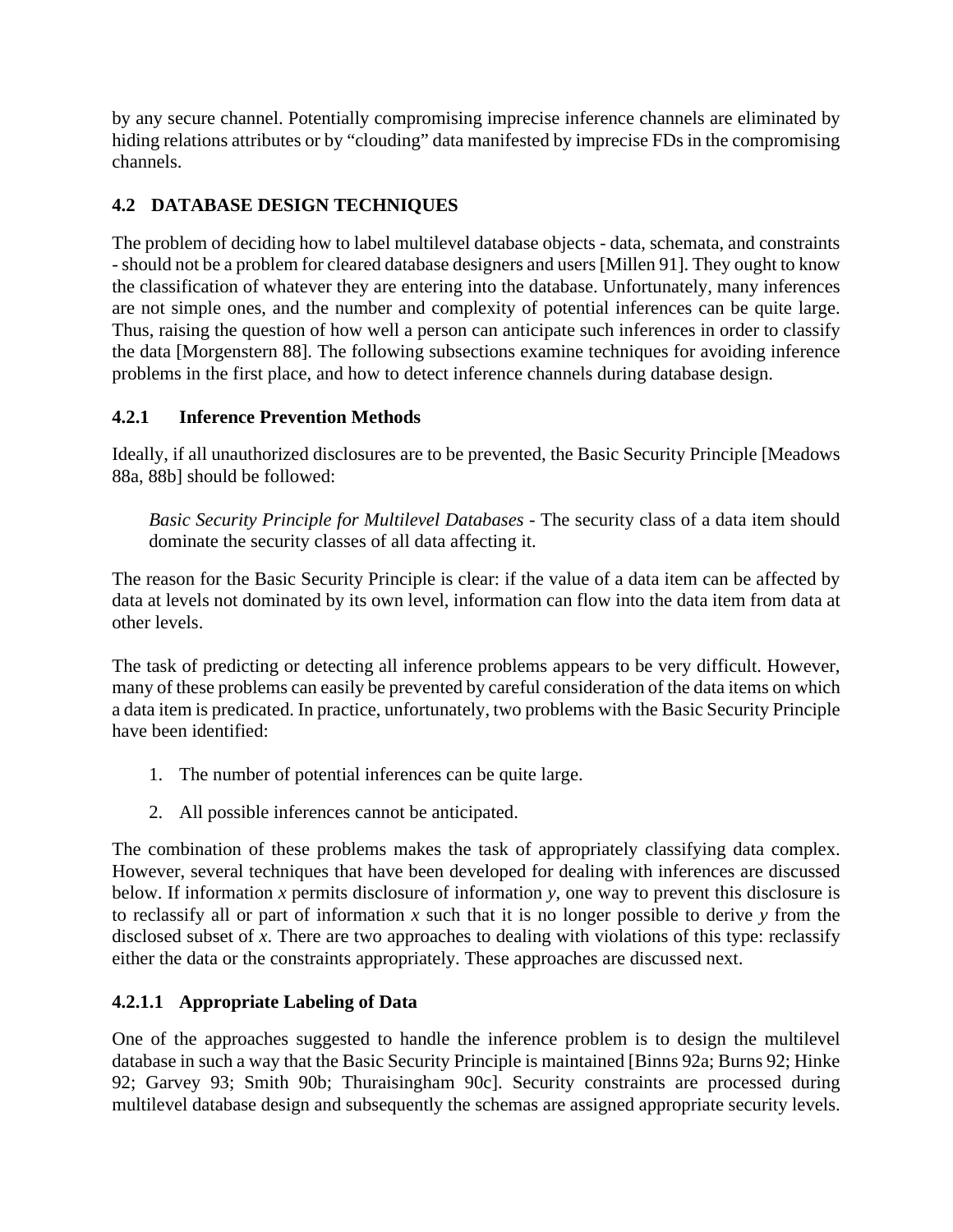Several researchers have proposed that semantic database models be used to detect (and then prevent) some inference problems [Buczkowski 90; Hinke 88; Smith 90b, 91]. Conventional data models (such as hierarchical, network, and relational data models) use overly simple data structures (such as trees, graphs, or tables) to model an application environment. Semantic database models, on the other hand, attempt to capture more of the meaning of the data by providing a richer set of modeling constructs. Since integrity and secrecy constraints can be expressed naturally in semantic database models [Smith 90b], they can be used to detect inference problems during the database design phase.

Classification (or secrecy) constraints can also be used to eliminate inference problems [Akl 87]. Classification constraints are rules that are used to assign security levels to data as they are entered into the database. Classification constraints are required to be consistent (meaning that each value is assigned a unique security level) and complete (meaning that rules assign each value a security level). Inconsistent classification constraints indicate potential inference problems, and incomplete classification constraints point to incomplete labeling rules. Two different methods have been proposed for determining the consistency and completeness of the classification constraints. One is based on logic programming [Denning 86b], and the other is based on computational geometry [Akl 87].

Morgenstern views the overall process of classifying a database as a *constraint satisfaction problem* of the following form [Morgenstern 88]. Each potential inference which involves one or more relations or objects (data) from the database serves as a constraint. It limits the classifications which can be assigned to an object given the classification(s) of the other object(s). In some cases, the constraint may uniquely determine the classification of the remaining data object. Morgenstern defines safety for inference: a data object O, and its assigned classification label, are said to be *safe* for inference if there is no upward inference possible from O. That is, object O cannot be used to infer information about other data objects at higher or incomparable levels of the classification lattice. A classification level is *safe* for inference if all the data objects having that classification are safe.

The techniques described in this section rely on increasing the classification of one or more elements in an offending path following its detection. Note that in practice, however, it is not always possible to solve inference problems by raising the classification level of data that cause inference violations. Some data may be public knowledge, and therefore, cannot be reclassified. In some cases, certain data must be made public due to legal requirements or national policy. Binns also points out that an upgraded element may open apparently new inference channels [Binns 94b].

### **4.2.1.2 Appropriate Labeling Integrity Constraints**

There are two ways of handling an explicit constraint defined over several data fields. One is to leave the constraint **UNCLASSIFIED**, but to identify the **LOW** data that, together with the constraint, will allow users to infer information about the **HIGH** data, and to reclassify that **LOW** data upwards. This approach satisfies the Basic Security Principle, but at the cost of reducing data availability to low-level users. The other approach is to classify the constraint itself at the least upper bound of the security classes of the data over which it is defined. This approach satisfies the Basic Security Principle and allows low-level users access to data, but at the possible cost of data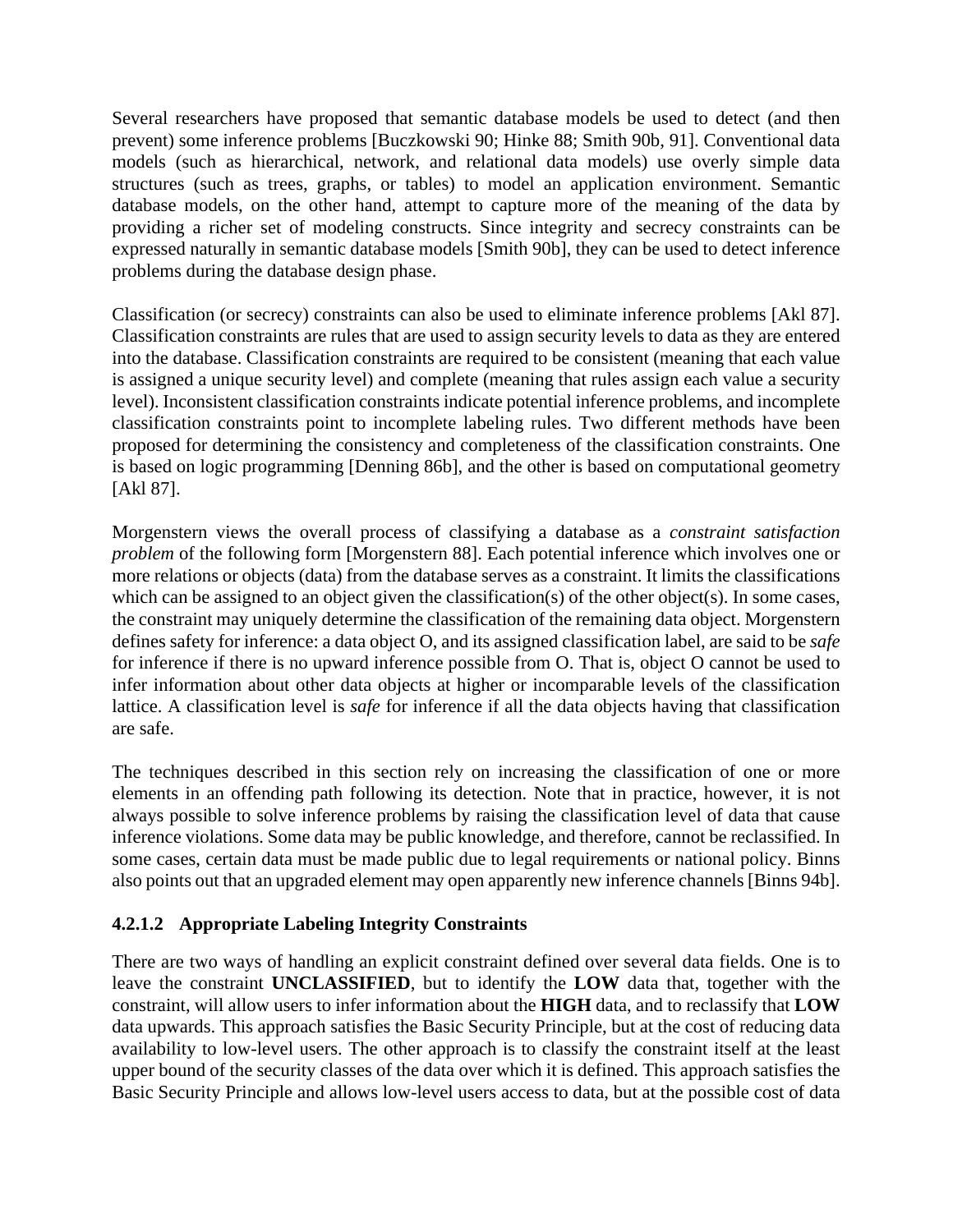correctness; data entered by a low-level user may not satisfy the constraint. This problem can be partially solved by allowing polyinstantiation to take place [Denning 87] and is briefly discussed in Section 4.3.2. When data at a **LOW** security level is entered, it is not checked against the constraint. However, the **LOW** data does not replace the **HIGH** data; both are stored in the database. Such an approach will guarantee correctness from the point of view of the high user. Inference controls mean that complete data correctness is not always possible for **LOW** users.

Since implicit constraints are always available to users whether or not they are allowed access to them in the database, it is useless to attempt to reduce inferences by classifying implicit constraints. Therefore, data over which the constraint are defined must be uniformly classified. Since the data over which the constraints are defined may be overlapping, it is difficult to assign security levels in a consistent manner while limiting the damage to data availability. For example, Su has shown that the problem of classifying data so that data availability is maximized, and the security class of each key in an implicit functional dependency dominates the classes of all data depending on that key, is NP-complete [Su 86] (see also [Su 87,90]).

## **4.2.2 Inference Detection Methods**

Inference through secondary path analysis can be characterized as multiple paths between two attributes such that the paths' security levels are inconsistent [Binns 92a]. Given a large enough database, it is not likely that a database designer can be aware of all possible interactions between tables. Alternative, hence, secondary paths may exist which ultimately relate two attributes in a manner unforeseen by the designer. If the classification of the secondary path is different than the primary path, then a classification inconsistency exists. Classification inconsistency is not acceptable regardless of which path is conceived to be "primary". Binns describes an approach that aids the database designer by identifying potential aggregates and inference paths automatically.

The use of conceptual structures to handle the inference problem was first proposed by Hinke [Hinke 88]. A semantic network can be regarded as a collection of nodes connected via links. The nodes represent entities, events, and concepts. The links represent relationships between the nodes. Numerous variations of semantic networks have been proposed, including the conceptual graphs of Sowa, and are called conceptual structures [Sowa 84]. Conceptual structures are useful in that they can represent and reason about the real-world like humans. The database security research community became interested in conceptual structures because they can be used to represent a multilevel application [Thuraisingham 91].

Hinke showed how inference may be detected by traversing alternate paths between two nodes in the graph. Graph traversal in semantic nets corresponds to limited inference. The classification of implied links found by graph traversal is determined by the classifications of the traversed links. The technique enables detection of simple inferences via the transitivity property, but does not enable the detection of more complex inferences. Others since have also shown how to represent multilevel database applications using conceptual structures developed for knowledge-based system applications and subsequently reasoning about the application using deduction techniques [Thuraisingham 90f, 91; Delugach 92, 93; Hinke 92; Garvey 92].

Auxiliary semantic nets can be used to express security constraints. Smith suggests extensions to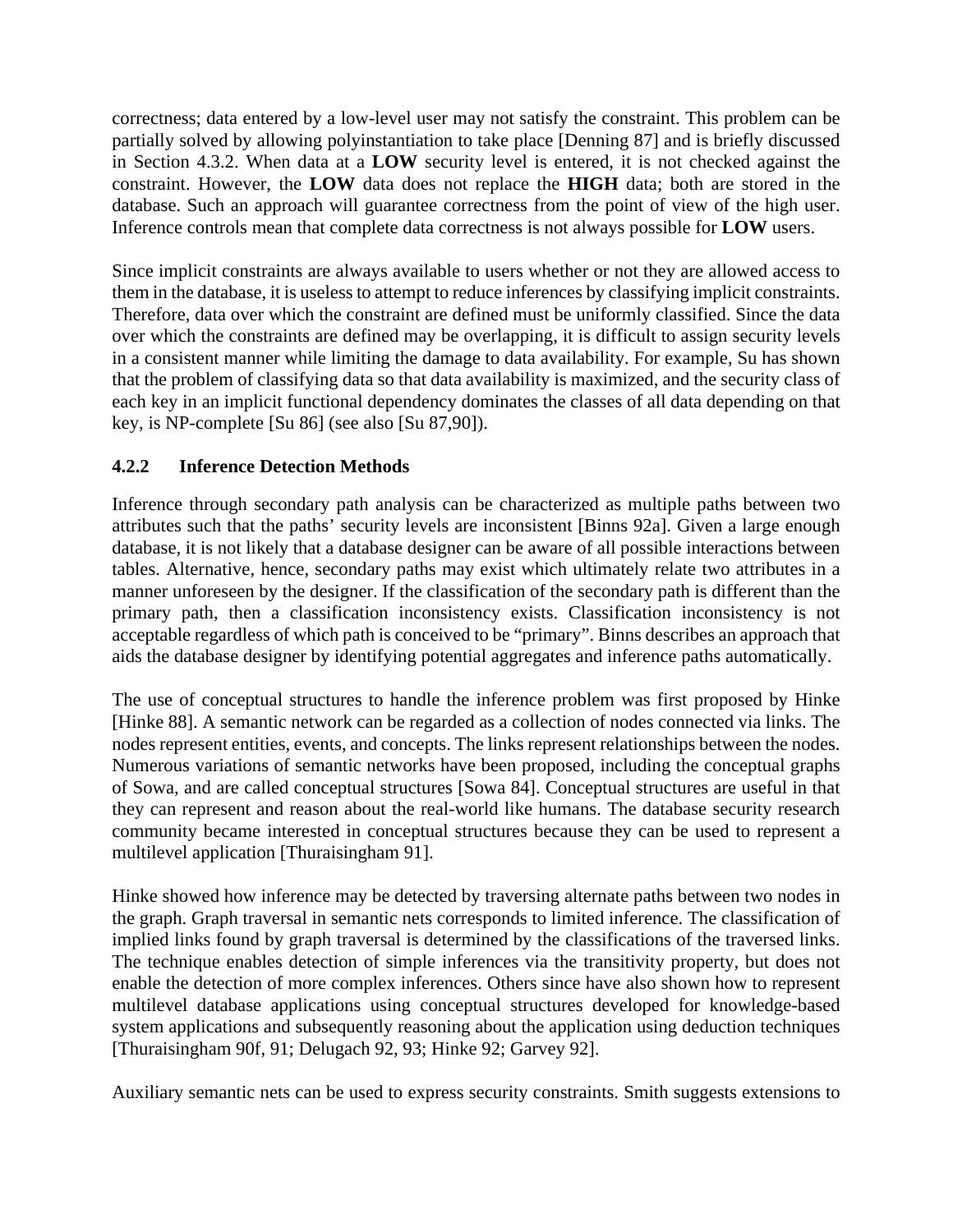Urban's semantic data model to represent multilevel applications [Smith 90b; Urban 90]. Smith states that eventually the representation could be translated into statements of a logic programming system that could then be used to detect inferences.

# **4.3 RUN-TIME MECHANISMS**

The previous section contained many different methods of controlling inferences through careful database design. The methods surveyed in Section 4.2 are, for the most part, application dependent. For example, it was seen that using proper database design, using the designer's knowledge about the data, and classifying data at an appropriate level all help with inference control. These activities occur outside a DBMS and, therefore, are not within its sphere of control.

However, certain run-time mechanisms can be provided to help with other approaches. These mechanisms are listed below and discussed in the remainder of the section.

- 1. Query response modification. Users can build reservoirs of knowledge from responses that they receive by querying the database and it is from this reservoir of knowledge that they infer unauthorized information. Two methods to address this problem are 1) to restrict queries by modifying the query appropriately during the query evaluation phase, and 2) to modify query responses (see Section 4.3.1).
- 2. Polyinstantiation. Some inference threats arise due to key integrity, which is a basic integrity requirement of the relational model, and these violations can be eliminated if the DBMS allows the use of polyinstantiation (see Section 4.3.2).
- 3. Audit Facility. Since auditing can be used to detect inferences, a DBMS should provide an adequate audit facility so user activities can be monitored and analyzed for possible inference violations (see Section 4.3.3).
- 4. Snapshot Facility. There are situations in which it was desirable to release some **HIGH** information to **LOW** users for reasons of convenience or necessity (as in the case of U.S. Bureau of the Census described in Section 4.3.4). In these cases, snapshots can be used effectively to eliminate or minimize the harm done by release of **HIGH** information. Thus, it is desirable that multilevel secure DBMSs provide a snapshot facility as well.

# **4.3.1 Query Response Modification**

To block an inference channel during a session, user queries can be restricted or the query results modified. Diminishing the potential of query restriction control is the finding that through certain sequences of seemingly innocuous unrestricted queries called trackers, the answers to restricted queries can always be deduced [Denning 78]. Therefore, response modification, which introduces uncertainty so as to reduce the risk of disclosure, has been the focus of much run-time inference control research.

# **4.3.1.1 Constraint Processors**

Some MITRE research focuses on handling inferences during query processing [Keefe 89; Thuraisingham 87, 88, 90a]. The query modification technique is illustrated in Figure 4.4 below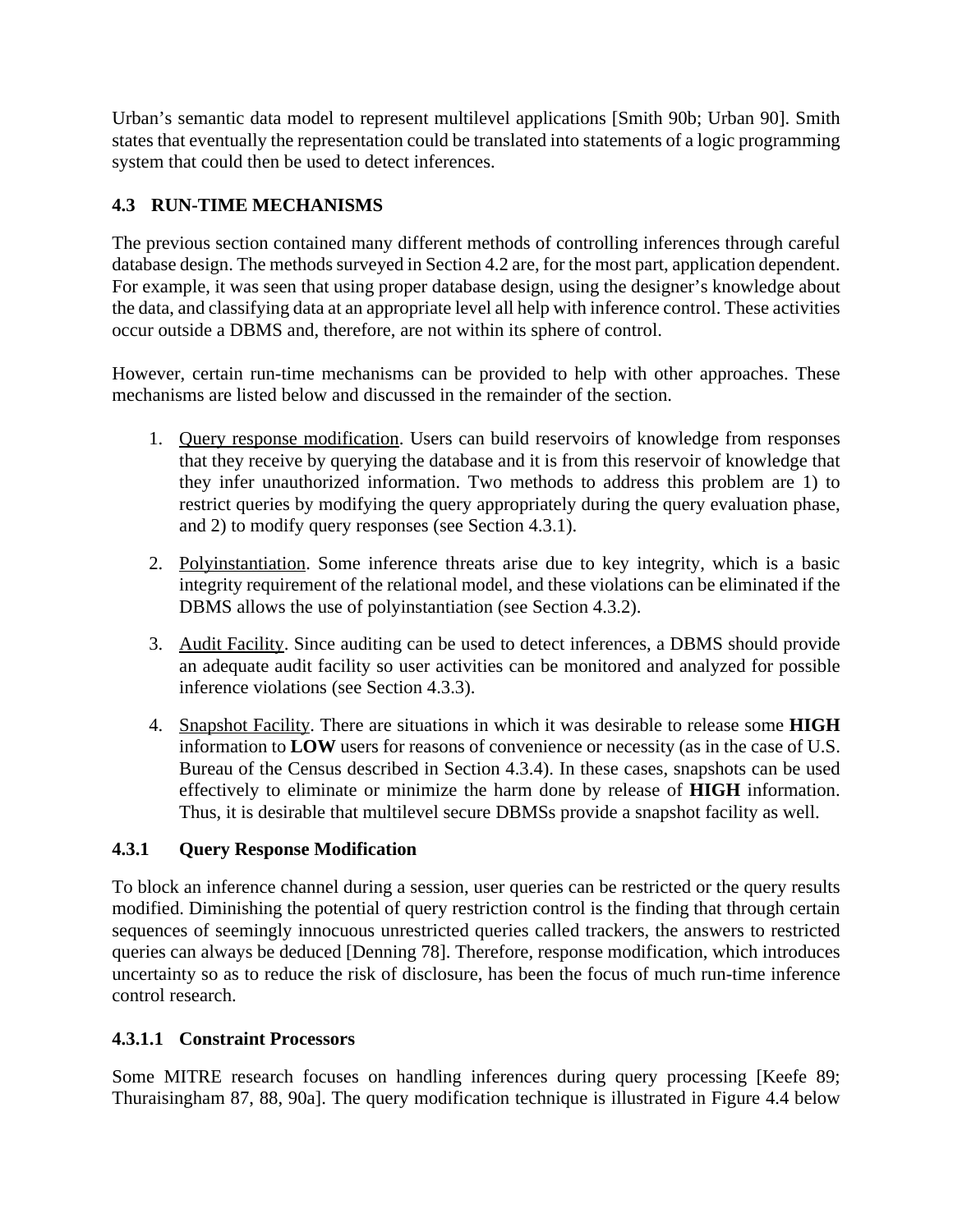[Ford 90].

MITRE has augmented Hewlett Packard's Allbase with a logic-based Constraint Processor and knowledge base in their current prototyping effort [Thuraisingham 94]. Security constraints contained in the knowledge base are utilized by the Constraint Processor to modify queries to prevent security violations through inference. Factors used by the Constraint Processor for query modification and response sanitization include 1) the security constraints, 2) the previously fetched tuples, and 3) external knowledge.



**Figure 4.4: Query Processor**

An Update Constraint Processor was developed to accurately label data as it is being loaded into the database during database update or design. This alleviated the need for the Constraint Processor to process all constraint types which could impact query response time. The Update Constraint Processor is designed to operate with the Constraint Processor to accurately label data associated with the simple and context-dependent constraints defined for an application.

The prototyping effort has a goal of extending from a centralized to a distributed environment with trusted DBMSs interconnected via a trusted network. MITRE implemented modules to augment the Constraint Processors to process security constraints in a distributed environment during the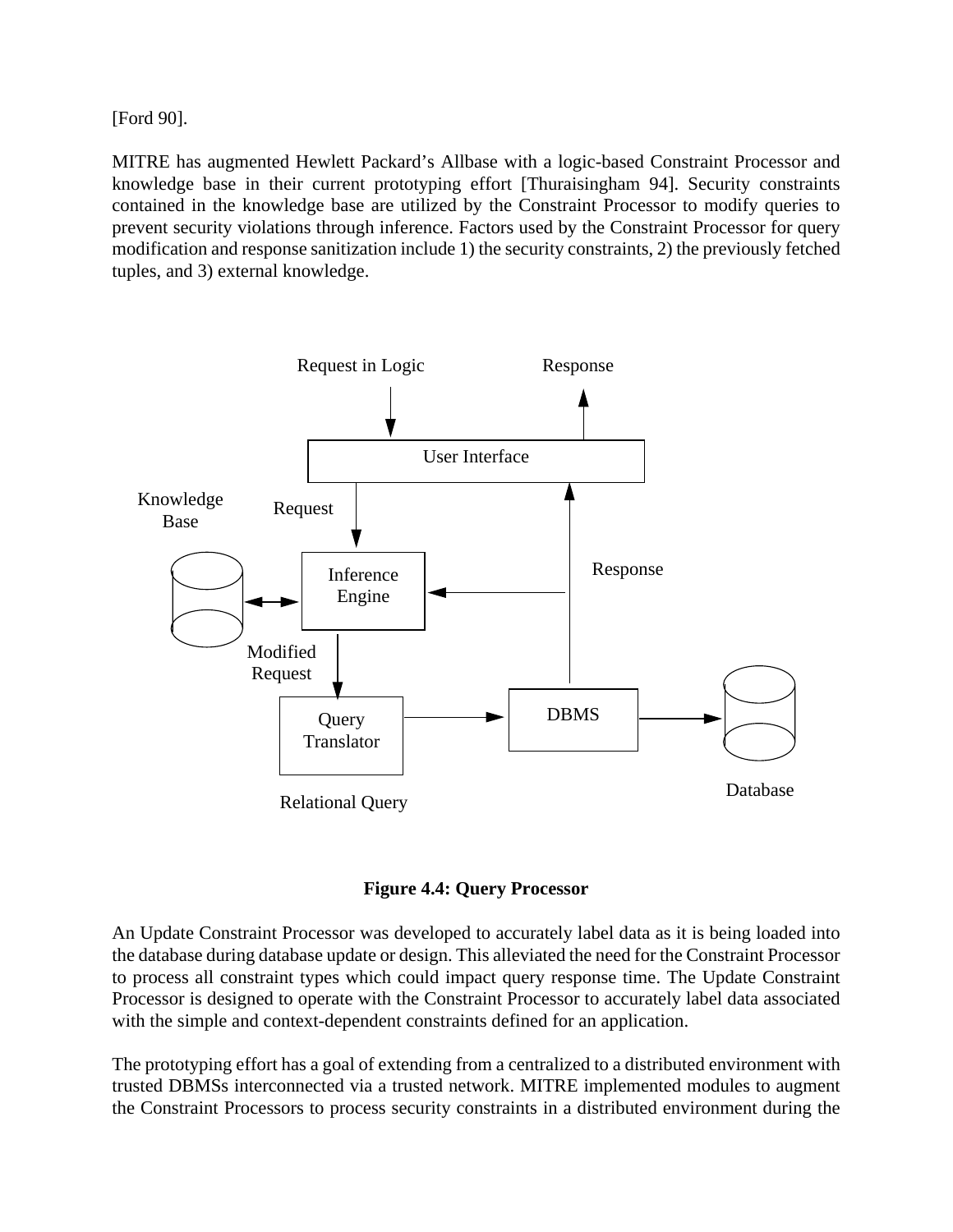query and update operations.

In addition to the citations above, results of the MITRE-based research on the inference problem1 including previous prototyping efforts, have been presented at various security conferences and documented in MITRE technical reports [Thuraisingham 89a, 89b, 90b-f; Collins 91].

### **4.3.1.2 Database Inference Controller**

The Ford Aerospace proposed Database Inference Controller (DBIC) was a knowledge- based tool or set of tools used by the System Security Officer (SSO) to detect and correct logical inferences [Buczkowski 89a, 90]. The DBIC system configuration is given in Figure 4.5 [Buczkowski 89b]:



**Figure 4.5: DBIC System Configuration**

Rules would cause the Inference Engine to take the following actions:

1. Determine which queries (along with relevant data) are presented to the user during knowledge elicitation.

- 2. Check consistency and completeness of data provided by the user.
- 3. Initiate procedures to calculate the probability of inference and identify violations.

4. Determine how the Knowledge Base subsystem is updated with the data received from the user or procedure output.

5. Recommend classification changes to parameters to correct inference problems.

The DBIC was based on Probabilistic Knowledge Modeling to identify inference, creating and using a Probabilistic Inference Network on and integrated with a semantic model of the target database. The Probabilistic Inference Network is a structure that identifies the logical dependencies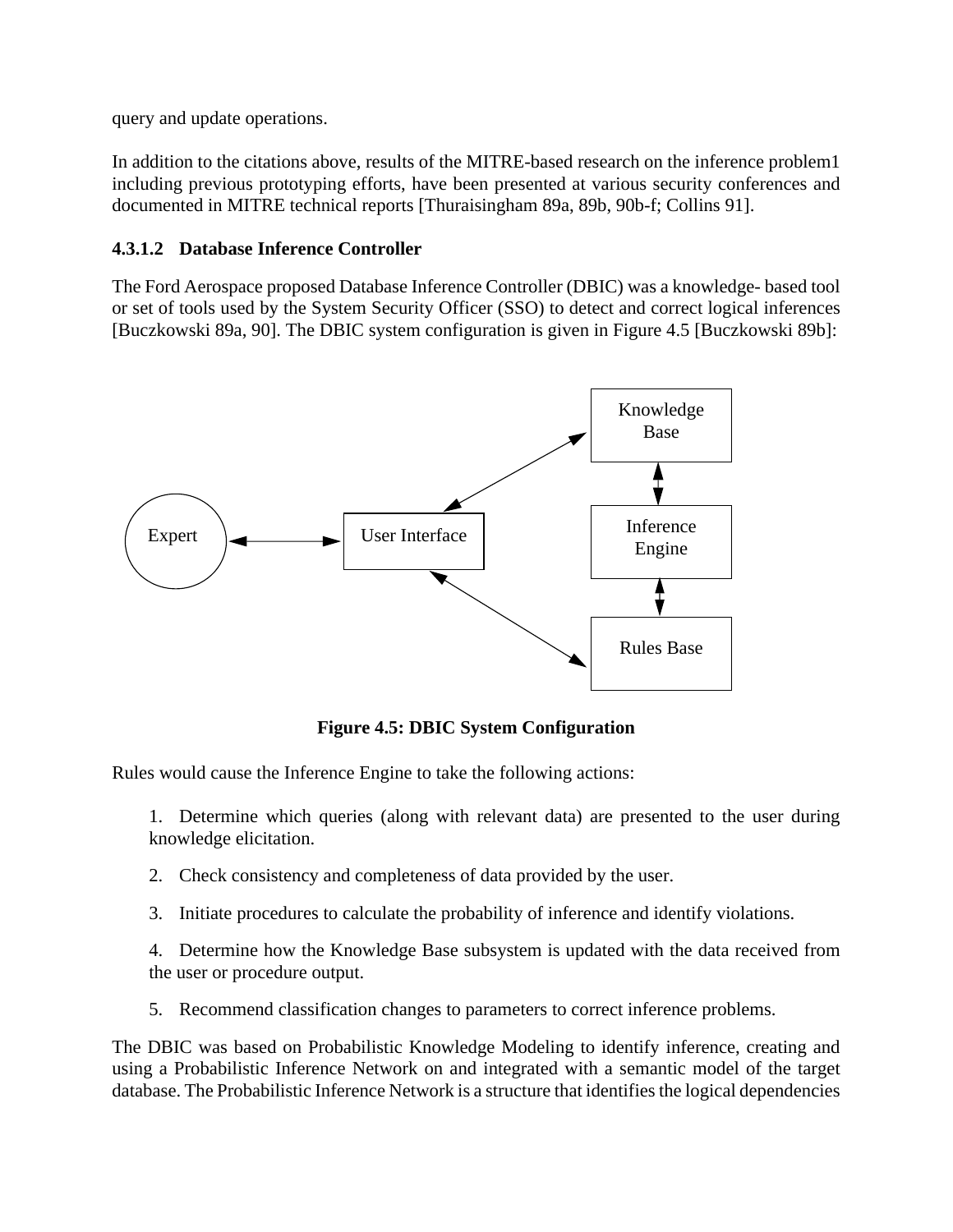of classified parameters on aggregates of objects at lower classifications.

The Ford Aerospace research culminated in a top-level DBIC design [Buczkowski 89b]. One of the conclusions of the effort was that aggregation is a special case of the inference problem.

# **4.3.1.3 Secondary Path Monitoring**

Section 4.2.3 describes secondary path analysis as an approach for the database designer to detect potential inference paths. Binns also notes that removing all potential inference paths is not always feasible and that run-time analysis based on the potential inference channels detected but not removed during design may be necessary [Binns 92a].

Path definition yields the attributes, relations, and order of traversal used to substantiate the path. Thus, the definition indicates what the path is. Given the potentially offending inference path, Binns proposes that run-time analysis could monitor its existence. Each time a relation in the primary or secondary path is modified, the run-time analysis would fire a trigger to detect if a classification inconsistency exists. Triggers that monitor the existence of an inference path must dominate both the primary and secondary paths, or run as a trusted process. The run-time mechanism can flag an active inference channel to the SSO.

# **4.3.1.4 MLS System Restrictions**

Inference problems can arise if queries are conditioned on data that are supposed to be invisible to the user. The inference problems of this type can be eliminated by ensuring that all data used in evaluating a query are dominated by the level of the user. In general, it is difficult to determine when a given operation can be replaced by an operation defined over data classified at lower security levels. Thus, it is necessary to develop algorithms for determining when an operation at a **HIGH** security level is equivalent to an operation at a **LOW** security level. Some work has been done on this problem by Denning [Denning 85].

There is a simpler way to deal with this type of inference problem. In certain implementations, the system will be unable to access the higher level data, and the query will not pose an inference problem. For example, a multilevel system rated at class B1 or higher implements a mandatory security policy that includes the simple security condition. Since only, those relations which are dominated by the user's clearance level (**UNCLASSIFIED** in this case) will be available to a subject processing this query, such queries will not result in an inference violation based on access to higher level data.

# **4.3.2 Polyinstantiation**

A solution to inference violations that occur because of key integrity enforcement has been proposed by Denning et al. [Denning 87]. Suppose a user operating at the **LOW** security level wants to enter a tuple in a relation in which the data are classified at either the tuple or element granularity. Whenever a tuple with the same key at a higher security level already exists in the relation, both tuples are allowed to exist, but the security level is treated as part of the key. Thus, the tuple entered at the **LOW** security level and the tuple entered at the higher security level will always have different keys, since the keys will have different security levels. A multilevel relation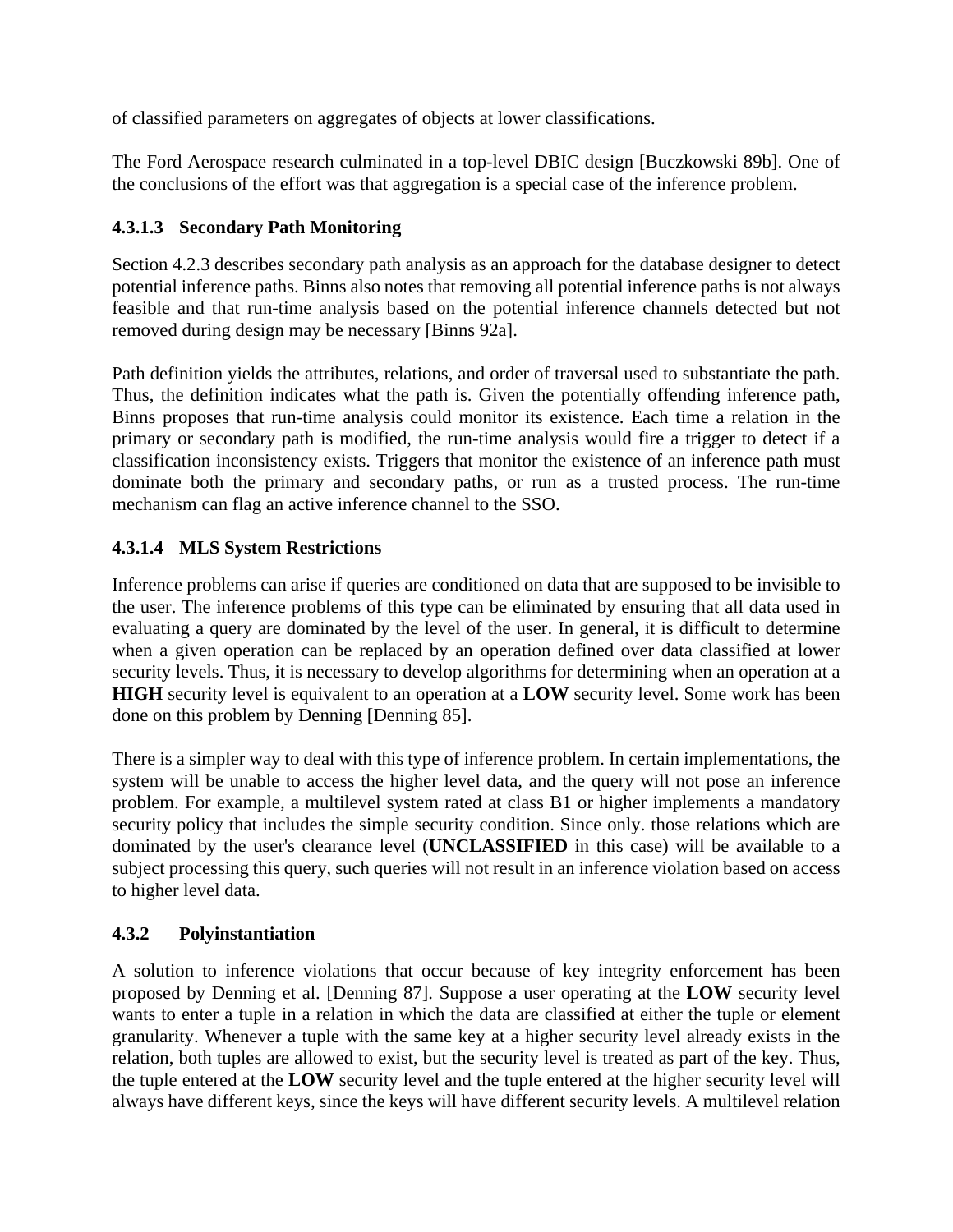is said to be *polyinstantiated* when it contains two or more tuples with the same apparent primary key values. The TDI companion document on Polyinstantiation [Poly 96] reviews this topic in greater depth.

Garvey et al., suggest development of tools for automatic inference channel detection and cover story generation using polyinstantiation be a long-term goal to provide automated assistance for System Security Officers [Garvey 91c].

# **4.3.3 Auditing Facility**

In some systems, auditing is used to control inferences [Haigh 90]. For instance, a history can be kept of all queries made by a user. Whenever the user makes a query, the history is analyzed to determine whether the response to this query, when correlated with the responses to earlier queries, could result in an inference violation. If a violation arises, the systems can take appropriate action (for example, abort the query).

The LOCK Data Views (LDV) project represents an early attempt in data-level monitoring of inference [Haigh 90,91]. The project has as its goal to design and build an MLS DBMS hosted on the Logical Coprocessor Kernel (LOCK). The LOCK system is being developed to satisfy the TCSEC Al criteria. It includes a type manager that allows assured pipelines to be built to enforce application-specific extensions to the system security policy enforced by LOCK. The word "pipeline" is used because the type manager supports both encapsulation and the security policy by funneling an operation through subjects in different domains, each of which has access only to objects of designated types.

The LDV project has used the type manager and assured pipeline feature to address DBMSspecific issues not covered by the LOCK security policy. This basic security policy is extended by incorporation of an explicit classification policy. The policy covers name-dependent, contentdependent, and context-dependent classification policies, as well as inference control [Stachour 90]. LDV maintains a set of history files that keeps track of which files have been accessed in answering queries from LOW users. As soon as enough files have been accessed by LOW users to compromise LOW data, LDV either upgrades the clearance of the querying process, or the classification of the query result, or the classification of the file that is being queried. The LDV project considers aggregation and inference as aspects of the same problem.

Unlike previous methods that seek to prevent inference problems from arising (by reclassifying data or metadata), auditing seeks to detect inference problems when they are about to occur and to take preventive action.

There is a side benefit of this approach: it may deter many inference attacks by threatening discovery of violations. There are three disadvantages of this approach:

- 1. It may be too cumbersome to be useful in practical situations.
- 2. It can detect a very limited type of inferences (since it is based on the hypothesis that a violation can always be detected by analyzing the audit records for abnormal behavior).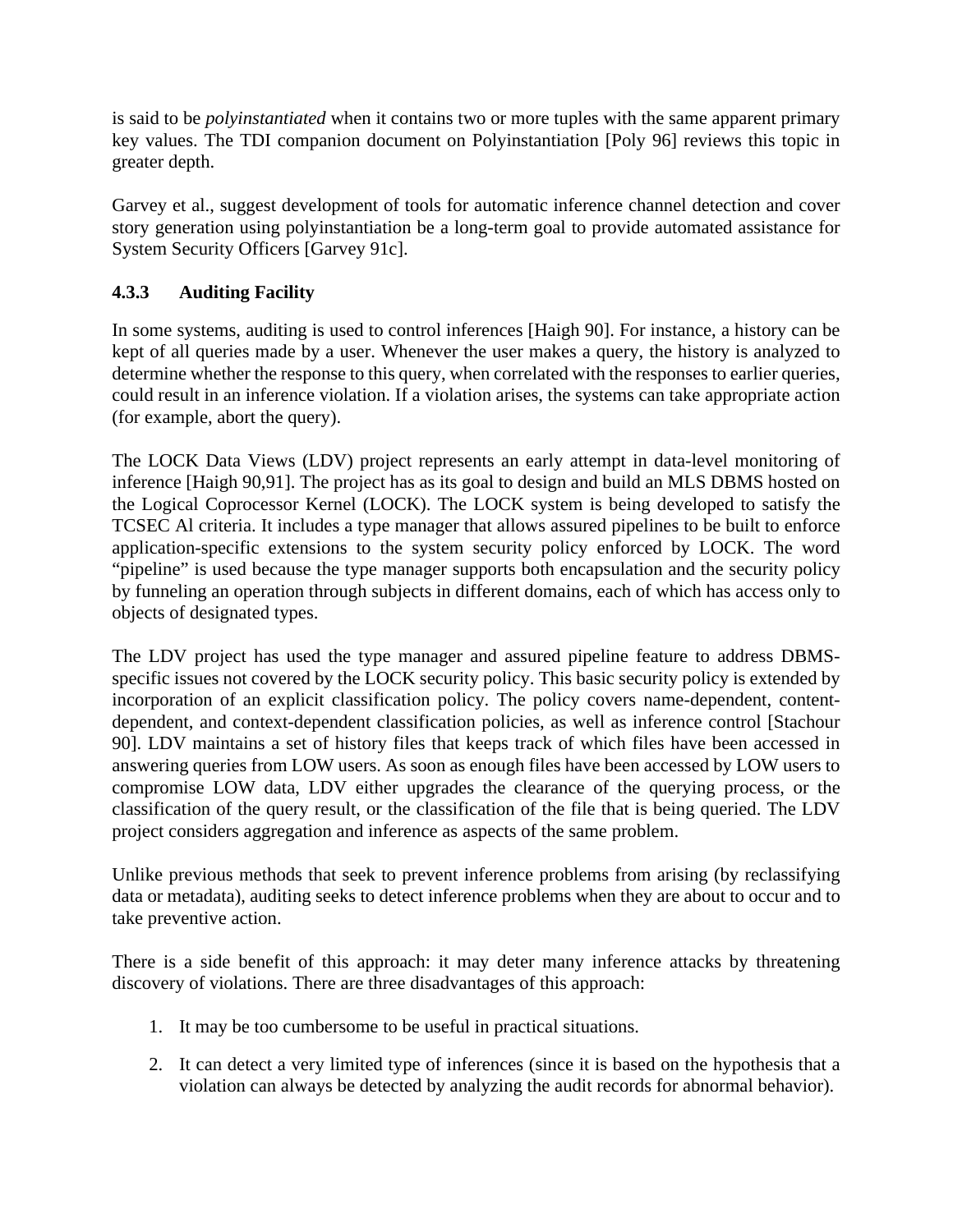3. The length of time for which history files will be kept will impact the amount of audit data recorded

Collusion between users where each user retrieves some of the information remains a difficult threat to counter and is not addressed by this method.

## **4.3.4 Snapshot Facility**

There are situations where it is possible to allow limited inferences [Jajodia 92]. These methods are useful in cases in which the inference bandwidth is so small that these violations do not pose any threat. A snapshot can be created based on a sanitized joined relation for **LOW** users. Although this snapshot cannot be updated automatically without opening a signaling channel, it can be kept updated by periodic recreation by a trusted subject. In off-line, static databases, the "snapshot" or "sanitized file" is an important technique for controlling inferences. In particular, this approach has been used quite effectively by the United States Bureau of the Census [Cox 86,87; Denning 82].

The Bureau of the Census has the responsibility of releasing collected data for public (or unrestricted) use; however, the Bureau must do so in such a way that it is not possible to identify any individual or organization by use of the released data. To achieve both goals, the Bureau uses a conceptual model that is different from the on-line, general purpose DBMS model [Cox 88].

Unlike the general-purpose DBMS model, which is shown in Figure 4.6, the Bureau constructs a separate database that is designed for public use. This public database is the sanitized version of the Bureau database (see Figure 4.7).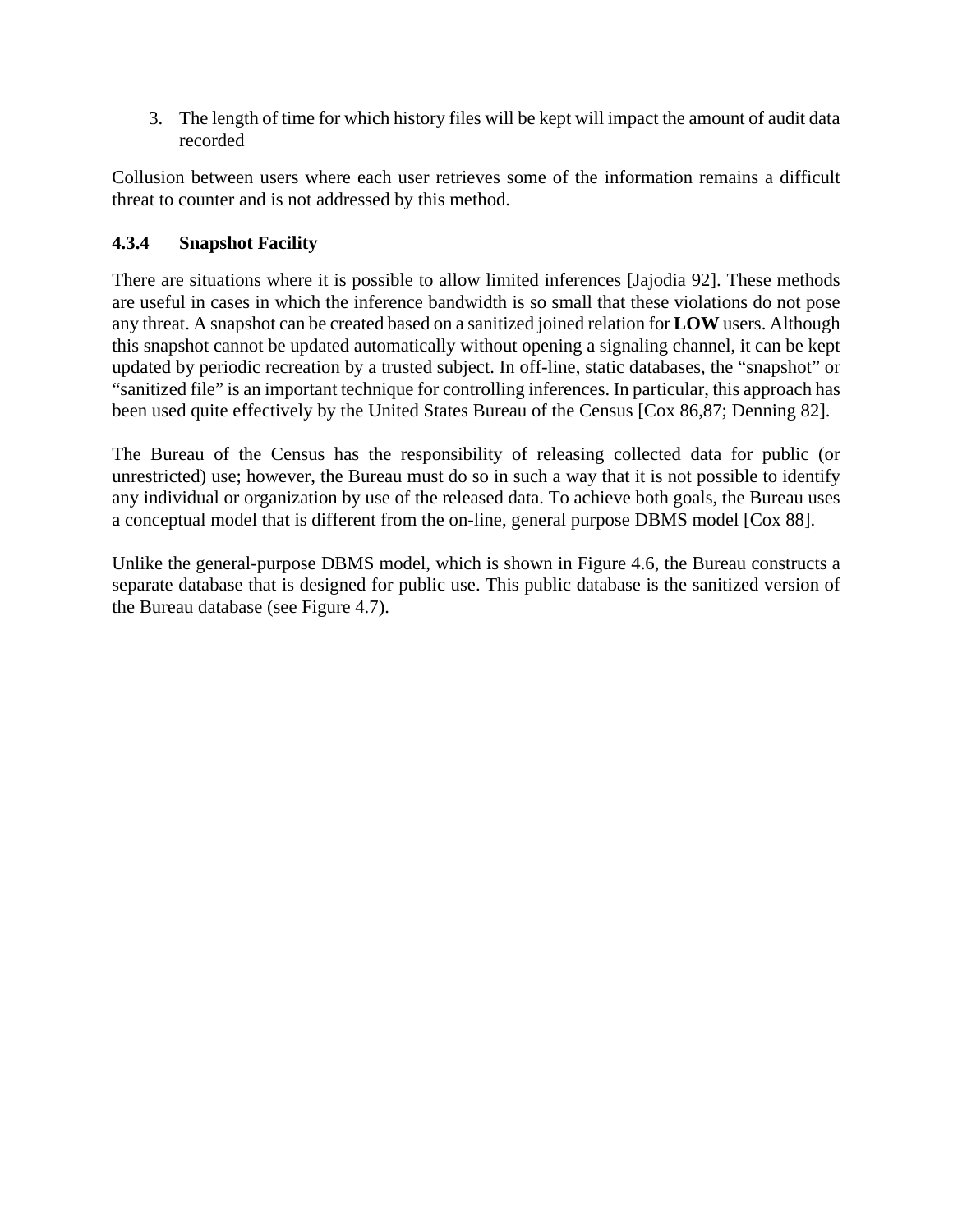

Figure 4.6: General-Purpose Database Management System Model



**Figure 4.7: Database Management System Model at the U. S. Bureau of the Census**

To sanitize the database for public use, the Bureau starts with a microdata file, which typically consists of a randomly selected sample from the database. All microrecords are first stripped of all identifiers (such as names, exact addresses, or social security numbers of individuals), and then different inference control methods are applied to reduce the risk of inference to an acceptable level. Some of these methods are listed below:

1. Subsampling–A second sample is chosen from the microdata to reduce further the probability of possible identification of individuals. Also, records having extreme values are eliminated.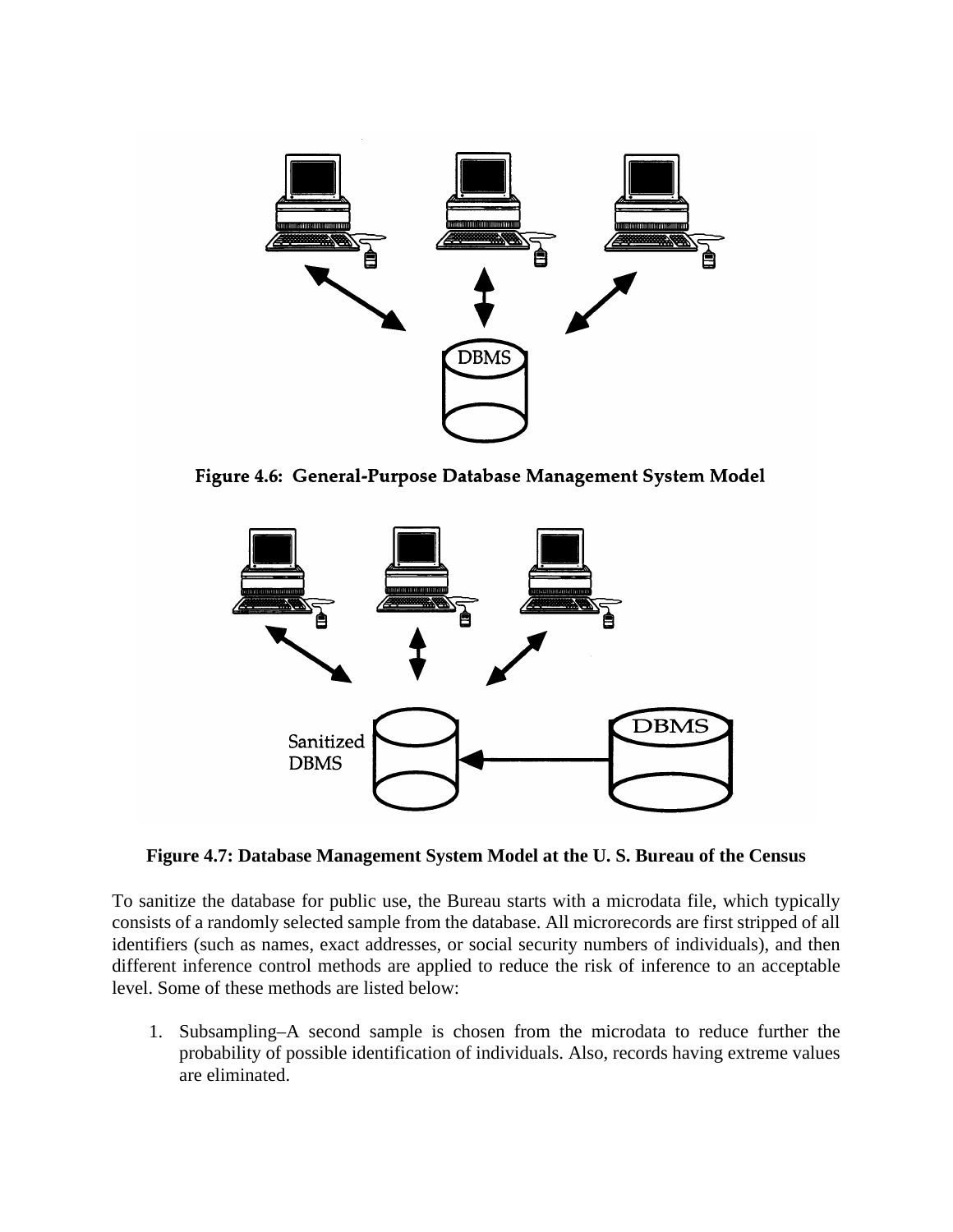- 2. Compression–The microrecords are merged together (e.g., income is reported in five-year intervals rather than every year).
- 3. Perturbation of data–Noise is added to data (by rounding off numerical values or by actually inserting bogus records).
- 4. Slicing–The microdata file is divided into several subfiles.

While these methods work well in static databases (especially for statistical accesses), these methods must be used with a great care in general-purpose DBMSs. Since these methods perturb the data by adding noise, they have an adverse effect on the integrity of data. Moreover, these methods may be too time-consuming to apply dynamically to on-line databases (in which both statistical and non-statistical accesses must be provided).

## **4.4 DATABASE DESIGN TOOLS**

It is a difficult task for the trusted database designer to label data so that the labels accurately reflect the actual sensitivity of the data and adequately protect the information from inference. This section describes tools for detecting potential inference paths. Action can then be taken to minimize or eliminate these inference paths. The tools are based on the techniques described in Section 4.2.2.

## **4.4.1 DISSECT**

SRI International (SRI) has produced a prototype tool for detecting specific types of inference channels in a multilevel database. DISSECT (Database Inference System Security Tool) primarily detects inferences where two relations are connected by multiple paths with different security classifications. Once these multiple paths are detected, DISSECT constructs the security constraint formulas that if satisfied would eliminate the problem. However, it is up to the user of DISSECT to ascertain whether the paths represent relations that are semantically similar enough that a lowerclassification path comprises a higher path. Selected constraints can then be satisfied by manually editing the schema or by an automatic upgrading procedure. A limited set of external information and assumptions are used.

DISSECT accepts as input a multilevel database schema provided in the form of MSQL relation definitions (MSQL is the query language of the SeaView prototype MLS DBMS developed by SRI [Lunt 88]). DISSECT is interactive and allows the user to edit relevant features of the schema. DISSECT can discover a subclass of deductive inference channels (defined in Section 2.1.1) called compositional channels and, with the help of user-supplied type declarations, type-overlap channels:

• Compositional channels - A relationship can be inferred between any pair of entities that are connected by a sequence of foreign-key relationships. An inference channel may exist if two relations connected by a high foreign-key relationship are also connected by a path of one or more low foreign-key relationships. If the two paths between the relations represent essentially the same relationship, this is certainly an inference channel, since the relationship is explicitly classified high, but is accessible via an alternative path to a low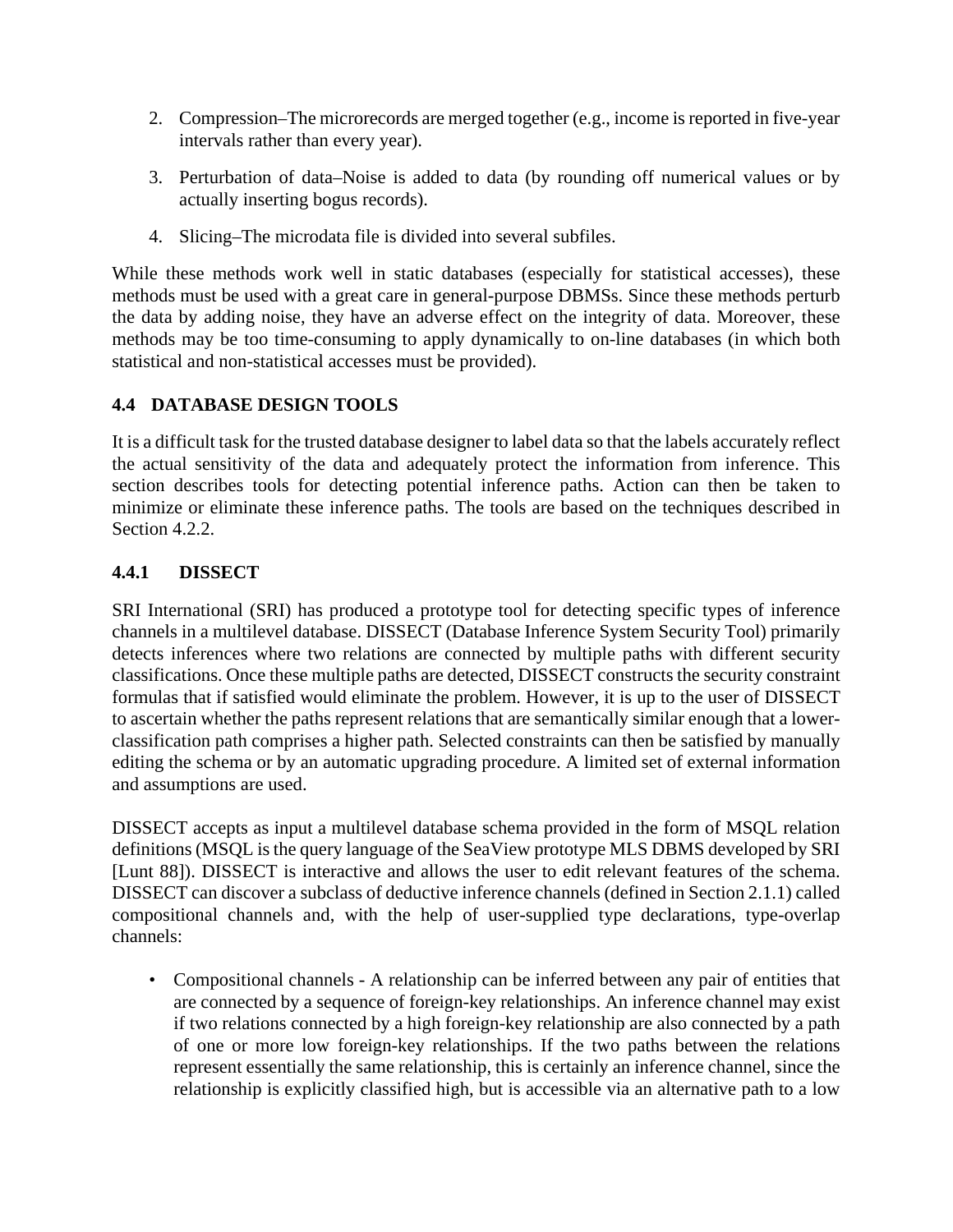user.

• Type-overlap channels - Attributes whose types overlap are joinable. A typeoverlap relationship occurs between two attributes when the two attributes have been declared to be of the same or overlapping types. This corresponds to the case in which a theorem proved using a high axiom is also provable from all low axioms. This may not be a problem, since consequences of high data are not necessarily high.

These channels can be eliminated (by changing attribute classifications) or ignored (e.g., because they are not really problems, are unavoidable, or should be deferred to datalevel handling) at the discretion of the user. Channels can be eliminated by editing the schema to raise or lower some attribute classifications. DISSECT also provides an automated means of upgrading attribute classifications to eliminate all inference channels chosen for elimination. User-specified costs of upgrading attributes express preferences of how channels should be eliminated.

The SRI DISSECT research effort has been completed and documented [Garvey 94]. The DISSECT prototype has demonstrated its ability to detect and to optimally upgrade some attributes to automatically eliminate compositional and type-overlap inference channels. Results of the DISSECT-based research has been presented at various security conferences and workshops [Stickel 94; Lunt 94; Qian 92, 93a, 93b, 94; Garvey 91a, 91b, 91c, 93; Binns 92a].

## **4.4.2 AERIE**

The University of Alabama in Huntsville has developed an inference model called AERIE (Activities, Entities, and Relationships' Inference Effects). The project is examining approaches to inference modeling and detection using inference targets (sensitive data that are to be protected from unauthorized disclosure through inference). The approach requires that the specific information that is to be protected be named, and inference paths to this information will be sought. The approach describes the database schema, the data, and the sensitive target information using conceptual graphs. It utilizes a knowledge-base of domain-specific information that can be expressed as a conceptual graph to be used in inference analysis.

A precursor to AERlE was the TRW inference engine analysis and the effort to discover inference rules from fundamental relationships among data that pertain to a domain [Hinke 90]. In TRW's Advanced Secure DBMS project, a tool was proposed to identify potential schema-level inference paths, and queries could be run periodically to detect the existence of data-level inference channels. One of the results of the effort was that the specific rules required to find the classified relationship did not have to be explicitly stated. The AERIE research is based on these results and on conceptual graph structures. AERIE extends the inference techniques suggested by Thuraisingham [Thuraisingham 90f] by classifying inference targets and using a two-phase inference approach. Two supporting prototype tools were developed: an inference detection tool called Merlin to validate the AERIE algorithms; and a rule-based, automated inference database generator called Genie to facilitate the development of a large, coherent set of inference relevant instances.

Merlin uses functional dependencies to detect second paths with schema-level data. Merlin adapts a transitive association algorithm for testing a relational database decomposition for the lossless join property [Elmasri 94]. The Merlin adapted algorithm is used in the detection of second path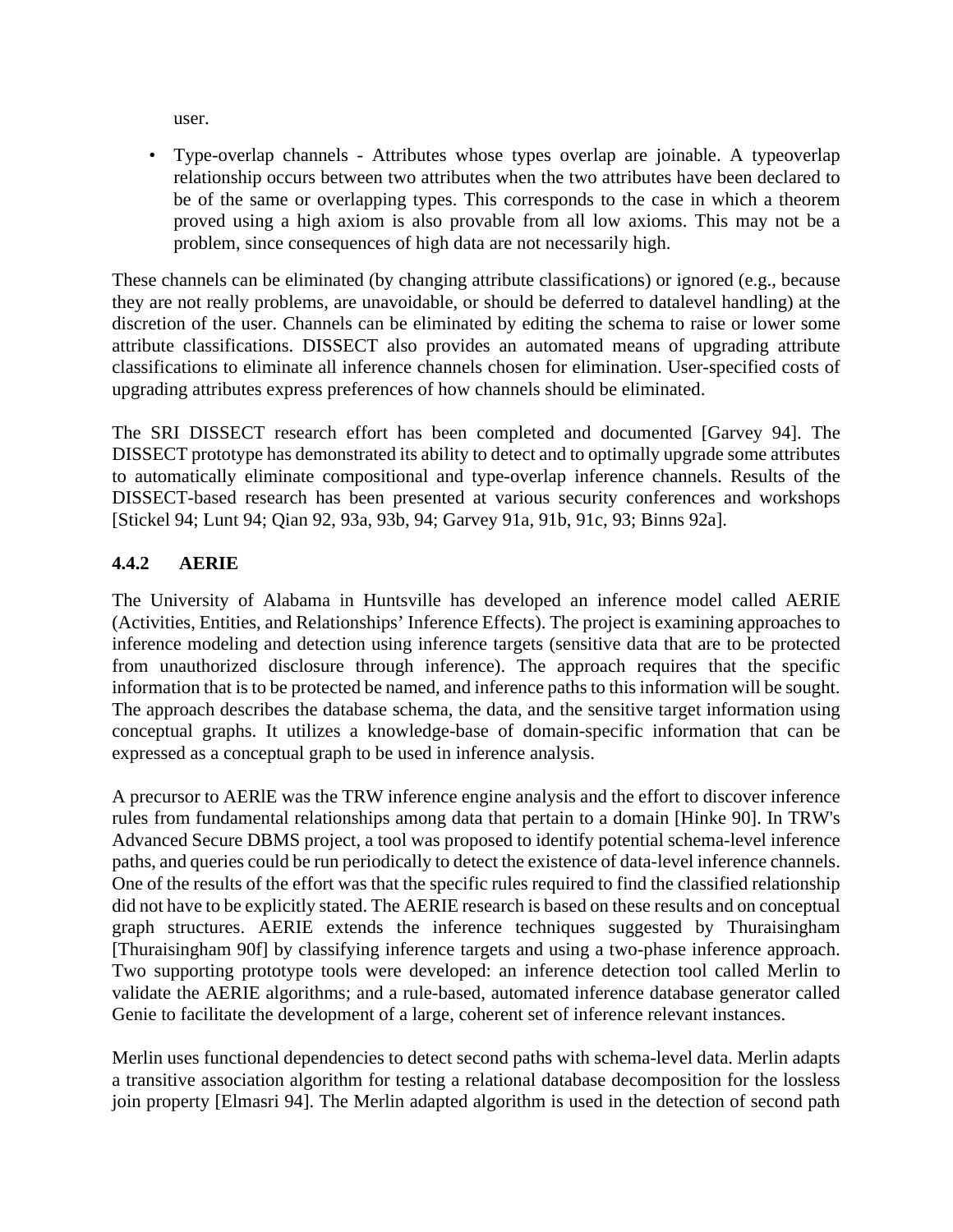inferences within schema-level data and includes subtype relationships between attributes within the schema. Merlin has demonstrated identification of a secondary path between two attributes and is able to categorize secondary paths based on schema classification. However, it is recognized that legitimate inferences are not being detected by Merlin. Future plans of the AERIE project are to 1) move beyond functional dependency-based inference detection, 2) integrate path detection with path finding, and 3) adapt Merlin to handle catalog and instance levels of data.

Genie was developed to facilitate the creation of an inference benchmark database for the testing of inference detection tools. The database created by Genie is to contain inferences that represent some coherent activity in some microworld with the potential to grow to a size representative of a real database. Genie is encoded with rules to simulate activities of a microworld, providing the basis for the generation of coherent data.

Results of the AERIE-based research have been presented at various conferences and workshops [Hinke 92, 93a, 93b, 94; Delugach 92, 93].

# **4.4.3 Security Constraint Design Tool**

MITRE developed a tool for use during database design using an Informix DBMS [Thuraisingham 94]. The tool provides guidance in assigning minimum security classifications to the database schema as well as establishing minimum security classifications for the database schema of an existing non-secure database migrating to an MLS environment. The design tool examines simple, associative-based, logical and level-based security constraints and determines a minimum classification level for database attributes. This information can be utilized by the database designer in the design of an MLS database schema.

# **4.4.4 Hypersemantic Data Model and Language**

Section 4 began with the recognition that a general solution to the inference problem is not possible. The techniques, mechanisms, and tools described in Sections 4.2,4.3, and 4.4 are partial solutions that complement each other. Unfortunately, the approaches are highly specialized. No single tool can handle all types of inference problems. Marks proposes that what is needed is a uniform representation scheme which can be transformed into specific representation schemes without much complexity (Marks 94a]. So while this approach is not a database design tool in and of itself, once done, various inference analysis approaches can be applied. For this objective, a hypersemantic data model called Multilevel Knowledge Data Model (MKDM), a graphical representation scheme called GRAPHICAL-MKDM, and a specification language called Multilevel Knowledge Data Language (MKDL) have all been developed.

Future research could include:

- 1. Developing inference analysis tools for MKDM.
- 2. Developing transformations to other representations so that current inference analysis tools can be applied.
- 3. Testing tools with examples.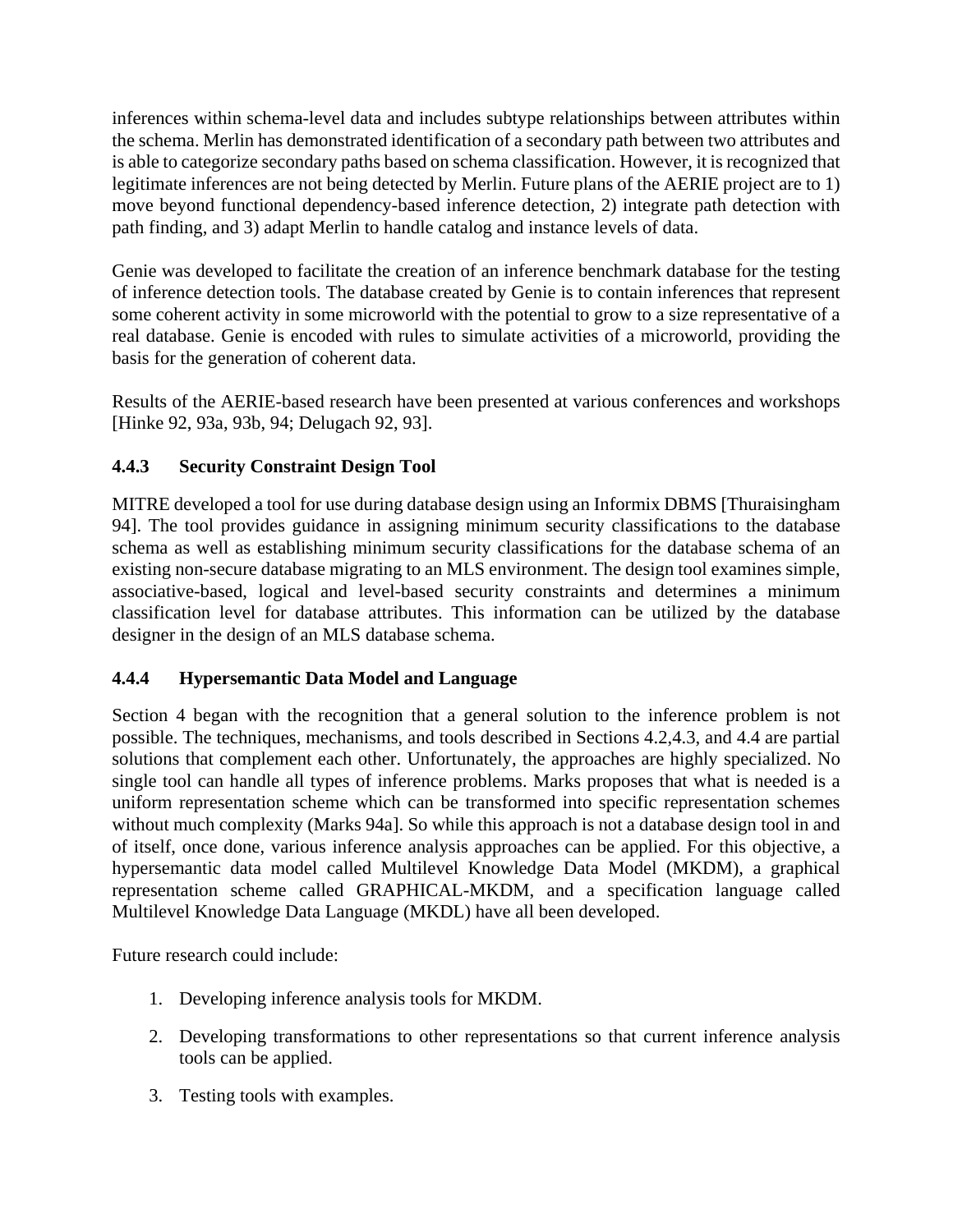#### **SECTION 5**

#### **APPROACHES FOR AGGREGATION**

There is no general approach or mechanism for dealing with general aggregation problems, only specific measures taken to protect specifically defined aggregates. This section does not describe how to identify sensitive aggregates. Rather, it presents approaches for protecting certain classes of aggregation problems. A discussion on identifying aggregates is not presented because aggregates can be defined in almost any arbitrary way in order to protect almost any fact. As such, identifying an aggregate is totally up to the owner of the data. Once an aggregate which requires protection has been identified, it hopefully can be classified as either one of the two sub-classes of aggregation problems defined below and an appropriate approach defined in Section 5.1 or 5.2 can be used to protect that aggregate. If an aggregate does not cleanly fit into one of the two aggregation sub-classes, it may be a combination of the two forms of aggregation or another problem altogether, such as access control or inference. If an aggregate exhibits both aspects of the aggregation problem, it needs to be broken down into its constituent parts and each part protected appropriately.

This section describes the various approaches that have been identified for dealing with specific classes of aggregation problems. Some of these approaches can be used now while others are still ongoing research. As stated in Section 1, the aggregation problem occurs when each individual data item is less sensitive than the collection (or aggregation) of all the data items. This definition distinguishes the aggregation problem from the inference problem which uses **LOW** data to infer **HIGH** data, rather than a collection of **LOW** data being considered **HIGH** because of the quantity of, or relationships between, the data. Aggregation has been divided into two sub-problems [Jajodia 92]:

- Data Association associations between instances of different data items.
- Cardinal Aggregation the associations among multiple instances of the same entity.

### **5.1 DATA ASSOCIATION**

This section presents the research to date on the data association problem. It specifically describes the work being done to formalize the description of the data association problem and possible solutions, and then presents the primary technique that has been identified for solving specific instances of this problem. No tools for detecting data association problems or mechanisms which require changes to standard DBMSs are presented as none have been developed or proposed.

#### **5.1.1 Formalizations**

Researchers have attempted to apply mathematical approaches to the data aggregation problem, especially in the context of MLS DBMS implementations. This section discusses the approaches that have been proposed to date.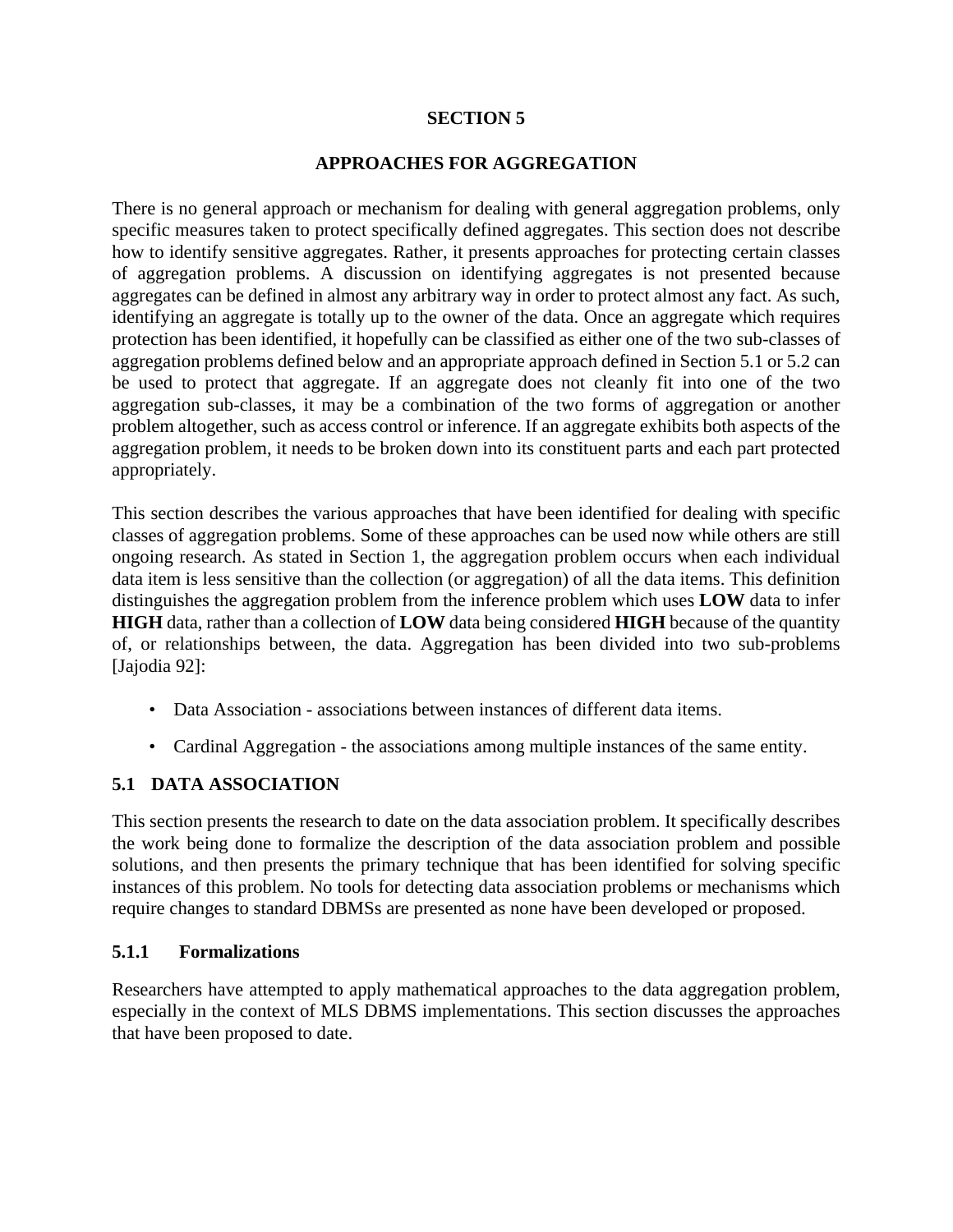#### **5.1.1.1 Lin's Work**

Lin applies a security algebra defined over classifications and extended over relational database operations to mathematically express the aggregation problem [Lin 89a]. The security algebra works with classification labels under the constraints of Denning's classification lattice algebra [Denning 76]. Lin defines a homomorphism to relate the classification of a relational operation's output to the individual classifications of the operation's operands. The reader needs to pay close attention to the algebra's notation, as Lin's analysis requires comparisons between purely labelbased operations on classification labels under the lattice algebra (called 'algebraic classification') and the real-world security class of data (the classification of operations on data). The algebra of label manipulation is fully intuitive to readers familiar with Bell-LaPadula [Bell 76]: the label of a process that can read a set of data needs to dominate the least upper bound of the labels on its individual inputs; the label on a process that creates a set of outputs needs to be dominated by the greatest lower bound of the labels on the individual outputs.

Lin observes that an aggregation problem exists when this dominance constraint fails to hold as an equality -- i.e., when the real-world classification of a set of inputs fails to exactly equal the least upper bound of their individual classifications. He allows for the traditional case (the classification of the set strictly dominates the classification of its members), but also for the case where the realworld classification of an operation is strictly dominated by the least upper bound of the inputs to the operation, as in the results of certain aggregate functions ('built-in' operators like SUM, AVERAGE, etc.). This algebra is then used to formally define the `aggregation problem for a database'.

Lin deals with the data-association aggregation problem, and not with the cardinality aggregation problem, and defines an aggregation to be 'simple' if it is a set of data whose real-world classification strictly dominates the algebraic classifications of each of its constituent elements with the further constraint that no proper subset of the set has this property (i.e., the classification of any proper subset equals the least upper bound of its constituents' classifications). Since under this definition, the removal of any element(s) from a simple aggregate suffices to 'solve' the aggregation problem, Lin presents an algorithm that requires the SSO to identify sets of elements that can be removed from a simple aggregate, and reclassified at a strictly dominating level in order to ensure that none of the resulting collections could result in disclosure of a simple aggregate to inadequately cleared users [Lin 89b]. Using this technique, it is up to the owner of the data to decide which sets of data are to be more highly protected and which are to be left at their original classification. Lin extends this work somewhat in [Lin 90a, 91]. An example problem that his technique would address would be if we had the following simple aggregates:

- $\bullet$  A, B, C
- $\bullet$  A, C, F
- $\bullet$  D, F, Y, Z
- $\bullet$  E, F, G, H

where a 'simple aggregation problem' is as defined above. Given these four simple aggregates,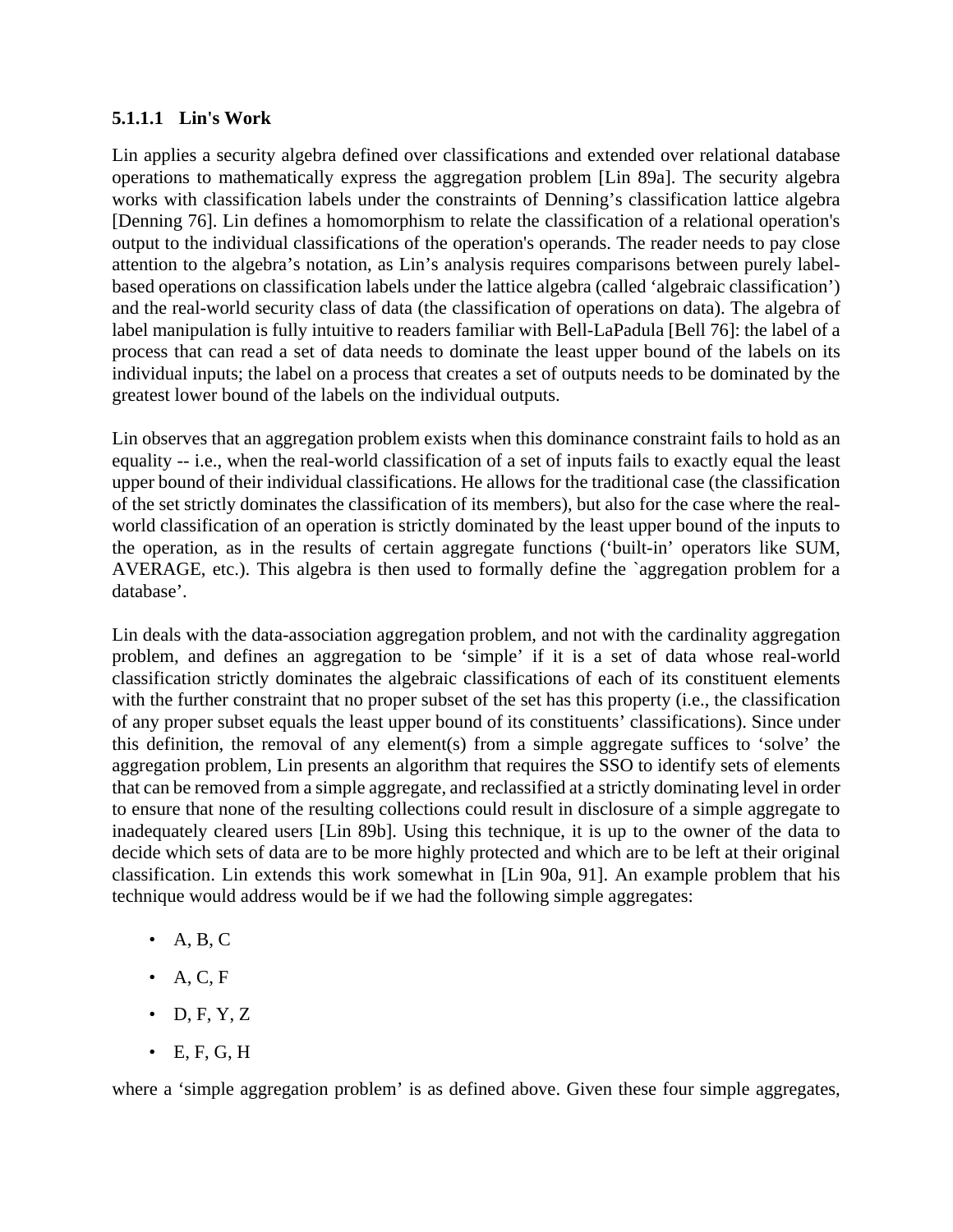Lin's technique would identify that A or C, and F were important elements that must either be protected, or all other elements need to be protected in order to protect the aggregates. For example, if elements A and F were marked **HIGH**, and all other elements were marked **LOW** then no user can compile all the elements of these aggregates without accessing **HIGH** data. Lin's method would identify that C was equivalent to A such that it could be protected instead. Conversely, access to A and F or C and F could be granted at **LOW** while all other data was protected at HIGH and the aggregates would be equivalently protected. It is up to the owner of the data to decide whether it is more important to make available the largest number of elements, or certain critical or more interesting elements, while protecting enough other elements to ensure that an aggregate cannot be collected together solely at the **LOW** level.

Lin goes on to define an important homomorphism, H, to relate the operations of relational algebra and security classification algebra. It is essential that this mapping be a homomorphism, and that it satisfy commutative mapping diagrams (i.e., that the mapping under H into a classification of a relational operation on two operands equal the algebraic classification of the operands' mapped labels in the label-combining algebra -- e.g., the classification of a join equals the least upper bound of the classifications of the join's arguments). Aggregation problems exist when equality fails. Lin notes that there is a need to consider aggregations that could hold if the homomorphism were noncommutative aggregation, indicating that it will be addressed in a forthcoming paper [Lin 90b, 91]. Lin extends the work on simple aggregation problems to towers of aggregation problems [Lin 91]. The real-world classification of a tower strictly dominates the least upper bound of the classifications of the tower's components, but there exist proper subsets of the tower that are simple aggregation problems. That is, given

- Individual elements A and Band C may be **UNCLASSIFIED**
- A, B may be a **LOW** simple aggregation problem
- A, B, C may be a **HIGH** tower aggregation problem

Lin would solve <A, B> by classifying, say B as **LOW** and replacing it with an **UNCLASSIFIED** element E (e.g., a cover story). This would reduce the **HIGH** tower aggregation problem to <A, E, C>, which may not be a problem or which may now be a simple aggregation problem.

Lin also discusses the case of statistical aggregation problems where the application of an aggregate function (built-in operator) produces an output whose classification is strictly dominated by the least upper bound of its inputs [Lin 91].

# **5.1.1.2 Cuppens' Method**

Cuppens has defined a formal method for addressing the aggregation problem which he refers to as a modal logic framework [Cuppens 91]. This logic is based on modeling what a user knows as compared to what a user has permission to know. This logic framework can be used to model a security policy with aggregation and then prove whether a particular specification is secure or not. It does not detect aggregation in a database management system but rather determines whether a particular specification properly protects data as specified by a security policy. An aggregate must be predefined as part of the security policy in order for the technique to determine whether a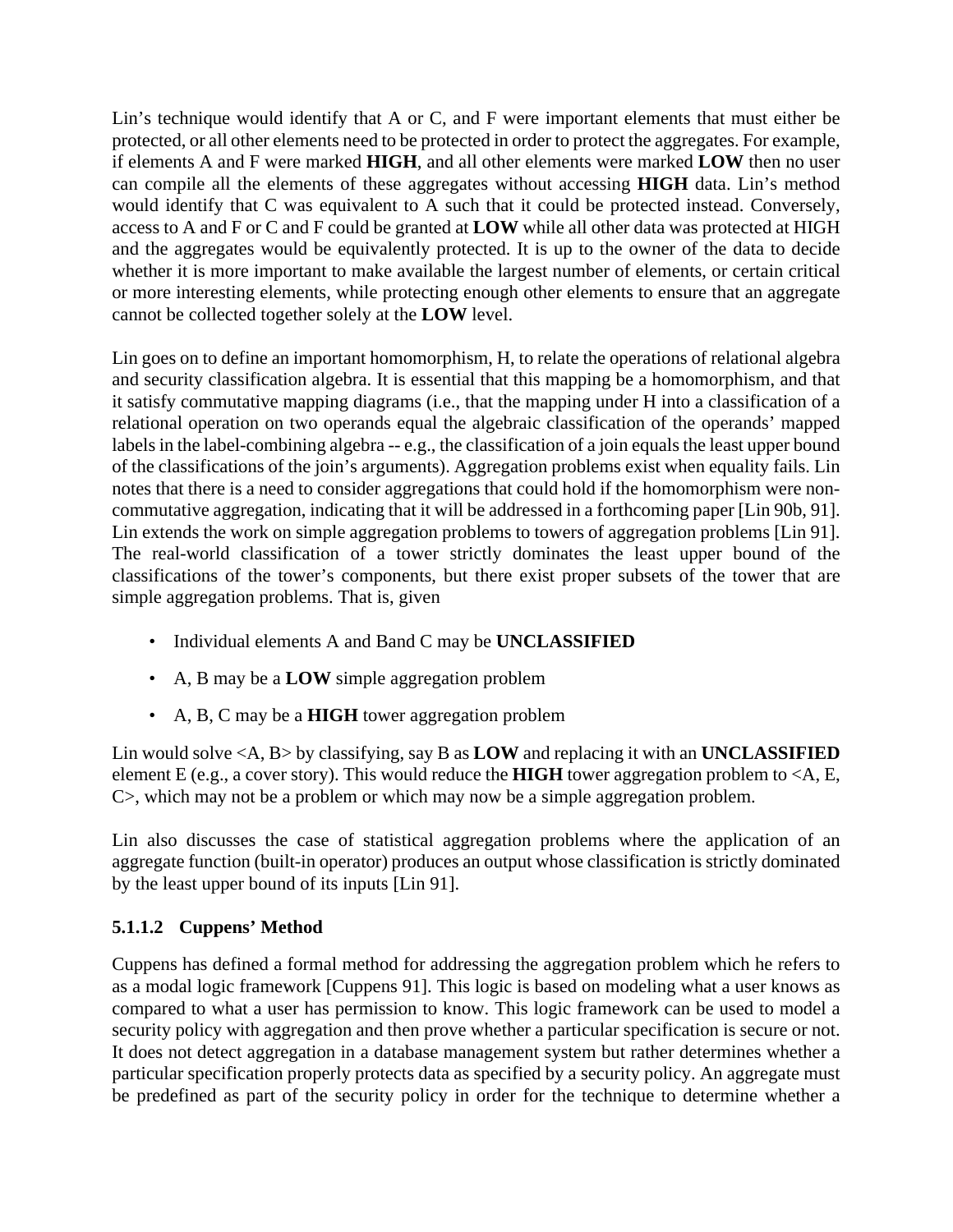particular specification will properly protect the data as required by the security policy.

## **5.1.2 Techniques**

Since the data association problem is concerned with the sensitive association between two or more distinct less sensitive data elements, Denning [Denning 86a] and Lunt [Lunt 89] have both proposed fairly straightforward solutions to this problem. They point out that since a quantifiable entity (the sensitive relationship) requires more protection than the individual elements, database design and access controls can be used to control the data association problem. The basic solution to this problem is for the individual data items to be protected as normal, but the ability to associate the items together is removed from each item's relation. A separate relation is then created which describes the relationship between the items and is protected appropriately.

Assuming you have an MLS DBMS, this new relation is classified at the proper level for the aggregate. Because the data items cannot be aggregated without reference to the higher level relation, only users cleared for the level of the aggregate will be able to view the aggregate as an entity. Less cleared users will be able to access the individual elements at their proper classification. This approach has the additional advantage that the mandatory access control mechanism will ensure that the aggregate is properly labeled at the least upper bound of the accessed data. In this case, the new relation's higher classification.

Using our fictional company ATC we see two examples of data association. In the ATC database, Project names are **UNCLASSIFIED** while Client names are **LOW** but the association between a Project and its sponsoring Client is classified **HIGH**. This example of inter-entity data association is properly protected by placing each entity, as well as the relationship between them, in separate tables that can be independently labeled with the appropriate classification. An example of intraentity data association is the fact that all information about an employee is **UNCLASSIFIED**, except for the employee's salary, which must be protected at **LOW**. To properly protect the association between the employee and the employee's salary, the salary field is stored in a table separate from the rest of the employee data and protected at **LOW**. These two associations and their solutions are shown as follows: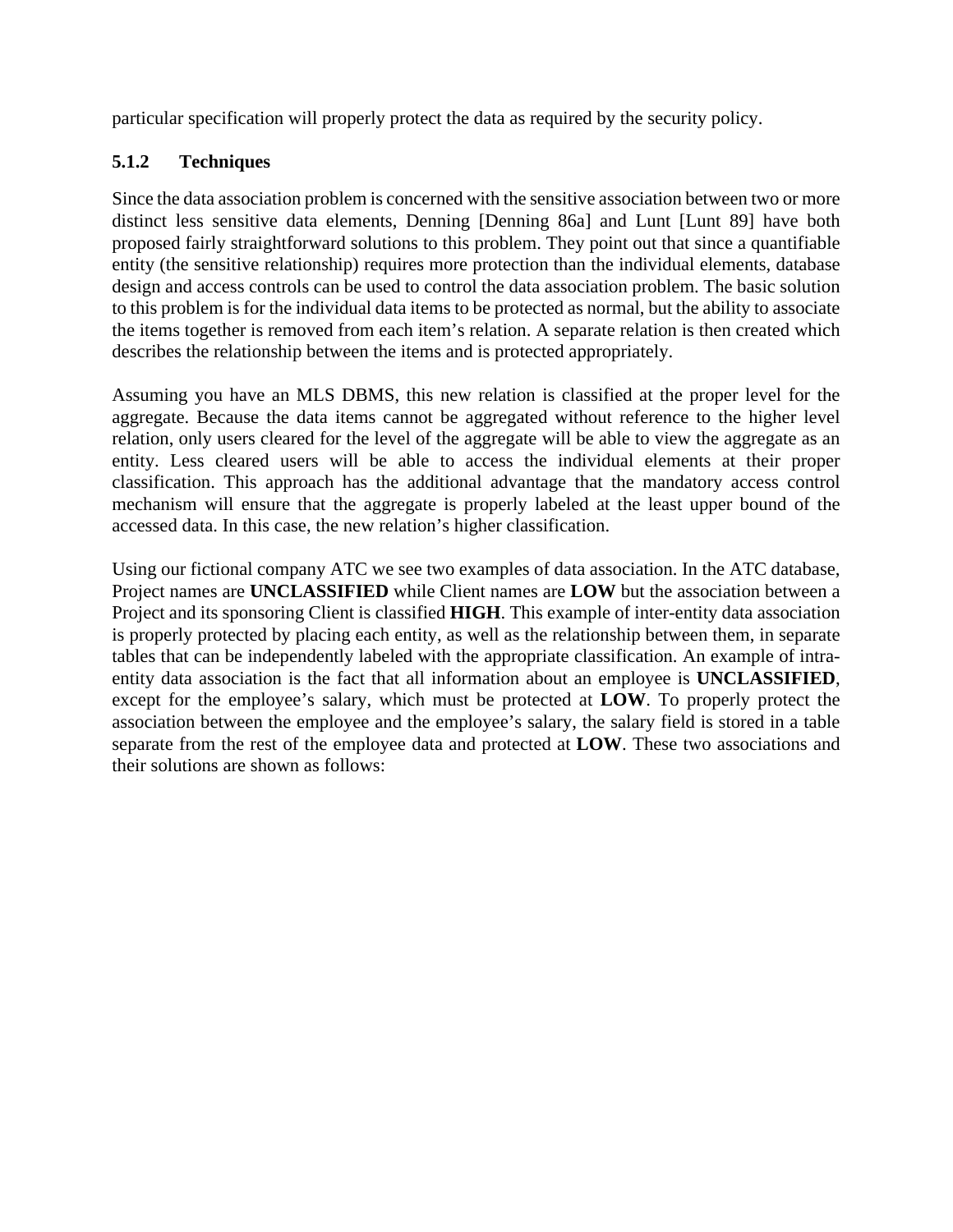

**Figure 5.1: ATC Company Data Association Examples**

If an MLS database is not available, then these more sensitive relationships will have to be removed from the database or protected using discretionary access controls (DAC). The SSO can define roles or individual users that are associated with each type of data and then each user or role can be restricted to access only the appropriate tables. The restrictions can be in the form of DAC on the underlying base tables, as well as providing predefined views that are restricted to the appropriate users or roles. For the example above, to use DAC, one would protect the Client-Project and Employee-Salary tables with DAC controls that restricted access to only those users who should be able to see this information. DAC may be a reasonable solution for mitigating the data association problem in some cases, but, given the inherent flaws of DAC, it may not provide sufficient assurance that the data is properly separated depending on the sensitivity of the aggregate. Such a solution can be used to separate categories of data (e.g., budget, sales, or cost data). However, if aggregating all the data within a specific category is an issue, this solution will not, for example, prevent a budget clerk from accessing all of the budget data. Accessing all the data within a particular category is a cardinal aggregation issue, and approaches to this problem are discussed in the next section.

The fundamental technique then to solving aggregation problems that fit into the sub-class called data association is to first identify whether a more sensitive aggregate is truly a data association problem, and if so, then properly construct the database to protect the more sensitive relationship. This protection implies separating the entity's relationship and defining a separate table which associates the entities. The table that relates the two entities together must then be appropriately protected at the level of the aggregate. This solution protects each entity at the appropriate level through careful database design without the need to overclassify any individual element of the data.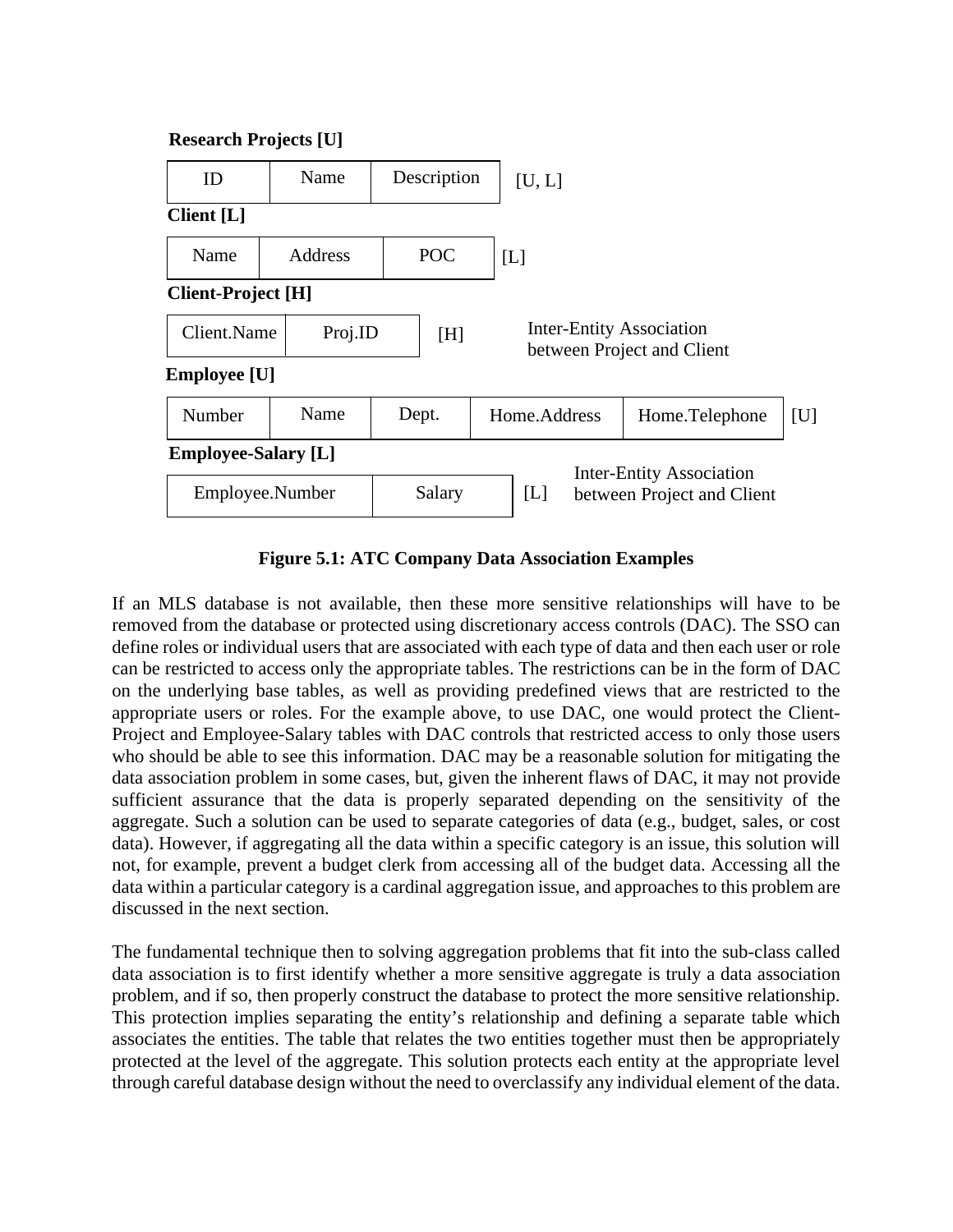## **5.2 CARDINAL AGGREGATION**

A fairly straightforward technique was presented for solving the data association problem. Unfortunately, similar straightforward techniques have not yet been identified which can address the cardinal aggregation problem in general. A number of techniques and mechanisms have been proposed to help address the cardinal aggregation problem. This section presents those that have been identified. No tools or formal methods have yet been developed for dealing with the cardinal aggregation problem.

## **5.2.1 Techniques**

This section describes those techniques that rely solely on standard capabilities available in the typical commercial DBMS as well as those that would be expected to be present in Multilevel Secure (MLS) DBMSs.

The following techniques each address a certain aspect of the cardinal aggregation problem. They vary in complexity, effectiveness, and side effects or drawbacks. Remember that aggregation is a concern only when the security policy for a system specifically indicates that a collection of less sensitive items is considered more sensitive when aggregated together. If the policy does not indicate this is so, then no aggregates have been defined which must be dealt with. Once an aggregate has been identified, then the most appropriate approach for dealing with that particular aggregate will depend on the nature of the aggregate. The number and interrelationships between aggregates will also affect which techniques would be most appropriate. To date, most techniques do not consider interrelationships between aggregates and the complexity interrelationships can cause when proposing a solution to the cardinal aggregation problem. Such interrelationships can make it more difficult to provide acceptable solutions which balance the need to protect sensitive aggregates while still providing access to the less sensitive individual elements.

### **5.2.1.1 Single Level DBMS Techniques**

Cardinal aggregation control is a problem in databases used in commercial applications as well as databases used in secure, system-high applications. In both these environments, techniques used for cardinal aggregation control have been developed in an ad hoc fashion and not uniformly applied. Most of these techniques are administrative and physical; examples are control and review of hard copy output and segregation of data across multiple machines. The following techniques rely on the use of DBMS security mechanisms and can be applied using most any commercial DBMS.

### **5.2.1.1.1Database Design and Use of DAC**

One of the simplest techniques to minimize cardinal aggregation in single level databases is to divide data that could aggregate into separate structures [Lunt 89]. Each of these separate structures could then be protected with discretionary controls that restrict individual users from aggregating enough information to construct an aggregate whose size was considered more sensitive than the individual elements. For example, if there were 1000 data elements which were divided into 10 blocks of 100, and an aggregate of over 300 was considered sensitive, then each user could be limited to accessing at most three of the 10 data blocks. Which three may or may not be arbitrarily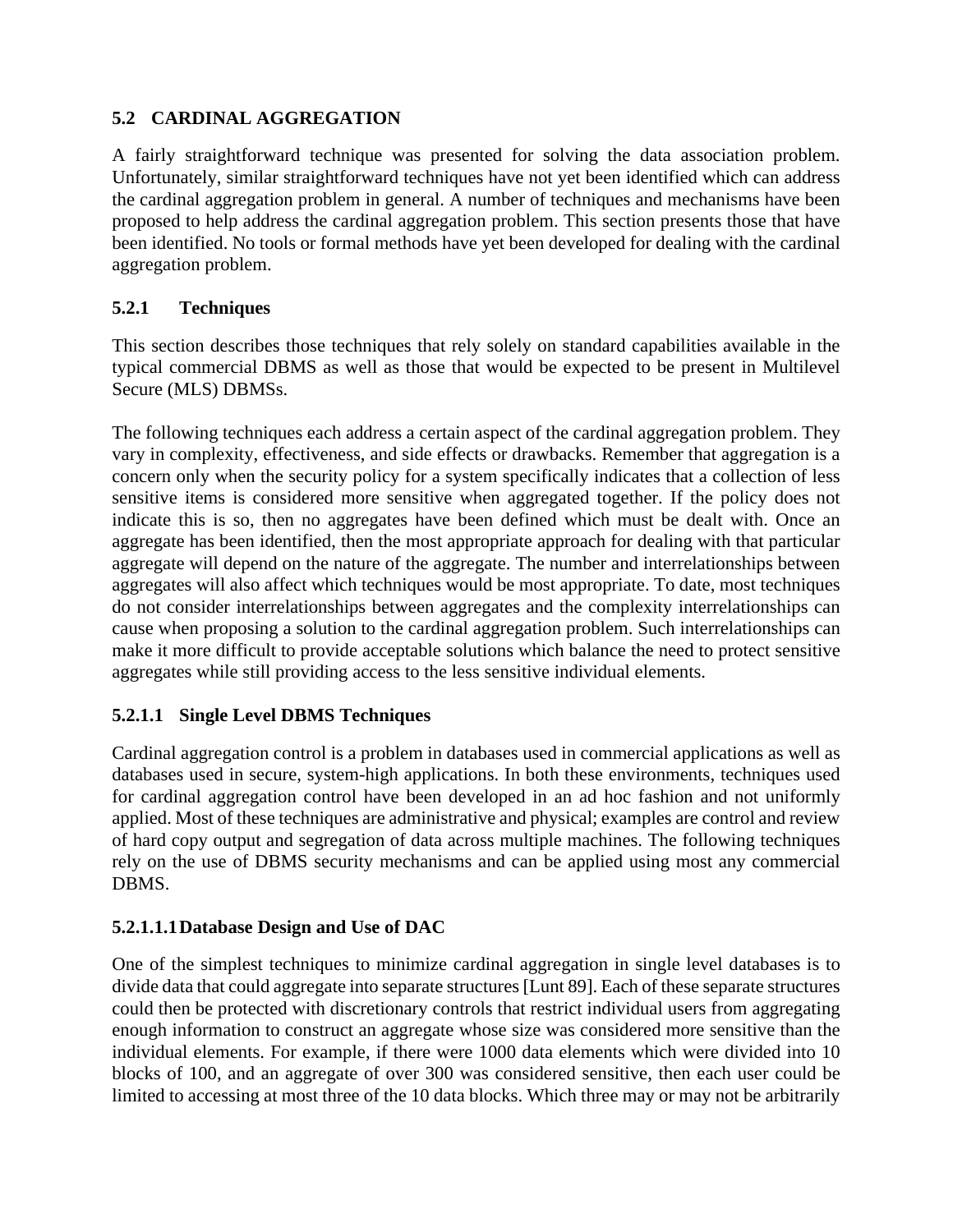selected. Such a structure would mitigate the cardinal aggregation problem to some degree, but it has the significant drawback that users with a legitimate need to access certain individual elements may be prevented from doing so, depending on whether the element resides in the part they are permitted to see, or in the part for which they are restricted. It is also difficult to administrate such a structure if the amount of data rapidly changes over time, or the number of users changes to any significant degree.

Now if the data in an aggregate can be distinguished in some way, such as budget, sales, and cost data, then it makes it easier to decide how to divide up access to an aggregate among sets of users. However, this is a data association problem, not a cardinal aggregation problem, since cardinal aggregation only deals with multiple instances of the same entity. A single aggregate can have both data association and cardinal aggregation aspects to it. As in the budget, sales, and cost example just discussed, the distinction between the elements is a data association problem, while the collection of a sufficient number of elements within a single category is a cardinal aggregation problem. Such an aggregate needs to be broken into its constituent components and then each aspect of the problem dealt with using its respective technique.

An inherent vulnerability in any solution relying on DAC is that any user with access to data can make that data available to others because of the limitations of DAC in controlling data propagation. As such, this type of solution may not be sufficiently strong to protect the data in addition to the inherent drawback of restricting access to data from users with a legitimate need to access it.

## **5.2.1.1.2 Use of Views**

Views can be used to provide access to specific portions of the database. Use of a view can then be granted to individuals which might not have the right to access the underlying base relations. Views can then be used to more precisely control what a user sees when accessing the database. These controls can help protect aggregates in a number of ways. Summary and grouping data can be presented which shield the user from accessing individual elements. Depending on the nature of the aggregate, such data may not be considered more sensitive than the individual elements, while the individual elements when seen together may be more sensitive. For example, a view may allow a user to ask how many of a particular element exists, or the average element value, and this might be acceptable to reveal, as long as the values of all the individual elements are not revealed. Another view may show individual element values but restrict the user to only a certain number of elements in any given query. Both techniques may help protect the aggregate.

However, it is typically difficult to be sure that views provide sufficient protection, depending on the number of views available, their complexity, and the size and volatility of the database. Normal views do not keep track of what each user has accessed over time so the user could assemble an aggregate by issuing numerous queries which each access only a few elements at a time. Group functions which attempt to hide the underlying data using sums, averages, counts, etc. may be subject to statistical inference attacks described in Section 4. Views should be able to protect data from the casual viewer but a persistent attacker may be able to circumvent the restrictions placed by views.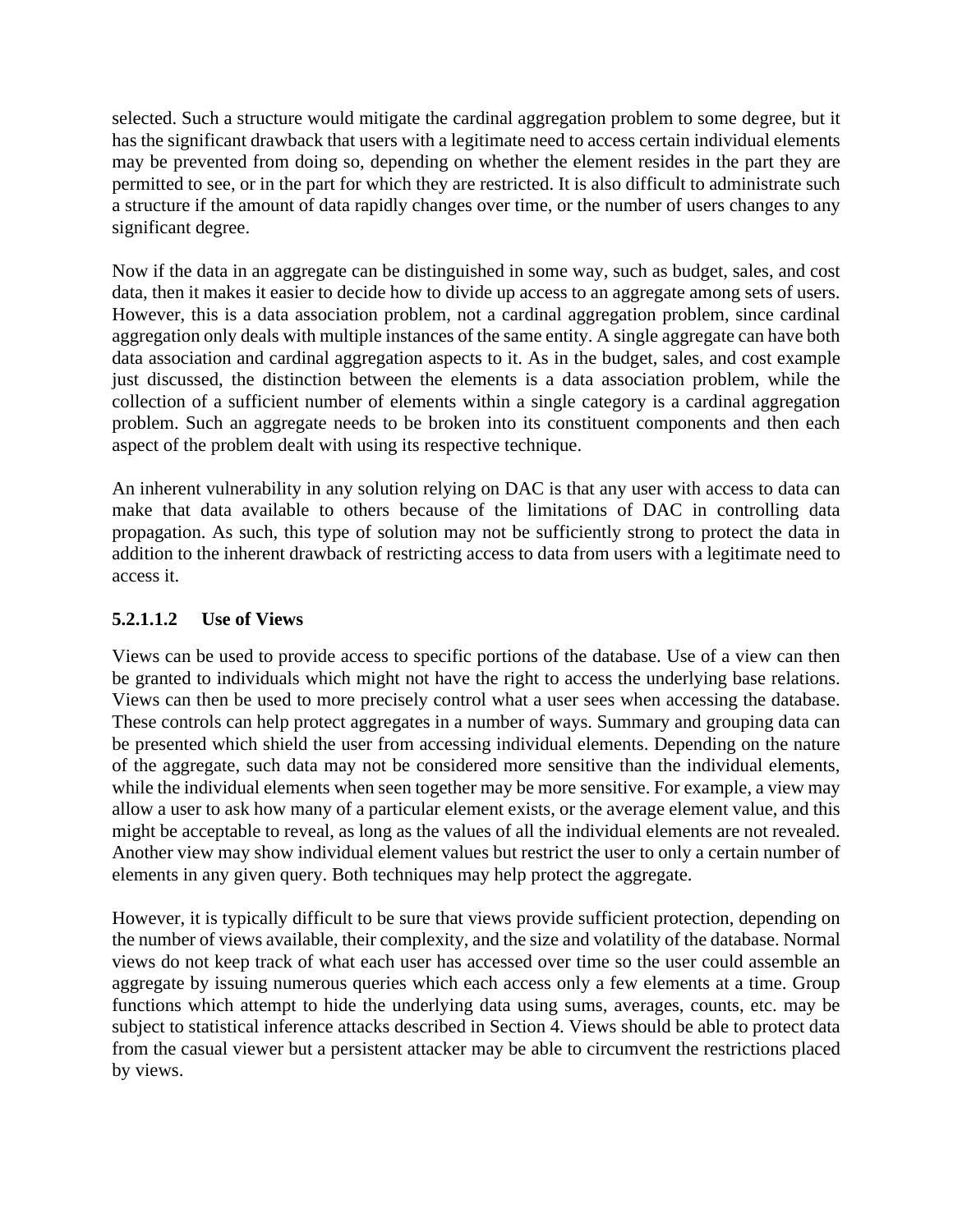## **5.2.1.1.3 Restricting Ad Hoc Queries**

One desirable feature of a relational DBMS is that it gives users the ability to formulate ad hoc queries against any database object. However, if all users are allowed unrestricted ad hoc queries, the SSO may not be able to pre-identify the likely aggregation results and therefore may not be able to define controls appropriately. This decision to allow ad-hoc queries is a tradeoff between convenience and security.

If ad hoc queries are restricted, then the administrator can rely on protecting access to specific views as just described, thereby relying on the access controls they provide to limit each user's access to only that data they need to perform their assigned tasks. It may not be necessary to restrict ad-hoc queries from all users. If certain users are cleared for all the aggregates contained on the system anyway, it may be perfectly reasonable to allow them to execute ad-hoc queries. In this way, this capability is not arbitrarily restricted from all users. In fact, most systems would not really restrict this capability from every user, because at least one user (the database administrator) typically needs to be able to define new views and issue arbitrary queries.

## **5.2.1.1.4 Use of Audit**

Another approach relies on the use of auditing tools to track the accesses of each user to elements of an aggregate. Assuming sufficient data has been audited, an administrator may be able to review the data and detect whether a user is trying to collect an abnormally large number of values of a particular data element (e.g., too many employee phone numbers). Hopefully this audit analysis can be done by automated means, but few automated audit analysis (i.e., intrusion detection) tools currently exist. More typically, these analyses are done manually, long after the event, by an SSO on a set schedule. The audit trail analyses look for outputs that contain aggregates more sensitive than their component data elements. Based on these results, the administrator can then either restructure the database or apply other controls that would prevent the same problem in the future.

This approach has a number of significant drawbacks, including 1) it attempts to detect, not prevent, an aggregate from being pulled together, 2) today's audit analysis tools are typically difficult and time consuming to use, 3) the likelihood that an administrator would have the time or ability to detect a non-obvious aggregation attempt is questionable, 4) a determined adversary can easily avoid detection through slow and careful gathering of data.

# **5.2.1.1.5 Store all Data System-High**

One of the simplest solutions to the aggregation problem, but one with significant drawbacks, is to store all the data in a single level (system-high) database which is classified at the same level as the most sensitive aggregate in the database. By definition then, all users of the database must be cleared for all the data, thus eliminating the possibility of exposing an aggregate to an individual that is not cleared to see such an aggregate. In essence, this solution proposes that you remove all users from a system who you do not want to access all the data. This has the significant drawback that all the less sensitive data, which may be the bulk of the data, is overclassified, possibly highly so, and inaccessible to individuals who should otherwise be able to access the data. Thus, although this addresses the security concerns related to the aggregation problem, it is not normally a practical alternative depending on the nature of the data. Now for a particular dataset, if only a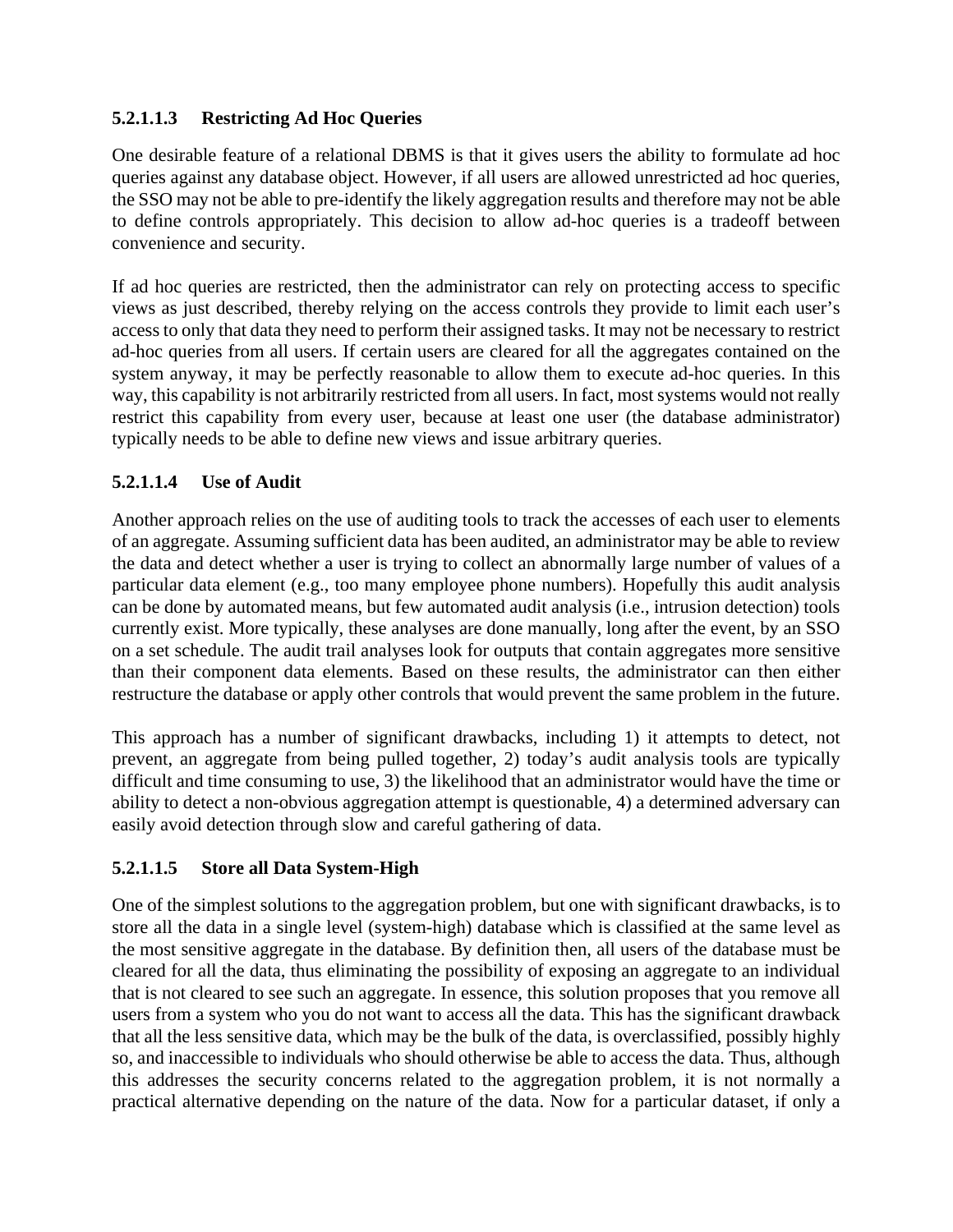small portion of the data is normally classified less than this system-high level, then this may be a practical solution.

If this type of solution is used, the less sensitive data must be reviewed before it is regraded to a lower level before dissemination. This review can be automated for specifically formatted, tightly controlled data, but is typically reviewed manually. If done manually, then the output is typically hardcopy, rather than in electronic form. Depending on the nature and volume of data, this review task can be extremely burdensome to perform. Sufficiently so, that this solution is impractical in many situations.

# **5.2.1.2 Multilevel DBMS Techniques**

There are some additional techniques for addressing the aggregation problem by specifically labeling the sensitivity of data (e.g., **UNCLASSIFIED**, **LOW**, **HIGH**) and using this labeling capability, and the ability to control access based on labels, to help control the cardinal aggregation problem. These techniques build upon the techniques described in the previous section and are discussed below.

## **5.2.1.2.1 Use of Labeled Views**

Wilson proposed that views in a multilevel system be used to properly label aggregates with their sensitivity level [Wilson 88]. Views are predefined queries which are labeled. They allow a user to access certain portions of the database in a well known, controlled, manner. Views can be preconstructed to access portions of an aggregate. If a view allows access to a small portion of an aggregate then the result that is returned can be labeled at the level of the data accessed. However, if certain views access large portions of an aggregate, then the result returned should be labeled at the level of the aggregate, which may be higher than the sensitivity of the individual elements accessed by the view. This can be accomplished by labeling the sensitivity of the view definition at the level of the aggregate. This will cause the results returned to be marked at least at the level of the aggregate and prevent users with insufficient clearance from accessing this view. The idea here is to use views to define aggregates and have them properly label aggregates whenever they are accessed.

This technique relies on the fact that users cannot construct their own queries to get around the classification constraints provided by predefined views. If ad hoc queries are permitted, they should be labeled at system-high, independent of the user's session level, to prevent unauthorized access to aggregates. This means that ad hoc queries by lower cleared users will have to be reviewed and downgraded before being displayed to those users. Based on audit trail analyses, any ad hoc queries that show up frequently could be converted into standard queries with an appropriate label. Use of labeled views and query restriction appears to be a workable strategy in some applications, but has some significant drawbacks. If users rarely need to execute ad hoc queries, this solution may be reasonable. However, if ad hoc queries are normally necessary to accomplish the tasks at hand, then the review and downgrade process could quickly become onerous, depending on the nature and volume of the data being reviewed.

This technique will not prevent a user from accumulating sufficient information on their own to assemble an aggregate of sufficient size to be considered more sensitive than the individual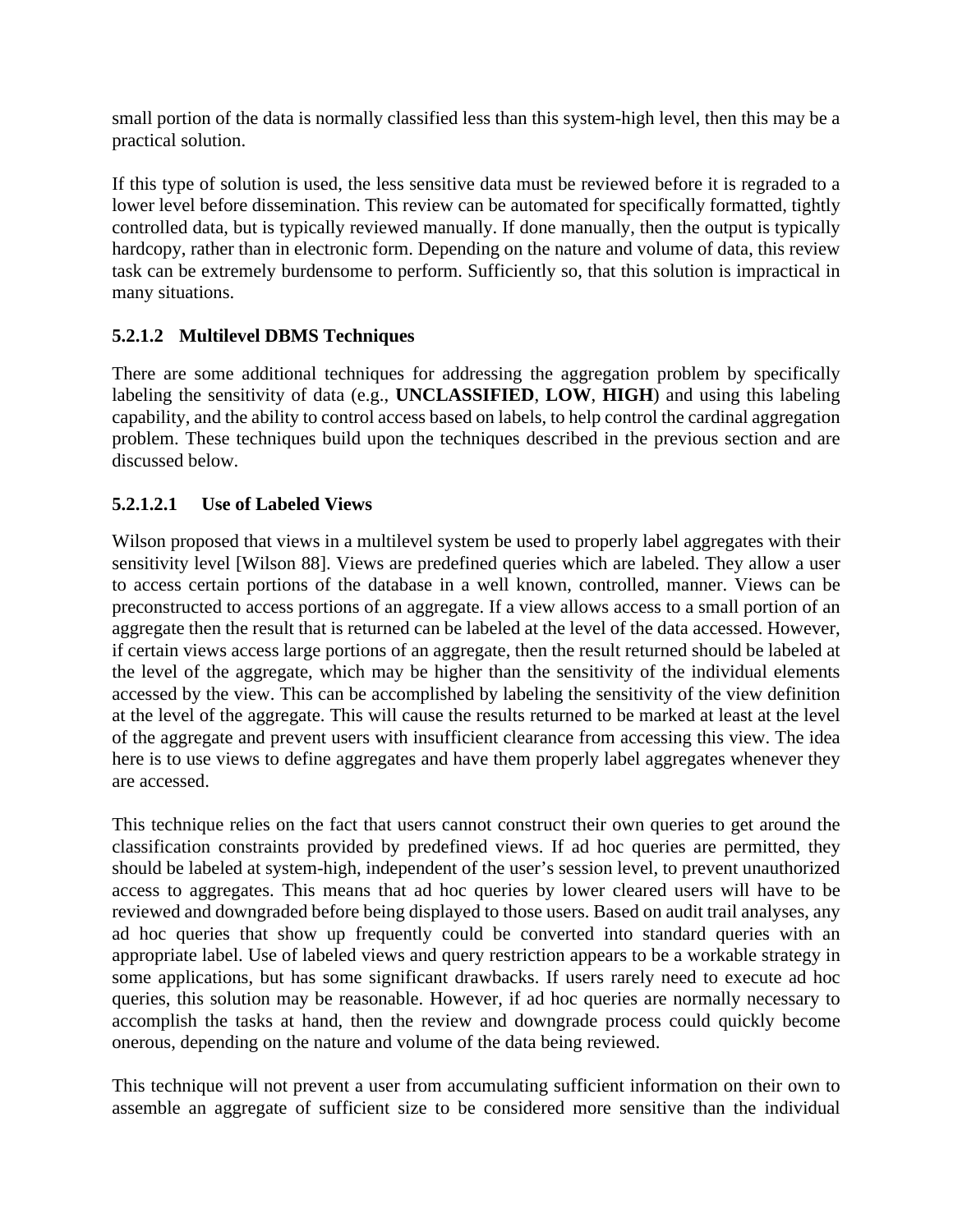elements. What it does do is automatically label aggregates at the appropriate level for those users that are cleared to see the aggregate. It also make it more difficult for an uncleared user to do so, and auditing may be able to detect the accumulation of data in an aggregate that a user is not cleared for.

This technique may also draw attention to the fact that a sensitive aggregate exists which may be inappropriate for some operational environments.

# **5.2.1.2.2 Start with All Data System-High**

Another approach is to start with all data on the system stored at system-high and then downgrade individual elements as necessary to satisfy the access needs of less cleared users. This will cause the data that is needed to migrate down to its actual level into the hands of individual users while the rest of the data remains at system high. The security advantage here is that a review process is automatically invoked each time a user requires access to an element which is part of a sensitive aggregate and that the data is only given to that particular user, rather than all users at that level. This allows the reviewer to monitor the necessity for and volume of data granted to a particular user. This is similar to the paper word concept where you can call the operator for some organization and request an individual phone number, but you cannot gain direct access to the entire phone book. This allows the operator to verify that you are a legitimate caller (e.g., you at least know the employee's name and where they work).

This approach can work in certain situations, as in the phone book example above, but clearly could be unfeasible when the volume of requests to downgrade data is high.

# **5.2.1.2.3 Make Some Data High**

Similar to the technique of using discretionary access controls to separate data into chunks to ensure that an aggregate of sufficient size cannot be pulled together, sensitivity labeling can also be used to separate data such that it cannot be aggregated beyond an allowable size. In this case, a sufficient portion of the aggregate is marked at a higher sensitivity level (e.g., the level of the aggregate) in order to prevent or make it more difficult to create an aggregate which exceeds the allowed size at the lower level. If such an aggregate were pulled together, it would be marked at the higher level since it would require the inclusion of some of the higher level data. This has the advantage that an aggregate of sufficient size would most likely be labeled at the appropriate level, but the disadvantage that some, but not all, of the data would be inaccessible to users at the appropriate level of the data.

# **5.2.2 Mechanisms**

The previous section described techniques that could be used to reduce the cardinal aggregation problem. These techniques relied on database design techniques and mechanisms available in standard single and multilevel DBMSs. This section describes new mechanisms that have been proposed to address the cardinal aggregation problem which require some degree of modification to standard DBMS mechanisms.

In proposed or prototype database implementations using MLS DBMSs, data aggregation control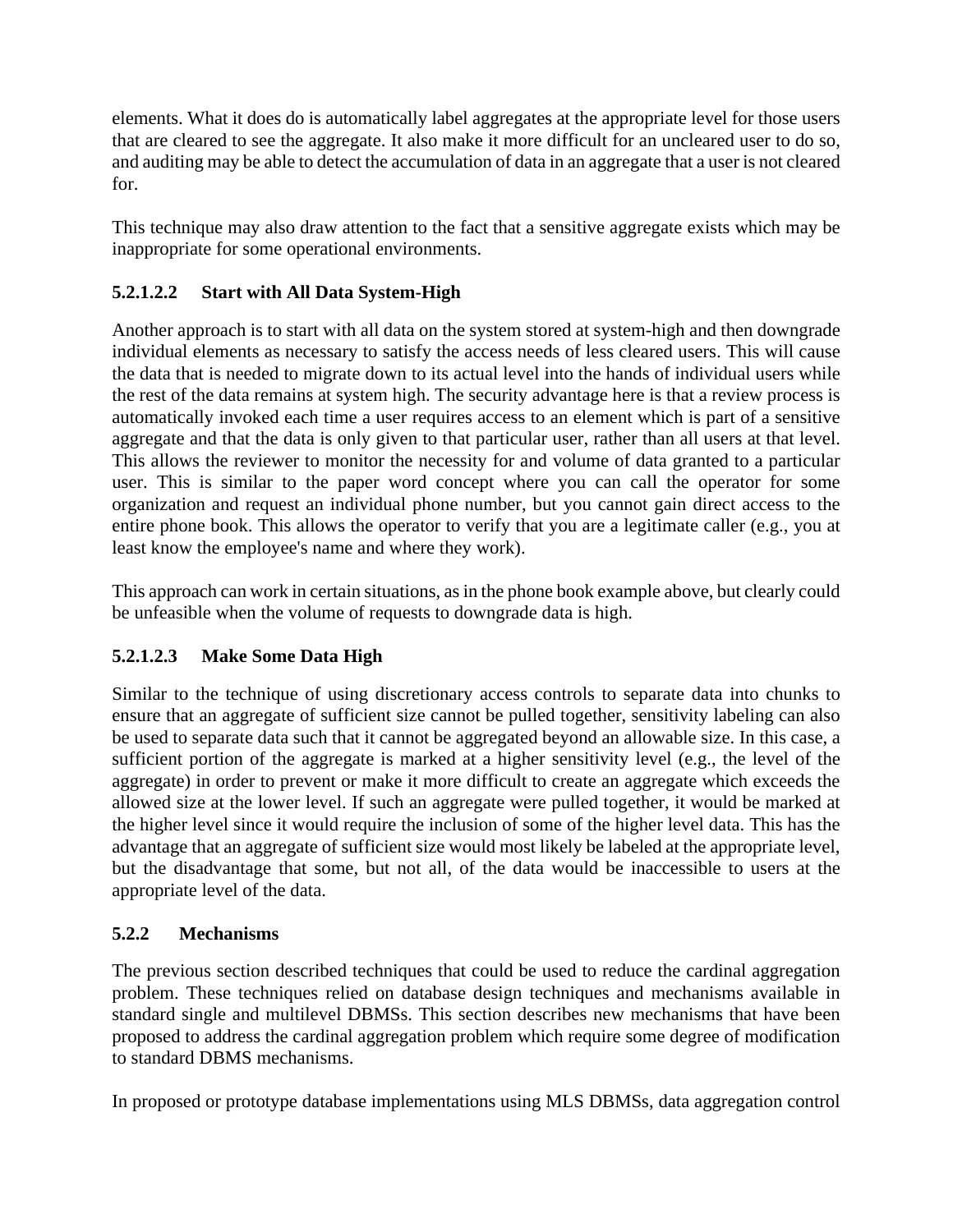problems that have arisen have been handled by application-specific ad hoc controls [Doncaster 90]. In addition, other control strategies, which are still ad hoc but are less application-specific, have been proposed. These are described below.

## **5.2.2.1 Aggregation Constraints**

Section 4.3.3 described the Lock Data Views (LDV) approach for dealing with the inference aspects of classification consistency problems. The following describes the LDV approach for dealing with aggregation through the use of aggregation constraints. Aggregation constraints are defined using extended Structured Query Language (SQL) [ANSI 92, 94], and are enforced after the query results have been built. Aggregation constraints are similar to classification constraints, except the assigned security levels are applied only to the entire aggregate, and not to the individual elements [Denning 86a]. The module responsible for this examination may reclassify the query result based upon the constraints [Stachour 90]. The aggregation levels are then used to restrict how much data can be released to a given user. The constraints are enforced by building a rule-based classification scheme into the pipelines. In addition, a history-recording mechanism is consulted and updated whenever a query response is prepared by the DBMS [Haigh 90].

## **5.2.2.2 Aggregation Detection**

The mechanisms just described attempt to control aggregates that are accessed by a single query. In order to completely protect an aggregate, a solution ultimately needs to track which data elements have been accessed by a particular user and then grant or deny access to additional data based on all previous data that user has seen. In this way, the system can ensure that the user cannot collect sufficient information to compile an aggregate which is more sensitive than the user's clearance. However, the difficulty of tracking all the data that any particular user has seen has seemed insurmountable.

Motro, Marks, and Jajodia have proposed an accounting based approach for tracking all information that a user has accessed previously [Motro 94]. This information is then used to make access decisions which ensure that the user cannot assemble an aggregate using multiple queries. This method uses views to define secrets that can be disclosed to a limited degree, and associates a threshold value with each such view, which they call *sensitive concepts*. If any view incorporates a sensitive concept, this broader view is also protected as well.

Access to sensitive concepts is then accounted for each user. In fact, to avoid overcounting due to multiple accesses to the same data, the scheme keeps track of the actual tuples that have been disclosed, rather than just the number of tuples disclosed from a particular sensitive concept. In this way, the method can accurately determine exactly what a particular user has seen before, in order to determine whether a subsequent query is allowed, or should be denied because a threshold would be exceeded. The method also determines whether other related data is equivalent to the data protected by a particular sensitive concept and controls access to this related data as well. For example, if in a particular database all the employees in Division A are located in Building 1 and the employees in Building 1 is a sensitive concept, then employees in Division A would also have to be protected as well.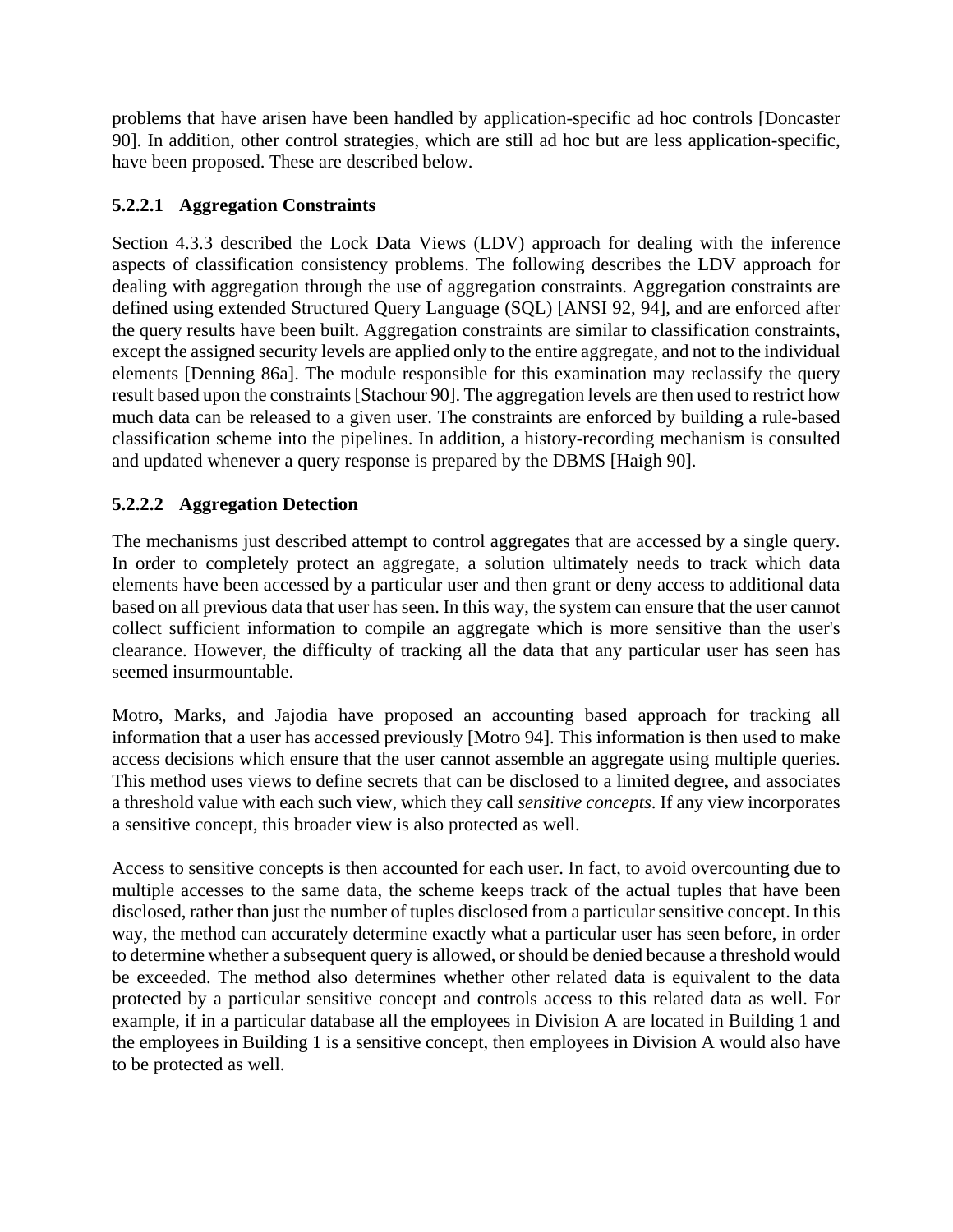The method described is limited to databases that are single relations and to queries and sensitive concepts that are projection-selection views, where all selections are conjunctions of simple clauses of the form attribute = value. The authors conjecture that this method can be extended to overcome these limitations.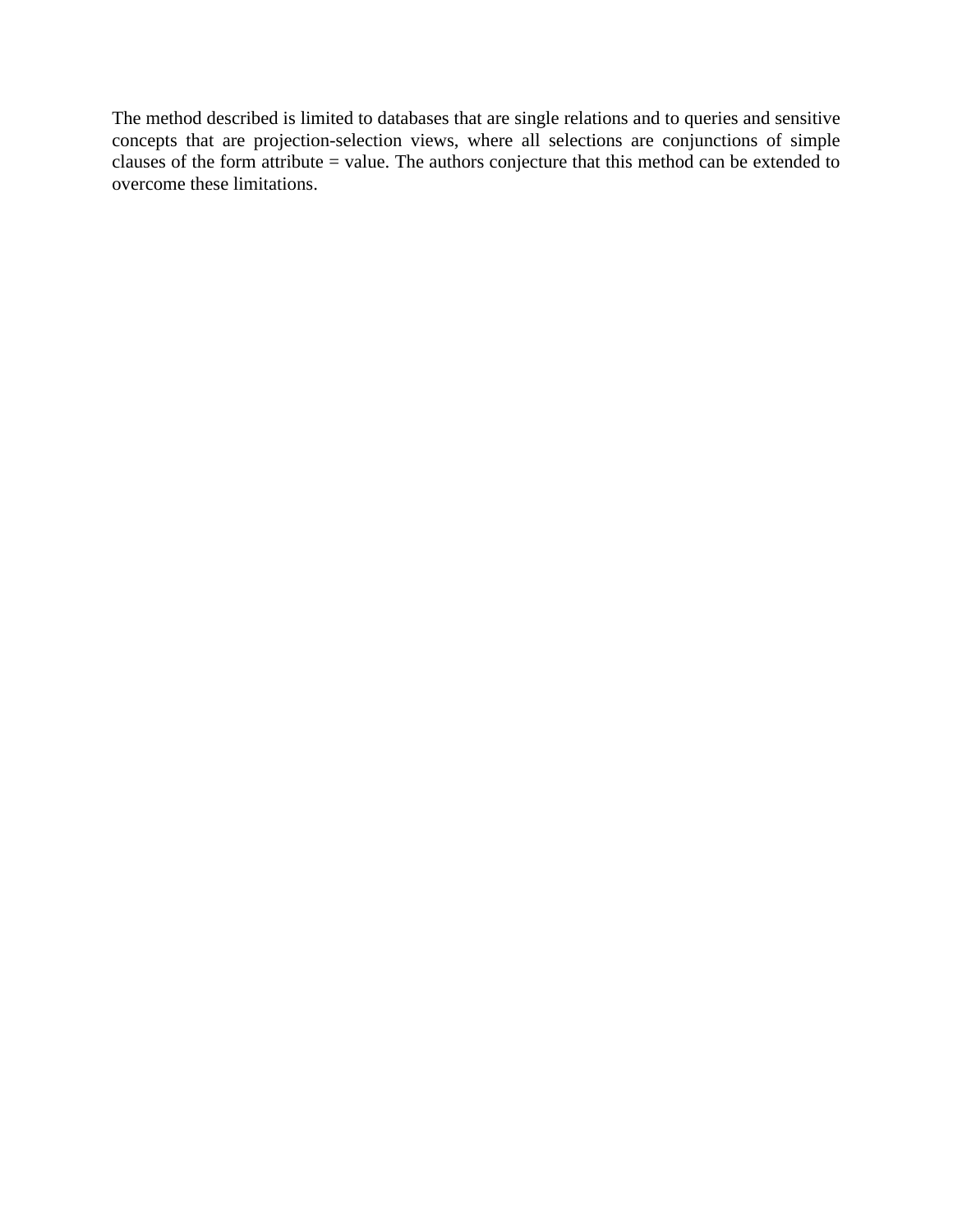#### **SECTION 6**

#### **SUMMARY**

Finding effective approaches for dealing with inference and aggregation continues to be a significant challenge for the security community. This report provides a survey of the state of the art of various aspects of the inference and aggregation problems. It defines and characterizes inference and aggregation as they relate to multilevel secure database systems and describes methods that have been developed for resolving some of these problems.

*Inference* addresses users deducing (or inferring) higher level information based upon lower, visible data [Morgenstern 88]. The aggregation problem occurs when classifying and protecting collections of data that have a higher security level than any of the elements that comprise the aggregate [Denning 87].

Inference and aggregation problems are not new, nor are they only applicable to database management systems (DBMSs). However, the problems are exacerbated in multilevel DBMSs that label and enforce a mandatory access control policy on DBMS objects [Denning 86a].

Inference and aggregation differ from other security problems since the leakage of information is not a result of the penetration of a security mechanism but rather it is based on the very nature of the information and the semantics of the application being automated [Morgenstern 88]. As a result, inference and aggregation are not amenable to complete solution through mechanisms in the DBMS. They inevitably have to be addressed in the context of the semantics of the data.

Inference and aggregation are different but related problems. Each of them can in turn take many different forms. Researchers have addressed different aspects of the problems making it difficult to relate different research efforts. In order to more precisely understand what inference and aggregation are and provide a framework for understanding partial solutions it is essential to revisit several *first principles* related to security concepts and processes. These concepts, described in Section 2, include:

- Identifying methods and types of information that can be used to make inferences.
- Characterizing two classes of aggregation problems: data association and cardinal aggregation.
- Distinguishing between direct disclosure and inference.
- Understanding the relevance of the traditional security analysis paradigm.
- Identifying the steps in a database security engineering process.

The framework presented for reasoning about inference and aggregation identified types of classification rules and vulnerabilities at each step of the database security engineering process. This approach allows one to: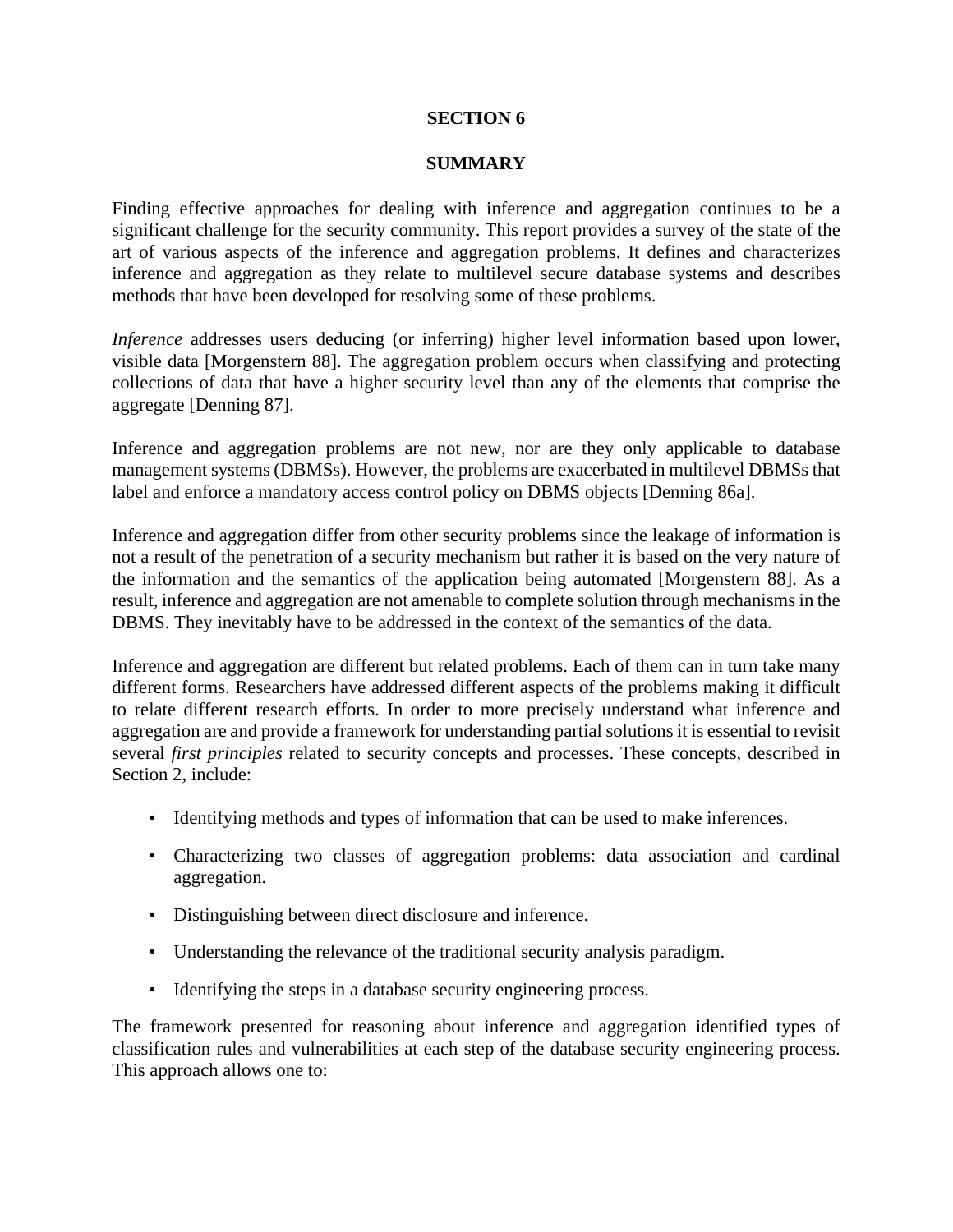- Establish the relationship among information protection requirements, implementing classification rules, database design, and database instantiation.
- Distinguish between the types of classification rules (entity, attribute, data association, and cardinal aggregation).
- Distinguish between direct disclosure and inference vulnerabilities.
- Identify specific vulnerabilities that are introduced at each step in the database security engineering process.
- Differentiate between inference as a vulnerability and cardinal aggregation as both a class of policies and as vulnerabilities.

Utilizing this framework, Sections 4 and 5 describe research efforts and other approaches to provide techniques, mechanisms, and analysis tools to address aspect of inference and aggregation.

Eliminating or reducing unauthorized inference remains a difficult problem because of diversity of methods and types of information that can be used to make inferences. The inference problem remains one that is dependent on understanding the value and semantics of data for the part of the enterprise being automated. Techniques, mechanisms, tools described in Section 4 provide support for identifying inference vulnerabilities during database design.

The data association class of aggregation policies can be solved today through database design techniques described in Section 5. Effective mechanisms to enforce cardinal aggregation policies remain a topic for research.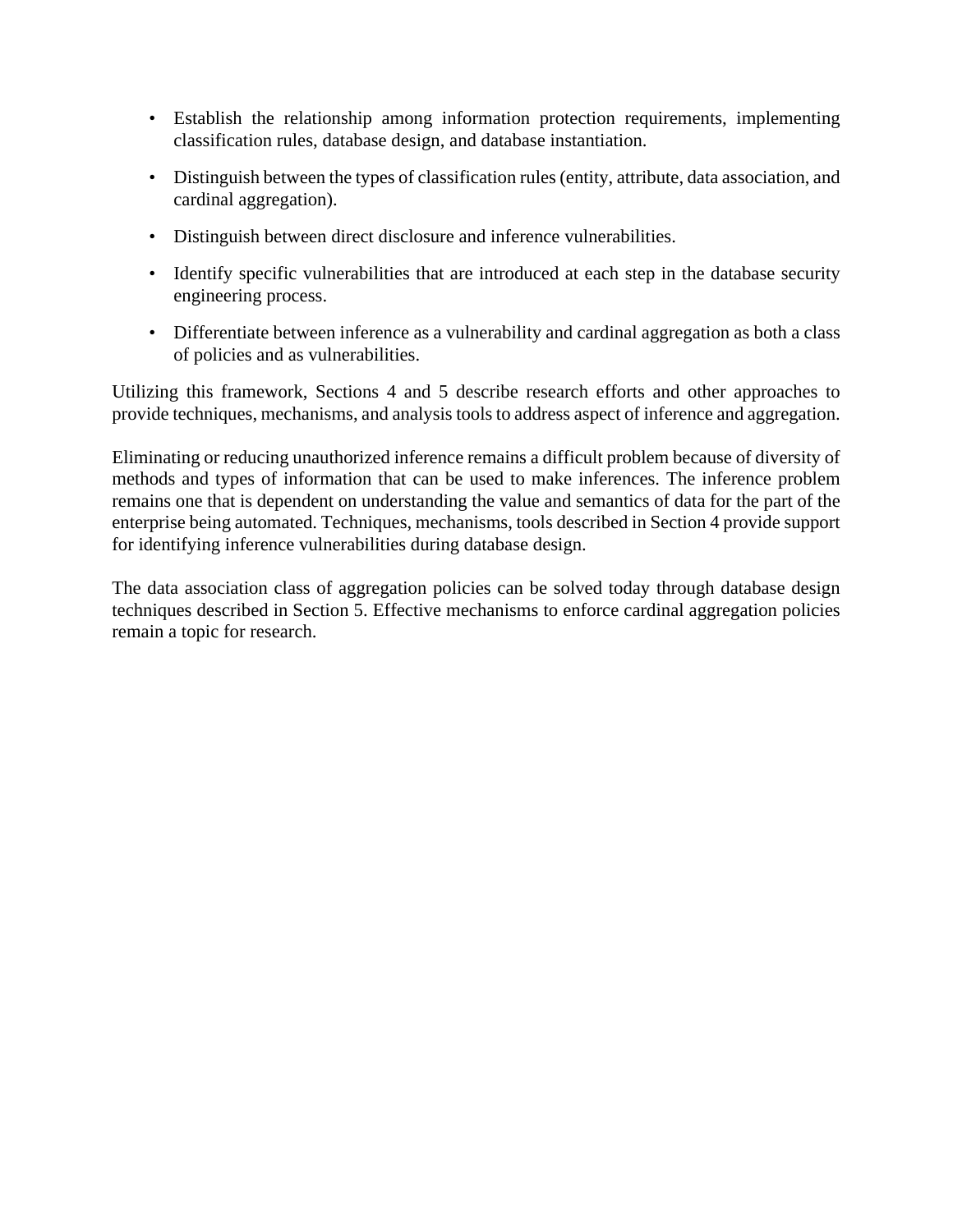### **REFERENCES**

| [Akl 87]       | S. G. Akl and D. E. Denning. Checking Classification Constraints for<br>Consistency and Completeness. In Proceedings of the IEEE Symposium on<br>Security and Privacy, pp. 196-201, April 1987.                              |
|----------------|------------------------------------------------------------------------------------------------------------------------------------------------------------------------------------------------------------------------------|
| [ANSI 92]      | ANSI. Database Language SQL2. In ANSI K3.135-1992, American National<br>Standards Institute, New York, December 1992.                                                                                                        |
| [ $ANSI 94$ ]  | ANSI. SQL3 - Working Draft. Draft Version, Available From X3 Secretariat,<br>Computer and Business Equipment Manufacturers Association (CBEMA), 1250<br>Eye St. N.W., Suite 200 Washington, D.C. 20005-3992, September 1994. |
| [Audit 96]     | National Computer Security Center, Auditing Issues in Secure Database<br>Management Systems, NCSC Technical Report-005, Volume 4/5, May 1996.                                                                                |
| [Bell 76]      | D. E. Bell and L. J. LaPadula. Secure Computer Systems: Unified Exposition and<br>Multics Interpretation, The MITRE Corporation, March 1976.                                                                                 |
| [Binns $91$ ]  | L. J. Binns. Inference Through Polyinstantiation. In Proceedings of the Fourth<br>Rome Laboratory Database Security Workshop, 1991.                                                                                          |
| [Binns $92a$ ] | L. J. Binns. Inference through Secondary Path Analysis. In Proceedings of the<br>Sixth IFIP 11.3 WG on Database Security, August 1992.                                                                                       |
| [Binns $92b$ ] | L. J. Binns. Inference and Cover Stories. In Proceedings of the Sixth IFIP 11.3<br>WG on Database Security, August 1992.                                                                                                     |
| [Binns $94a$ ] | L. J. Binns. Inference: A Research Agenda. In L. Notargiacomo, editor,<br>Research Directions in Database Security V, June 1994.                                                                                             |
| [Binns $94b$ ] | L. J. Binns. Implementation Considerations for Inference Detection: Intended<br>vs. Actual Classification. In IFIP Transactions A (Computer Science and<br>Technology), A-47:297-306, 1994.                                  |
| [Brewer 89]    | D. F. Brewer and M. J. Nash, The Chinese Wall Security Policy, In <i>Proceedings</i><br>of the 1989 IEEE Symposium on Security and Privacy, May 1989.                                                                        |
| [Buczkowski    | 89a] L. J. Buczkowski, and E. L. Perry. Database Inference Controller. Interim<br>Technical Report, Ford Aerospace, February 1989.                                                                                           |
| [Buczkowski    | 89b] L. J. Buczkowski, and E. L. Perry. Database Inference Controller Draft<br>Top-Level Design. Ford Aerospace, July 1989.                                                                                                  |
| [Buczkowski    | 90] L. J. Buczkowski. Database Inference Controller. In Database Security, III:<br>Status and Prospects, ed. D. L. Spooner and C. Landwehr, pp. 311-322, North-                                                              |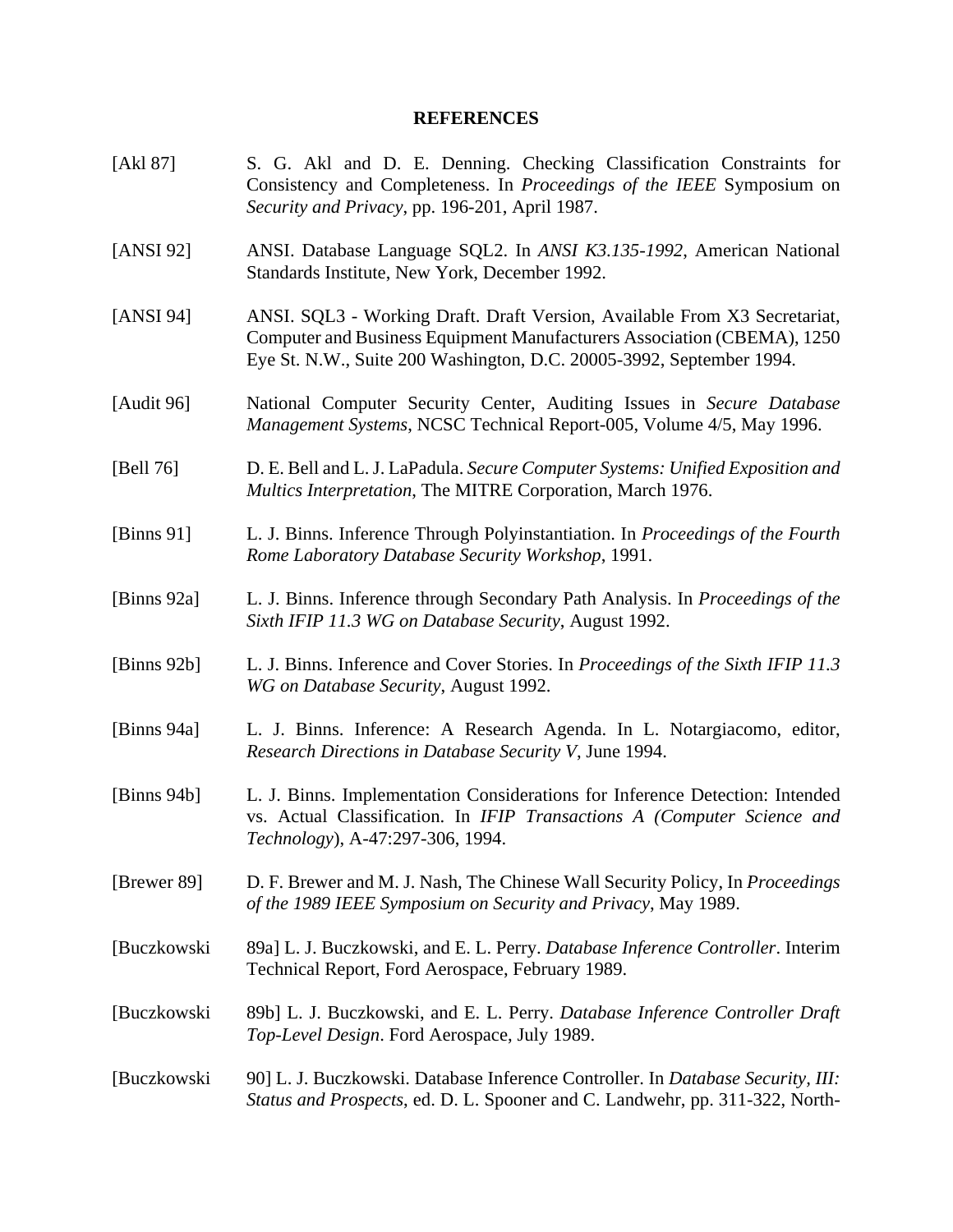Holland, Amsterdam, 1990.

- [Bums 92] R. K. Burns. A Conceptual Model for Multilevel Database Design. In *Proceedings of the 5th Rome Laboratory Database Security Workshop*, 1992.
- [Codd 70] E. F. Codd. A Relational Model of Data for Large Shared Data Banks. In *Communications of the ACM*, June, 1970, pp. 377-387.
- [Collins 91] M. Collins, W. Ford, J. O'Keefe, and M. B. Thuraisingham. The Inference Problem in Multilevel Secure Database Management Systems. In *Proceedings of the 3rd Rome Laboratory Database Security Workshop*, 1991.
- [Cordingley 89] S. Cordingley and B. J. Sowerbutts. *The Fact Database A Formal Model of the Inference Problem for Multi-Level Secure Data bases*. Plessey Report No: 72/89/R420/U, November 1989.
- [Cordingley 90] S. Cordingley and B. J. Sowerbutts. *A Formal Model of Dynamic Inference for Multi-Level Secure Databases*. Plessey Report No: 72/90/R078/U, March 1990.
- [Cox 86] L. S. Cox, S. McDonald, and D. Nelson. Confidentiality Issues at the United States Bureau of the Census. In *Journal of Official Statistics*, Vol. 2, No. 2, pp. 135-160, 1986.
- [Cox 87] L. S. Cox. Practices of the Bureau of the Census with the Disclosure of Anonymized Microdata. In *Forum der Bundesstatistik*, pp. 26-42,1987.
- [Cox 88] L. S. Cox. Modeling and Controlling User Interface. In *Database Security: Status and Prospects*, ed. Carl E. Landwehr, North-Holland, Amsterdam, pp. 167-171,1988.
- [Cuppens 91] F. Cuppens. A modal logic framework to solve aggregation problems. In *Proceedings of the 5th IFIP 11.3 WG on Database Security*, September 1991.
- [DAC 96] National Computer Security Center, Discretionary *Access Control Issues in High Assurance Secure Database Management Systems*, NCSC Technical Report-005, Volume 5/5, May 1996.
- [Date 86] C. J Date. An Introduction to *Database Systems*, Vol. I, 4th Edition, AddisonWesley, Reading, MA, 1986.
- [Delugach 92] H. S. Delugach and T. Hinke. Aerie: Database inference modeling and detection using conceptual graphs. In *Proceedings of the 7th Annual Workshop on Conceptual Graphs*. New Mexico State University, July 1992.
- [Delugach 93] H. S. Delugach, T. Hinke, and A. Chandrasekhar. Applying conceptual graphs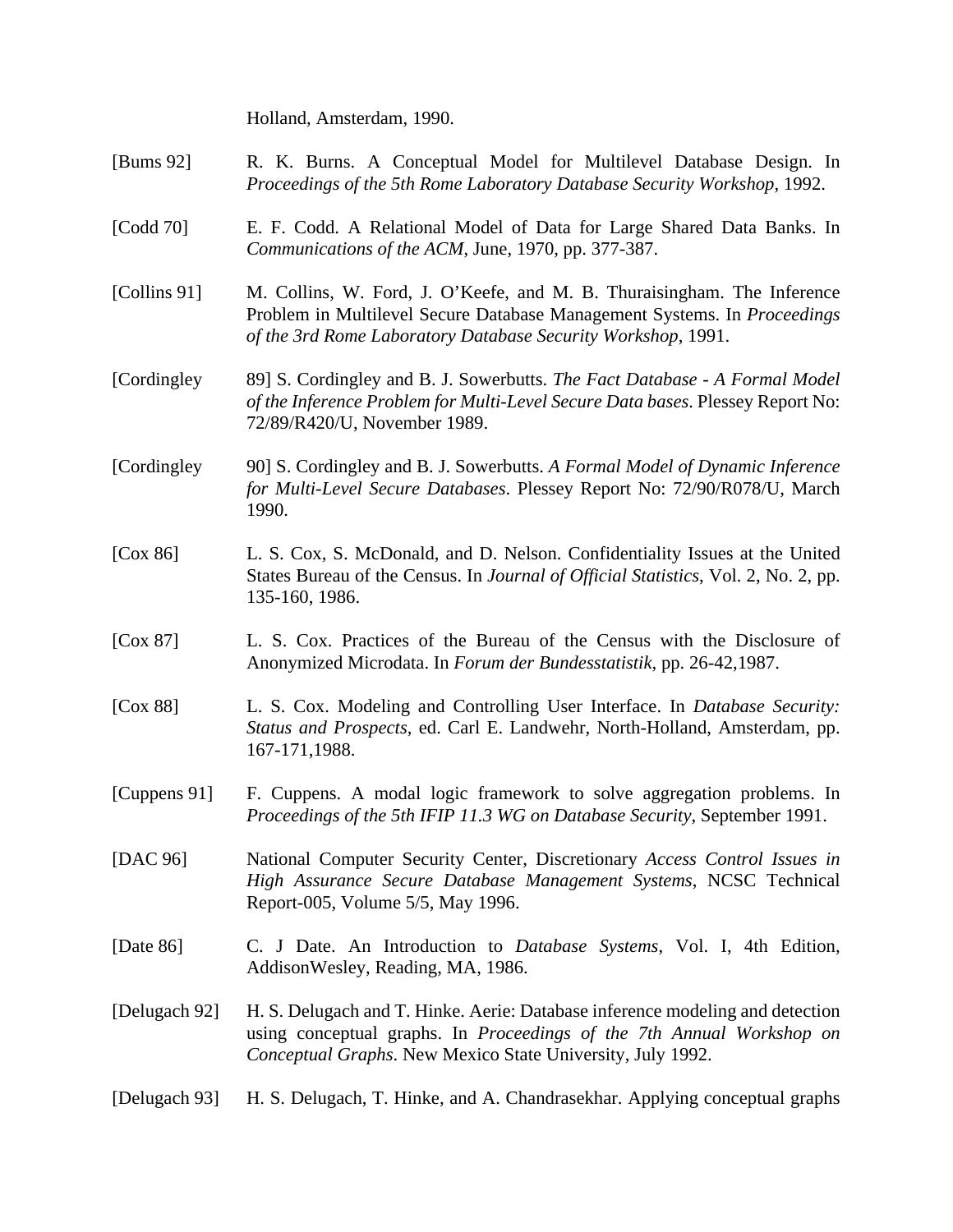for inference detection using second path analysis. In *Proceedings of the ICCS1993, Intl. Conf. on Conceptual Structures*, pages 188-7, Laval University, Quebec City, Canada, August 4-71993.

- [Denning 76] D. E. Denning. A Lattice Model of Secure Information Flow. Communications of the ACM, Vol. 19, No. 5, May 1976, pp. 236 - 243.
- [Denning 78] D. E. Denning, P. J. Denning, and M. D. Schwartz. The Tracker: A Threat to Statistical Database Security. In ACM *Trans. Database Systems*. 4,1,7-18, March 1978.
- [Denning 82] D. E. Denning. *Cryptography and Data Security*, Addison-Wesley, Reading, MA, 1982.
- [Denning 85] D. E. Denning. Commutative Filters for Reducing Inference Threats in Multilevel Database Systems. In *Proceedings of the IEEE Symposium on Security and Privacy*, pp. 134-146, April 1985.
- [Denning 86a] D. E. Denning. A Preliminary Note on the Inference Problem in Multilevel Database Management Systems. In *Proceedings of the National Computer Security Center Invitational Workshop on Database Security*, June 1986.
- [Denning 86b] D. E. Denning and M. Morgenstern. *Military Database Technology Study: Al Techniques for Security and Reliability*, SRI Technical Report, August 1986.
- [Denning 87] D. E. Denning, S. G. Akl, M. Heckman, T. F. Lunt, M. Morgenstern, P. G. Neumann, and R. R. Schell. Views for Multilevel Database Security. In *IEEE Transactions on Software Engineering*, Vol. 13, No. 2, pp. 129-140, February 1987.
- [DoD 85] Department of Defense *Trusted Computer System Evaluation Criteria*, DoD 5200.28-STD, Washington, DC, December 1985.
- [Doncaster 90] S. Doncaster, M. Endsley, and G. Factor. Rehosting Existing Command and Control Systems into an MLS Environment. In *Proceedings of the 6th Annual Computer Security Applications Conference*, 1990.
- [Elmasri 94] R. Elmasri, and S. B. Navathe. *Fundamentals of Database Systems, Second Edition*. The Benjamin/Cummings Publishing Company, Inc., Redwood City, CA, 1994.
- [Entity 96] National Computer Security Center, *Entity and Referential Integrity Issues in Multilevel Secure Database Management Systems*, NCSC Technical Report-005, Volume 2/5, May 1996.
- [5100.1-R 86] Department of Defense, Information Security Program Regulation 5100.1- R.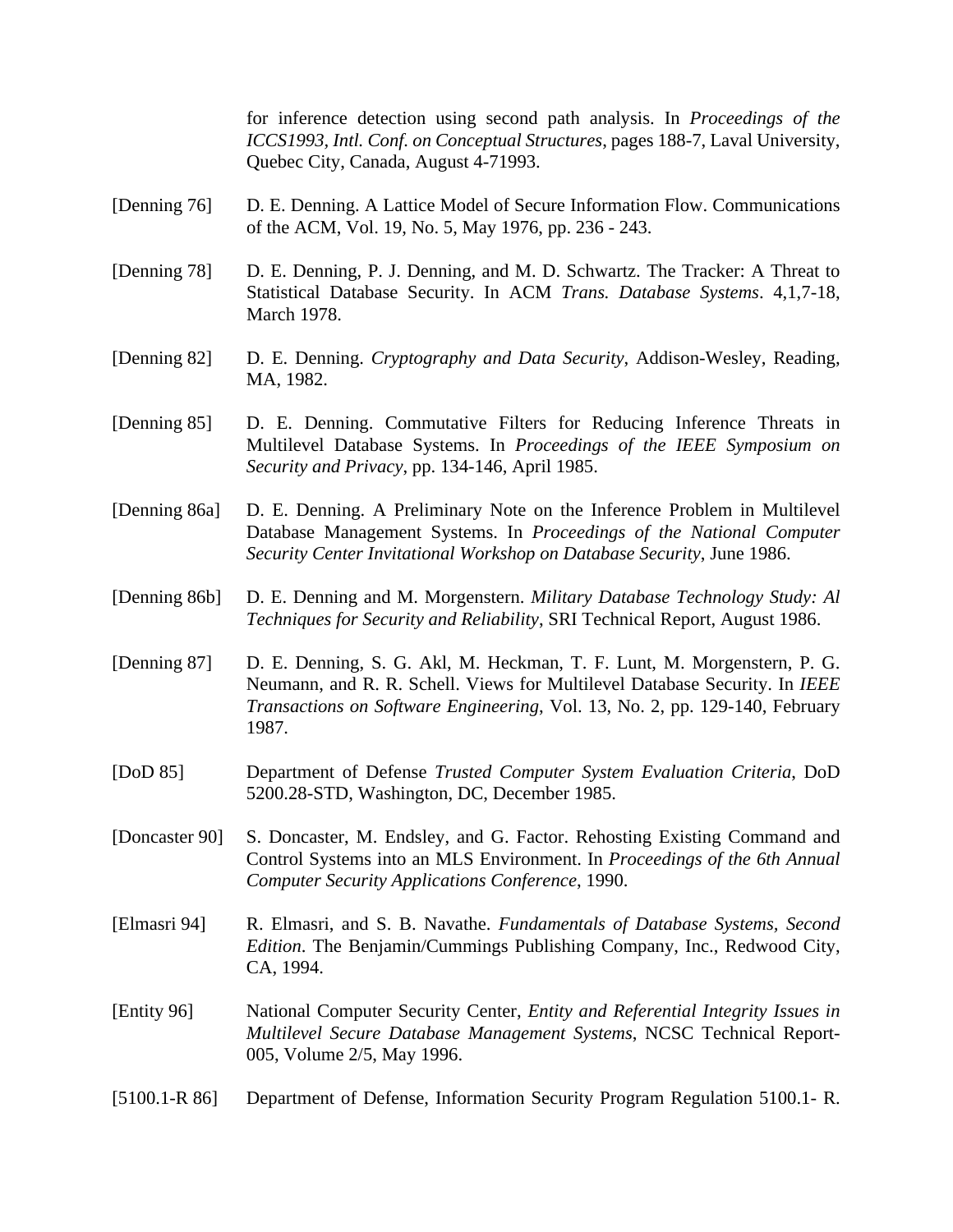June 1986.

- [Ford 90] W. R. Ford, J. O'Keefe, and M. B. Thuraisingham. *Database Inference Controller: An Overview*. Technical Report MTR 10963 Vol. 1. The MITRE Corporation. August 1990.
- [Garvey 91a] T. D. Garvey, T. F. Lunt, and M. E. Stickel. Abductive and approximate reasoning models for characterizing inference channels. In *Proceedings of the Fourth Workshop on the Foundations of Computer Security*, June 1991.
- [Garvey 91b] T. D. Garvey, T. F. Lunt, and M. E. Stickel. Characterizing and Reasoning about Inference Channels. In *Proceedings of the Fourth Rome Laboratory Database Security Workshop*, 1991.
- [Garvey 91c] T. D. Garvey and T. F. Lunt. Cover Stories for Database Security. In *Proceedings of the 5th IFIP 11.3 WG on Database Security*, November 1991.
- [Garvey 93] T. D. Garvey, T. F. Lunt, X. Qian, and M. E. Stickel. Toward a tool to detect and eliminate inference problems in the design of multilevel databases. In M. B. Thuraisingham and C. E. Landwehr, editors, *Database Security, VI: Status and Prospects*, pages 149-167. North-Holland, 1993.
- [Garvey 94] T. D. Garvey, T. F. Lunt, X. Quin, and M. E. Stickel. *Inference Channel Detection and Elimination in Knowledge-Based Systems*. Final Report ECU 2528, SRI International, October 1994.
- [Goguen 84] J. A. Goguen and J. Meseguer. Unwinding and Inference Control. In *Proceedings of the IEEE Symposium on Security and Privacy*, pp. 75-86, April 1984.
- [Haigh 90] J. T. Haigh, R. C. O'Brien, P. D. Stachour, and D. L. Toups. The LDV Approach to Security. In *Database Security, III: Status and Prospects*, ed. D. L. Spooner and C. Landwehr, North-Holland, Amsterdam, pp. 323-339, 1990.
- [Haigh 91] J. T. Haigh, R. C. O'Brien, and D. J. Thomsen. The LDV secure relational DBMS model. In S. Jajodia and C. Landwehr, editors, *Database Security IV: Status and Prospects*, pages 265-279. North- Holland, 1991.
- [Hale 94] J. Hale, J. Threet, and S. Shenoi. A Practical Formalism for Imprecise Inference Control. In *Proceedings for the 8th IFIP 11.3 WG on Database Security*, August 1994.
- [Hinke 88] T. H. Hinke. Inference Aggregation Detection in Database Management Systems. In *Proceedings of the IEEE Symposium on Research in Security and Privacy*, pp. 96-106, April 1988.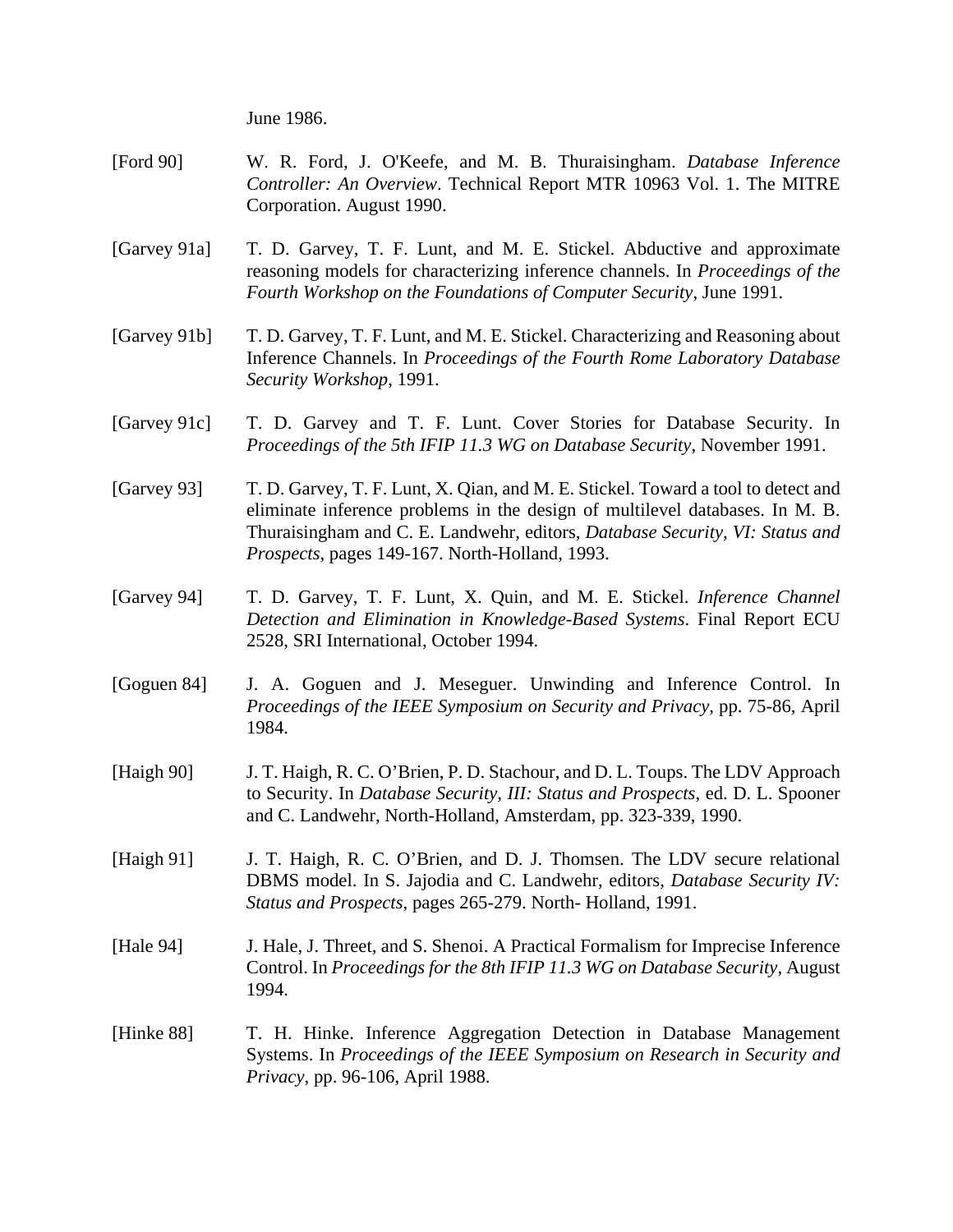- [Hinke 90] T. H. Hinke. Database Inference Engine Design Approach. In *Database Security, II: Status and Prospects, Proceedings for the IFIP 11.3 WG on Database Security*, Kingston, Ontario, Canada, October 1988, C. E. Landwehr, ed., North-Holland, 1990.
- [Hinke 92] T. H. Hinke and H. Delugach. AERIE: Database inference modeling and detection for databases. In *Proceedings 6th IFIP 11.3 WG on Database Security*, August 1992.
- [Hinke 93a] T. H. Hinke, H. Delugach, and A. Chandrasekhar. Layered Knowledge Chunks for Database Inference. In *Proceedings for the 7th IFIP 11.3 WG on Database Security*, Lake Guntersville State Park Lodge, Alabama, September 1993.
- [Hinke 93b] T. H. Hinke and H. Delugach. AERIE: Database inference modeling and detection for databases. In M. B. Thuraisingham and C. E. Landwehr, editors, *Database Security, VI: Status and Prospects: Proceedings for the Sixth IFIP 11.3 WG on Database Security, Vancouver, Canada, August 1992*. Elsevier Science Publishers, 1993.
- [Hinke 94] T. H. Hinke and H. Delugach. Inference Detection in Databases. In *Proceedings of the Sixth Rome Laboratory Database Security Workshop*, June 1994.
- [Jajodia 92] S. Jajodia. Aggregation and Inference Problems in Multilevel Secure Systems. In *Proceedings of the 5th Rome Laboratory Database Security Workshop*, 1992.
- [Keefe 89] T. F. Keefe, M. B. Thuraisingham, and W. T. Tsai. Secure Query Processing Strategies. In *IEEE Computer*. Vol. 22, #3, pages 63-70, March 1989.
- [Lin 89a] T. Y. Lin. Commutative Security Algebra and Aggregation. In *Proceedings of the Second RADC Database Security Workshop*., 1989.
- [Lin 89b] T. Y. Lin. L. Kerschberg, and R. Trueblood. Security Algebra and Formal Models, In *Proceedings of the 3rd IFIP 11.3 WG on Database Security*, September 1989.
- [Lin 90a] T. Y. Lin. Database, Aggregation, and Security Algebra. In *Proceedings of the 4th IFIP 11.3 WG on Database Security*, September 1990.
- [Lin 90b] T. Y. Lin. Messages and Noncommutative Aggregation. In *Proceedings of the 3rd RADC Database Security Workshop*, 1990.
- [Lin 91] T. Y. Lin. Multilevel Database and Aggregated Security Algebra, In *Database Security, IV: Status and Prospects*, ed. S. Jajodia, and C. E. Landwehr, North-Holland, Amsterdam, pp. 325-350.1991.
- [Lin 92] T. Y. Lin. Inference Secure Multilevel Databases. In *Proceedings of the Sixth*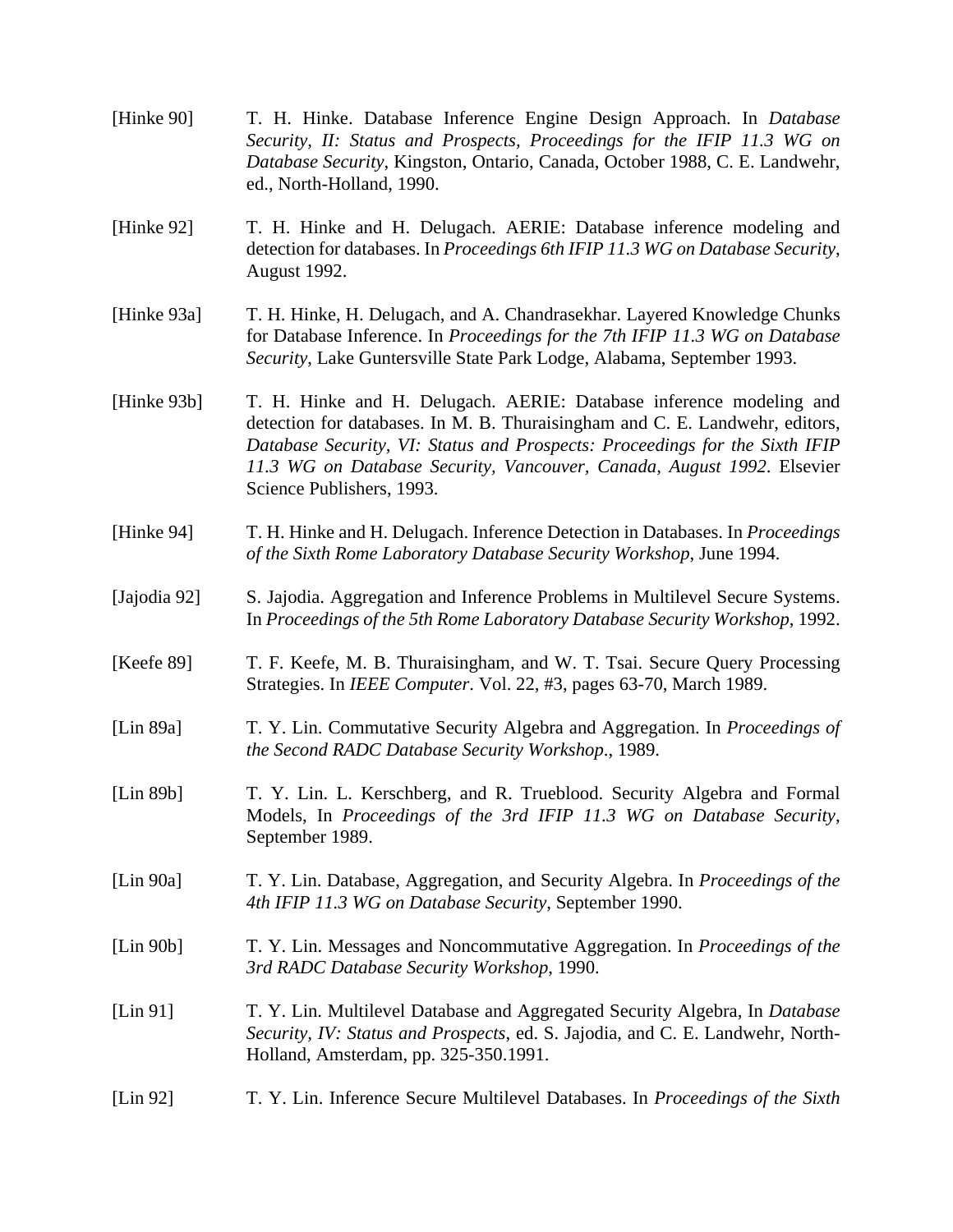|               | IFIP !1.3 WG on Database Security, August 1992.                                                                                                                                                                                                                     |
|---------------|---------------------------------------------------------------------------------------------------------------------------------------------------------------------------------------------------------------------------------------------------------------------|
| [Lunt 88]     | T. F. Lunt, R. R. Schell, W. R. Shockley, M. Heckman, and D. Warren. Toward<br>a multilevel relational data language. In Proceedings of the Fourth Aerospace<br>Computer Security Applications Conference, December 1988.                                           |
| [Lunt 89]     | T. F. Lunt, Aggregation and Inference: Facts and Fallacies. In Proceedings of the<br>IEEE Symposium on Security and Privacy, May 1989.                                                                                                                              |
| [Lunt 94]     | T. F. Lunt. The Inference Problem: A Practical Solution, In Proceedings of the<br>17th NCSC Conference, pages 507-509. Baltimore, MD, October 1994.                                                                                                                 |
| [Marks 94a]   | D. Marks, L. Binns, and M. B. Thuraisingham. Hypersemantic Data Modeling<br>for Inference Analysis. In Proceedings for the 8th IFIP 11.3 WG on Database<br>Security, August 1994.                                                                                   |
| [Marks 94b]   | D. Marks. An Inference Paradigm. In Proceedings of the 17th NCSC<br>Conference, pages 497-506. Baltimore, MD, October 1994.                                                                                                                                         |
| [Meadows 88a] | C. Meadows and S. Jajodia. Integrity Versus Security in Multi-Level Secure<br>Databases. In Database Security: Status and Prospects, ed. Carl E. Landwehr,<br>North-Holland, Amsterdam, pp. 89-101,1988.                                                            |
| [Meadows]     | 88b] C. Meadows and S. Jajodia. Maintaining Correctness, Availability, and<br>Unambiguity in Trusted Database Management Systems. In Proceedings of the<br>4th Aerospace Computer Security Applications Conference, pp. 106-110,<br>December 1988.                  |
| [Meadows 91]  | C. Meadows, Aggregation Problems: A Position Paper, In Proceedings of the<br>Third RADC Database Security Workshop, May 1991.                                                                                                                                       |
| [Millen 91]   | J. Millen. Honesty is the Best Policy. In Proceedings of the 3rd Rome<br>Laboratory Database Security Workshop, 1991.                                                                                                                                               |
| [Morgenstern] | 87] M. Morgenstern. Security and Inference in Multilevel Database and<br>Knowledge-Base Systems. In Proceedings of the ACM SIGMOD International<br>Conference on Management of Data, pp. 357-373, May 1987.                                                         |
| [Morgenstern] | 88] M. Morgenstern. Controlling Logical Inference in Multilevel Database<br>Systems. In Proceedings of the IEEE Symposium on Security and Privacy, pp.<br>245-255, April 1988.                                                                                      |
| [Motro 94]    | A. Motro, D. G. Marks, and S. Jajodia. Aggregation in Relational Databases:<br>Controlled Disclosure of Sensitive Information. In Proceedings of 3rd European<br>Symposium on Research in Computer Security (ESORICS), pp. 431-445,<br>Brighton, UK, November 1994. |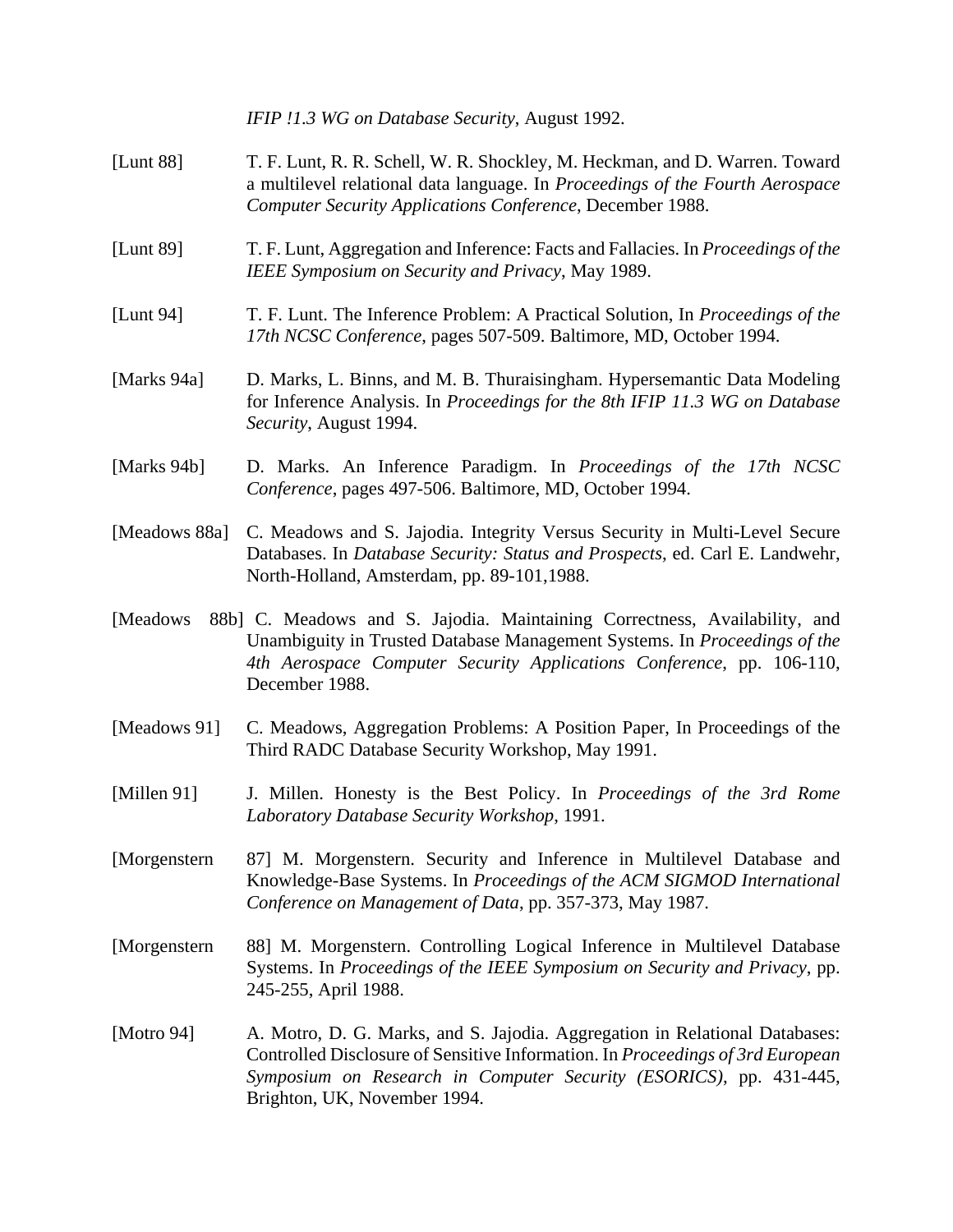[National Academy Press 83] *Multilevel Data Management Security*, National Academy Press, Washington, DC (FOR OFFICIAL USE ONLY). 1983.

- [Pernul 93] G. Pernul, W. Winiwarter, and A. M. Tjoa, The Deductive Filter Approach to MLS Database Prototyping, *Proceedings of the Tenth Annual Computer Security Applications Conference*, December 1993.
- [Poly 96] National Computer Security Center, *Polyinstantiation Issues in Multilevel Secure Database Management Systems*, NCSC Technical Report-005, Volume 3/5, May 1996.
- [Qian 92] X. Qian. Integrity, secrecy, and inference channels. In *Proceedings of the Fifth Rome Laboratory Database Security Workshop*, October 1992.
- [Qian 93a] X. Qian. A model-theoretic semantics of the multilevel secure relational model. Technical Report SRI-CSL-93-06, Computer Science Laboratory, SRI International, November 1993.
- [Qian 93b] X. Qian, M. E. Stickel, P. D. Karp, T. F. Lunt, and T. D. Garvey. Detection and elimination of inference channels in multilevel relational database systems. In *Proceedings of the 1993 IEEE Symposium on Security and Privacy*, pages 6-205, Oakland, California, May 1993.
- [Qian 94] X. Qian. Inference channel-free integrity constraints in multilevel relational databases. In *Proceedings of the 1994 IEEE Symposium on Security and Privacy*, pages 158-167, Oakland, California, May 1994.
- [Schum 87] D. A. Schum, *Evidence and Inference for the Intelligence Analyst*, University Press of America, Lanham, MD, 1987.
- [Smith 90a] G. Smith, A Taxonomy of Security-Relevant Knowledge, In *Proceedings of the 13th National Computer Security Conference*, Washington, D.C., October 1990.
- [Smith 90b] G. Smith. Modeling Security-Relevant Data Semantics. In *Proceedings of the 1990 IEEE Symposium on Security and Privacy*, Oakland, California, May 1990.
- [Smith 91] G. Smith. Thoughts on the Aggregation Problem. In *Proceedings of the 3rd RADC Database Security Workshop*, May 1991.
- [Sowa 84] J. Sowa. *Conceptual Structures: Information Processing in Minds and Machines*, Reading, MA, Addison Wesley, 1984.
- [Sowerbutts 90] B. Sowerbutts and S. Cordingley. Data Base Architectonics and Inferential Security. In *Proceedings 4th IFIP 11.3 WG on Database Security*, 1990.
- [Stachour 90] P. Stachour, and B. Thuraisingham. Design of LDV: A Multilevel Secure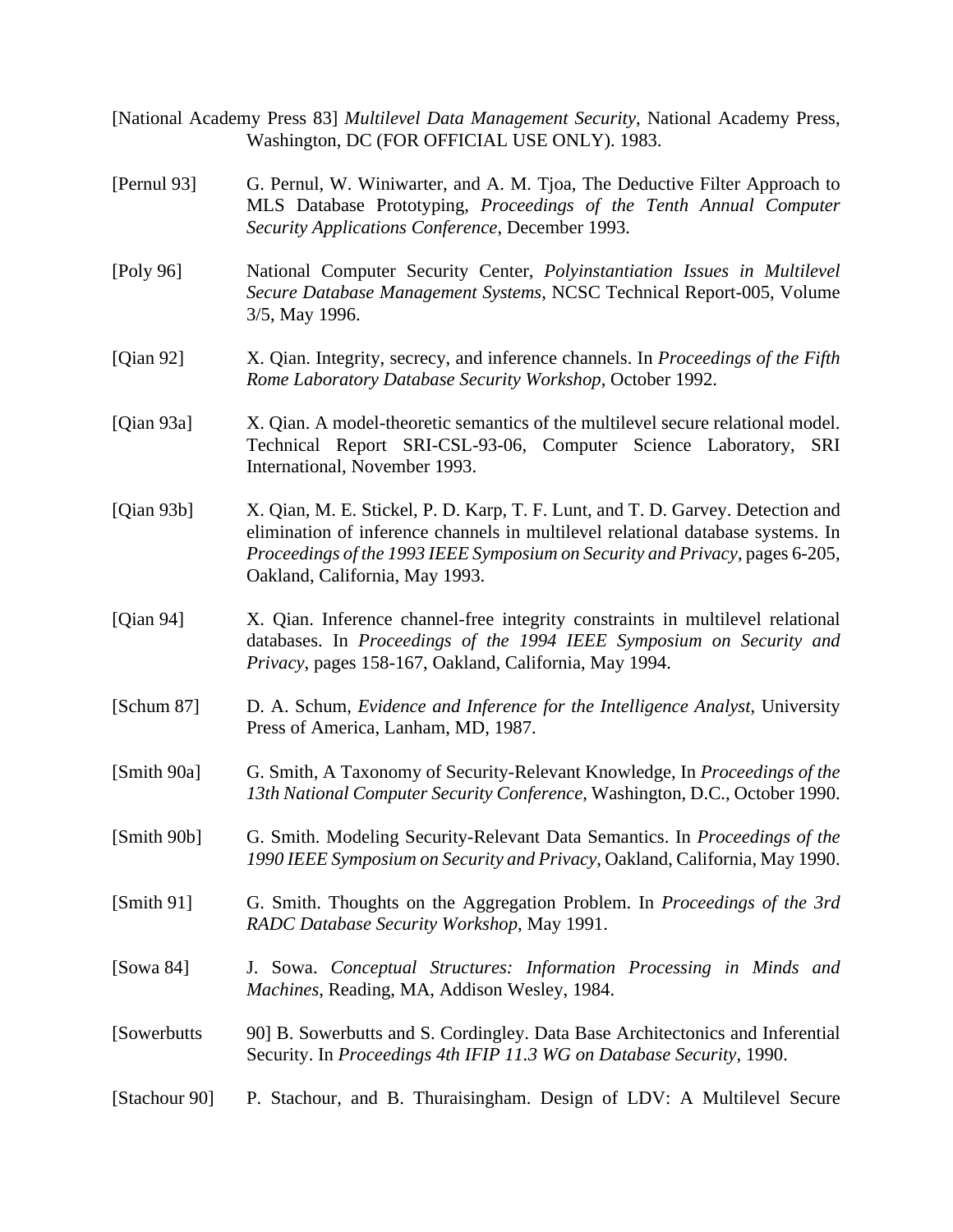| [Stickel 94]<br>174, Oakland, California, May 1994.<br>[Su 86]<br>Engineering and Science, Case Western Reserve University, August 1986.<br>[Su 87]<br>Security and Privacy, pp. 202-211, April 1987.<br>[Su 90]<br>1990.<br>[TDI 91]<br>Center, April 1991.<br>[TNI 87]<br>Criteria, NCSC-TG-005, National Computer Security Center, July 1987.<br>[Thuraisingham 87] M. B. Thuraisingham. Security Checking in Relational Database Management<br>pp. 479-492,1987.<br>[Thuraisingham 88] M. B. Thuraisingham, W. Tsai, and T. Keefe. Secure Query Processing Using<br>Systems Sciences. January 1988.<br>[Thuraisingham 89a] M. B. Thuraisingham. Security checking with Prolog Extensions. In<br>May 1989.<br>[Thuraisingham 89b] M. B. Thuraisingham. Secure Query Processing in Intelligent Database<br>Applications Conference. Tucson, AZ, December 1989.<br>[Thuraisingham 90a] M. B. Thuraisingham. Towards the Design of a Secure Data/Knowledge | Relational Database Management System. In IEEE Transactions on Knowledge<br>and Data Engineering, Vol. 2., No. 2, pp. 190-209, June 1990.                                                                                            |
|------------------------------------------------------------------------------------------------------------------------------------------------------------------------------------------------------------------------------------------------------------------------------------------------------------------------------------------------------------------------------------------------------------------------------------------------------------------------------------------------------------------------------------------------------------------------------------------------------------------------------------------------------------------------------------------------------------------------------------------------------------------------------------------------------------------------------------------------------------------------------------------------------------------------------------------------------------|--------------------------------------------------------------------------------------------------------------------------------------------------------------------------------------------------------------------------------------|
|                                                                                                                                                                                                                                                                                                                                                                                                                                                                                                                                                                                                                                                                                                                                                                                                                                                                                                                                                            | M. E. Stickel. Elimination of Inference Channels by Optimal Upgrading. In<br>Proceedings of the 1994 IEEE Symposium on Security and Privacy, pages 168-                                                                              |
|                                                                                                                                                                                                                                                                                                                                                                                                                                                                                                                                                                                                                                                                                                                                                                                                                                                                                                                                                            | T. Su. Inferences in Database. Ph.D. Dissertation, Department of Computer                                                                                                                                                            |
|                                                                                                                                                                                                                                                                                                                                                                                                                                                                                                                                                                                                                                                                                                                                                                                                                                                                                                                                                            | T. Su and G. Ozsoyogiu. Data Dependencies and Inference Control in Multilevel<br>Relational Database Systems. In Proceedings of the IEEE Symposium on                                                                                |
|                                                                                                                                                                                                                                                                                                                                                                                                                                                                                                                                                                                                                                                                                                                                                                                                                                                                                                                                                            | T. Su and G. Ozsoyoglu. Multivalued Dependency Inferences in Multilevel<br>Relational Database Systems. In Database Security III: Status and Prospects,<br>eds. D. L. Spooner and C. Landwehr, pp. 293-300, NorthHolland, Amsterdam, |
|                                                                                                                                                                                                                                                                                                                                                                                                                                                                                                                                                                                                                                                                                                                                                                                                                                                                                                                                                            | Trusted Database Management System Interpretation of the Trusted Computer<br>System Evaluation Criteria, NCSC-TG-021, National Computer Security                                                                                     |
|                                                                                                                                                                                                                                                                                                                                                                                                                                                                                                                                                                                                                                                                                                                                                                                                                                                                                                                                                            | Trusted Network Interpretation of the Trusted Computer System Evaluation                                                                                                                                                             |
|                                                                                                                                                                                                                                                                                                                                                                                                                                                                                                                                                                                                                                                                                                                                                                                                                                                                                                                                                            | Systems Augmented with Inference Engines. In Computers & Security, Vol. 6,                                                                                                                                                           |
|                                                                                                                                                                                                                                                                                                                                                                                                                                                                                                                                                                                                                                                                                                                                                                                                                                                                                                                                                            | Al Techniques. In Proceedings of the Hawaii International Conference on                                                                                                                                                              |
|                                                                                                                                                                                                                                                                                                                                                                                                                                                                                                                                                                                                                                                                                                                                                                                                                                                                                                                                                            | Proceedings of the 2nd RADC Database Security Workshop, Franconia, NH,                                                                                                                                                               |
|                                                                                                                                                                                                                                                                                                                                                                                                                                                                                                                                                                                                                                                                                                                                                                                                                                                                                                                                                            | Management Systems. In Proceedings of the 5th Computer Security                                                                                                                                                                      |
| 5, #1, March 1990.                                                                                                                                                                                                                                                                                                                                                                                                                                                                                                                                                                                                                                                                                                                                                                                                                                                                                                                                         | Base Management System. In Data and Knowledge Engineering Journal. Vol.                                                                                                                                                              |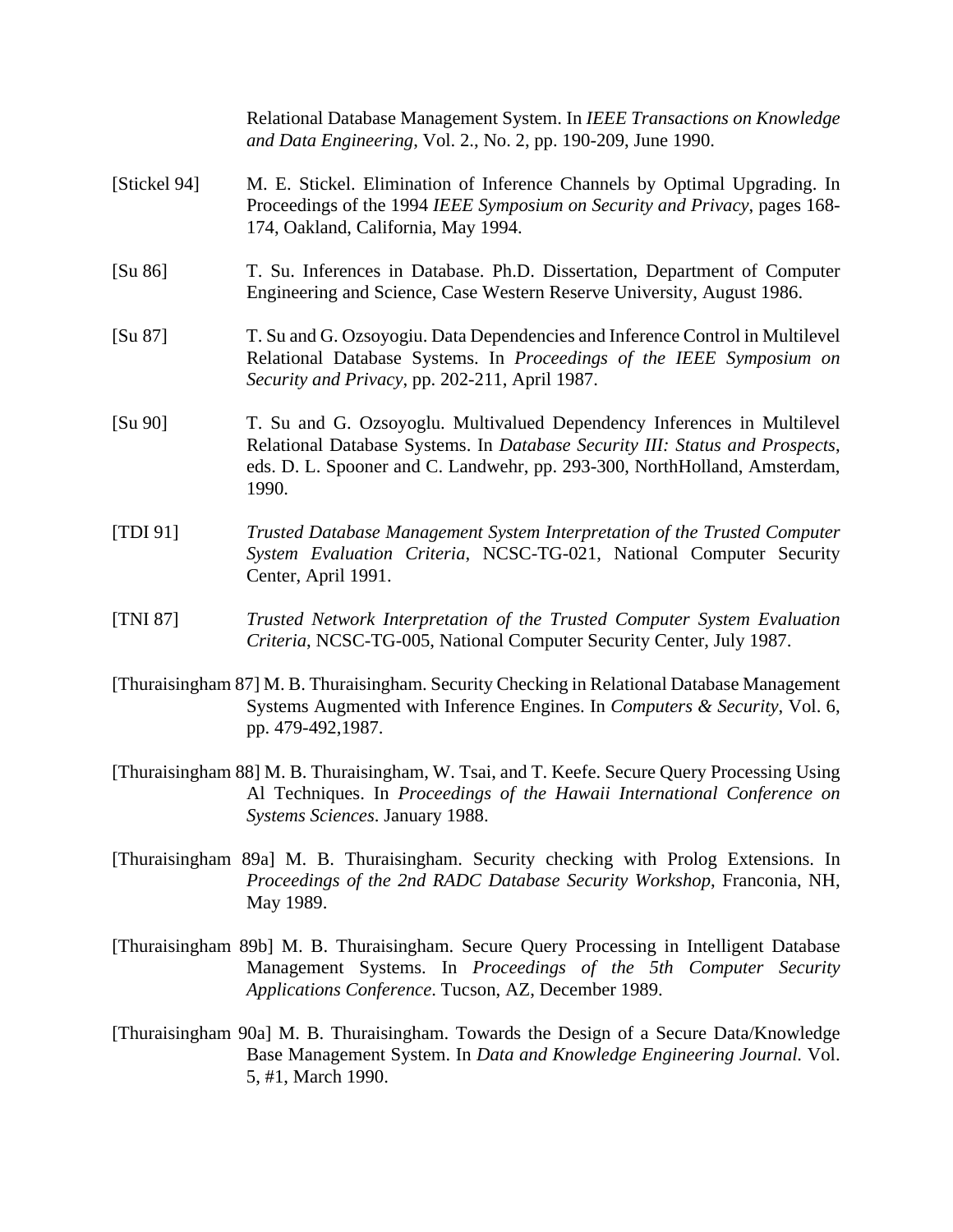- [Thuraisingham 90b] M. B. Thuraisingham. The Inference Problem in Database Security. In *IEEE CIPHER*. 1990.
- [Thuraisingham 90c] M. B. Thuraisingham. Recursion Theoretic Properties of the Inference Problem in Database Security. MTP-291, The MITRE Corporation, Bedford, MA, May 1990.
- [Thuraisingham 90d] M. B. Thuraisingham. Novel Approaches to Handling the Inference Problem in Database Security. In *Proceedings of the 3rd RADC Database Security Workshop*, Castile, NY, June 1990.
- [Thuraisingham 90e] M. B. Thuraisingham. A *Nonmonotonic Typed Multilevel Logic for Multilevel Data/Knowledge Base Management Systems*. Technical Report MTR 10935, The MITRE Corporation, June 1990.
- [Thuraisingham 90f] M. B. Thuraisingham. *The use of conceptual structures for handling the inference problem*. Technical Report M90-55, The MITRE Corporation, Bedford, MA, August 1990.
- [Thuraisingham 91] M. B. Thuraisingham. The use of conceptual structures for handling the inference problem. In *Proceedings 5th IFIP 11.3 WG on Database Security*, 1991.
- [Thuraisingham 92] M. B. Thuraisingham. Knowledge-Based Inference Control in a Multilevel Secure Database Management System. In *Proceedings of the 15th National Computer Security Conference*, October 1992.
- [Thuraisingham 94] M. B. Thuraisingham, M. Collins, and H. Rubinovitz. Database Inference Control. In *Proceedings of the 6th Rome Laboratory Database Security Workshop*, 1994.
- [Ullman 88] J. D. Ullman. *Database and Knowledge-Base Systems Volume I*, Rockville, MD, 1988.
- [Urban 90] S. Urban and L. Delcambre. Constraint Analysis for Specifying Perspectives of Class Objects. In *Proceedings of the 5th IEEE International Conference on Data Engineering*, Los Angeles, CA, December 1990.
- [Wilson 88] J. Wilson. Views as the Security Objects in a Multilevel Secure Database Management System. In *Proceedings of the IEEE Symposium on Security and Privacy*, Oakland, CA. April 1988.